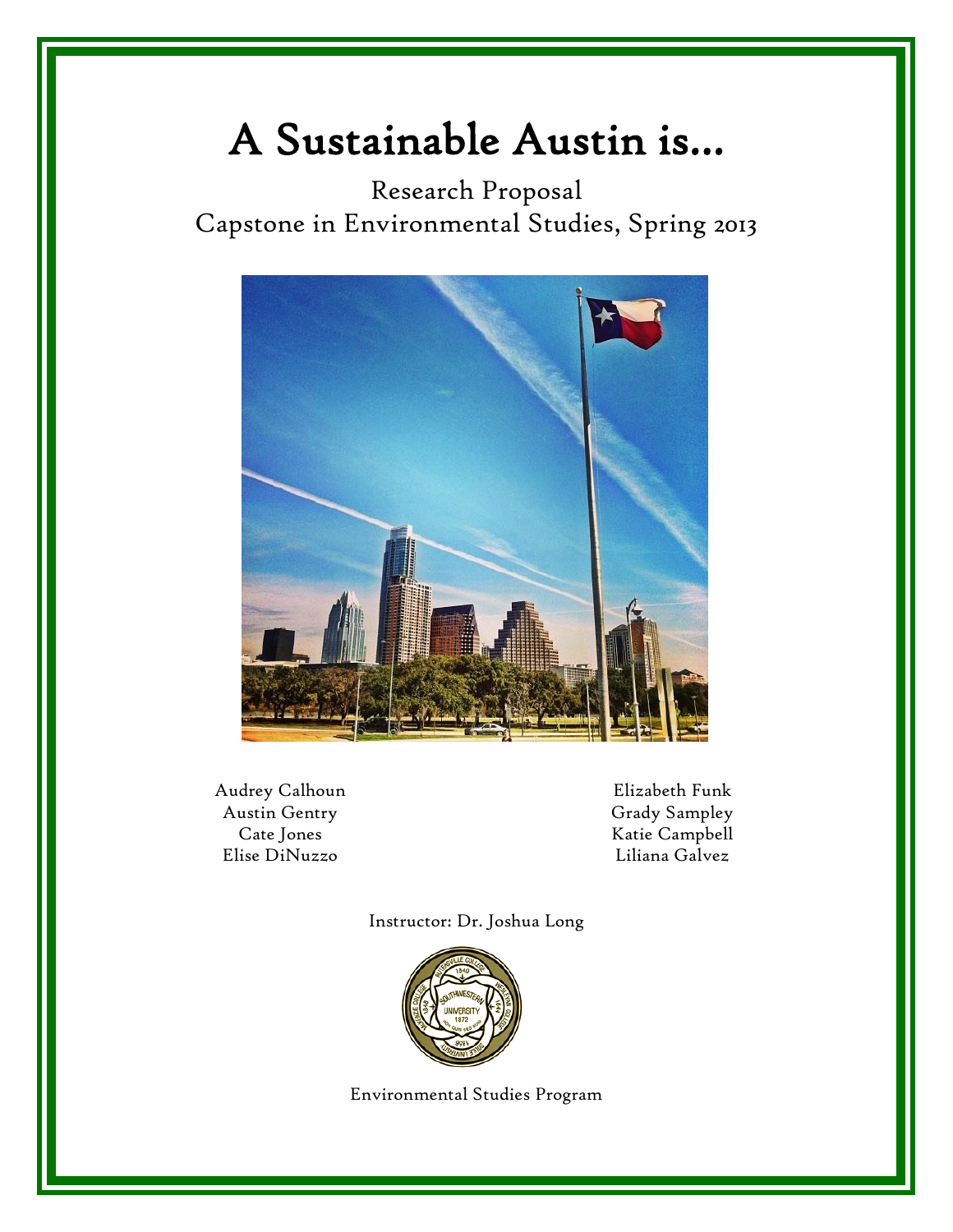# Acknowledgements

We would like to thank the Citizens of Austin for their valuable input, as well as the Office of Sustainability at the City of Austin for providing a direction for the project. We could not have conducted this research without the support of the Environmental Studies Program, in particular Moulay Anwar Sounny-Slitine. Finally, thank you to Southwestern University as a whole, without whom this project would not have happened.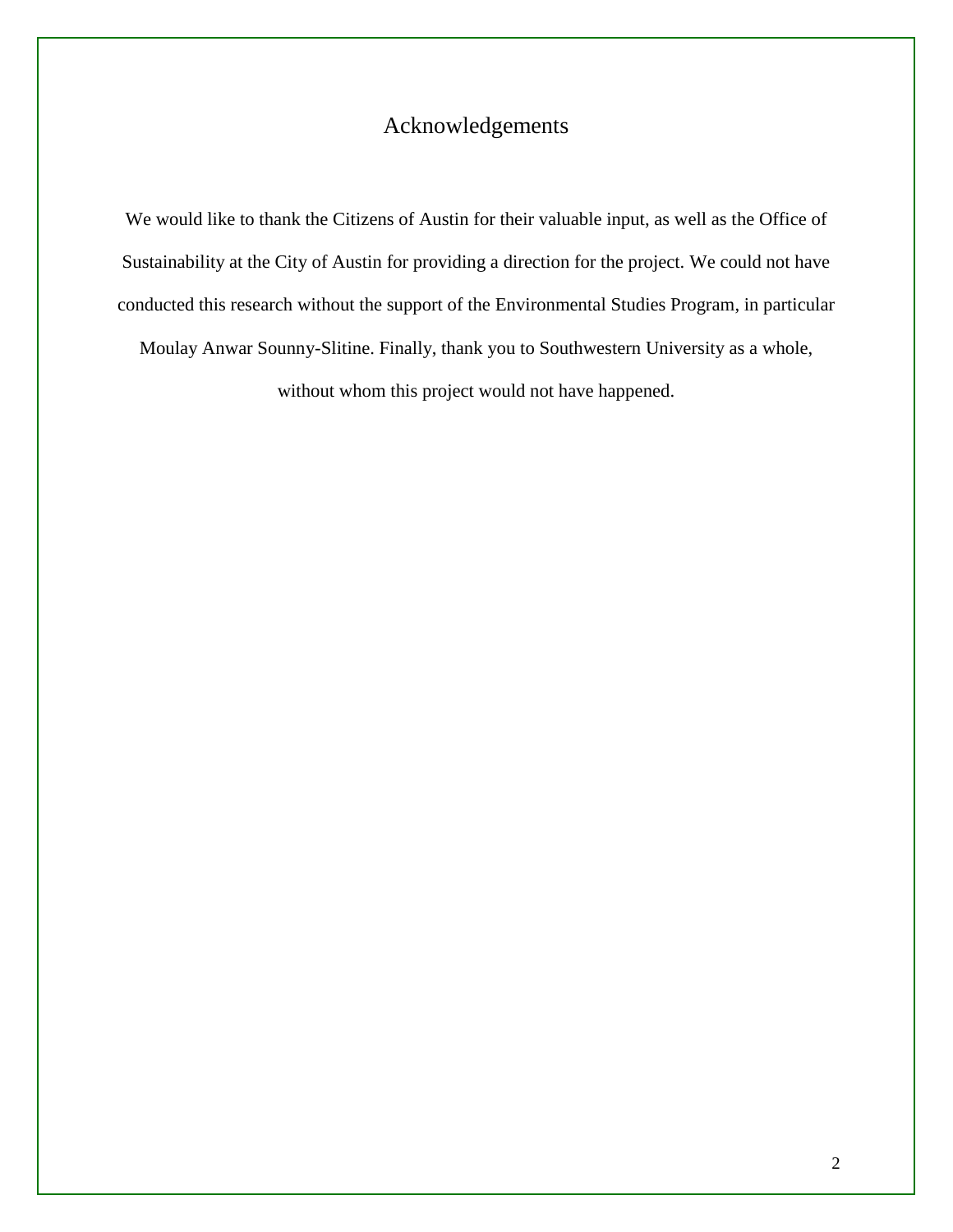# Table of Contents

| <b>Executive Summary</b>                                                           | 4  |
|------------------------------------------------------------------------------------|----|
| 1. Introduction                                                                    | 5  |
| 1.1 The environmental impacts of cities and urbanization                           | 7  |
| 1.2 Changing the way we think about cities                                         | 9  |
| 1.3 Greening the city                                                              | 11 |
| 2. Literature Review                                                               | 14 |
| 2.1 Defining urban Sustainability                                                  | 14 |
| 2.2 Measuring urban sustainability                                                 | 16 |
| 2.3 Achieving urban sustainability                                                 | 19 |
| 2.4 Benefitting from Urban sustainability                                          | 25 |
| 3. Case Study                                                                      | 29 |
| 3.1 Overview of Austin demographics, geography, economy                            | 29 |
| 3.2 Historical discussion of Austin's history of environmental protection, action, |    |
| advocacy                                                                           | 33 |
| 3.3 How is Austin faring in the "green rankings" or sustainability indicators?     | 37 |
| 3.4 Listing and describing current environmental issues in Austin                  | 42 |
| 4. Methods and Justification                                                       | 48 |
| 4.1 "A Sustainable Austin is" methods                                              | 48 |
| 4.2 Justification: Why are we studying what we are studying? Why Austin?           | 50 |
| 4.3 Scope                                                                          | 50 |
| 4.4 Limitations                                                                    | 51 |
| 4.5 Timeline                                                                       | 53 |
| Works Cited                                                                        | 54 |
| Appendix                                                                           | 64 |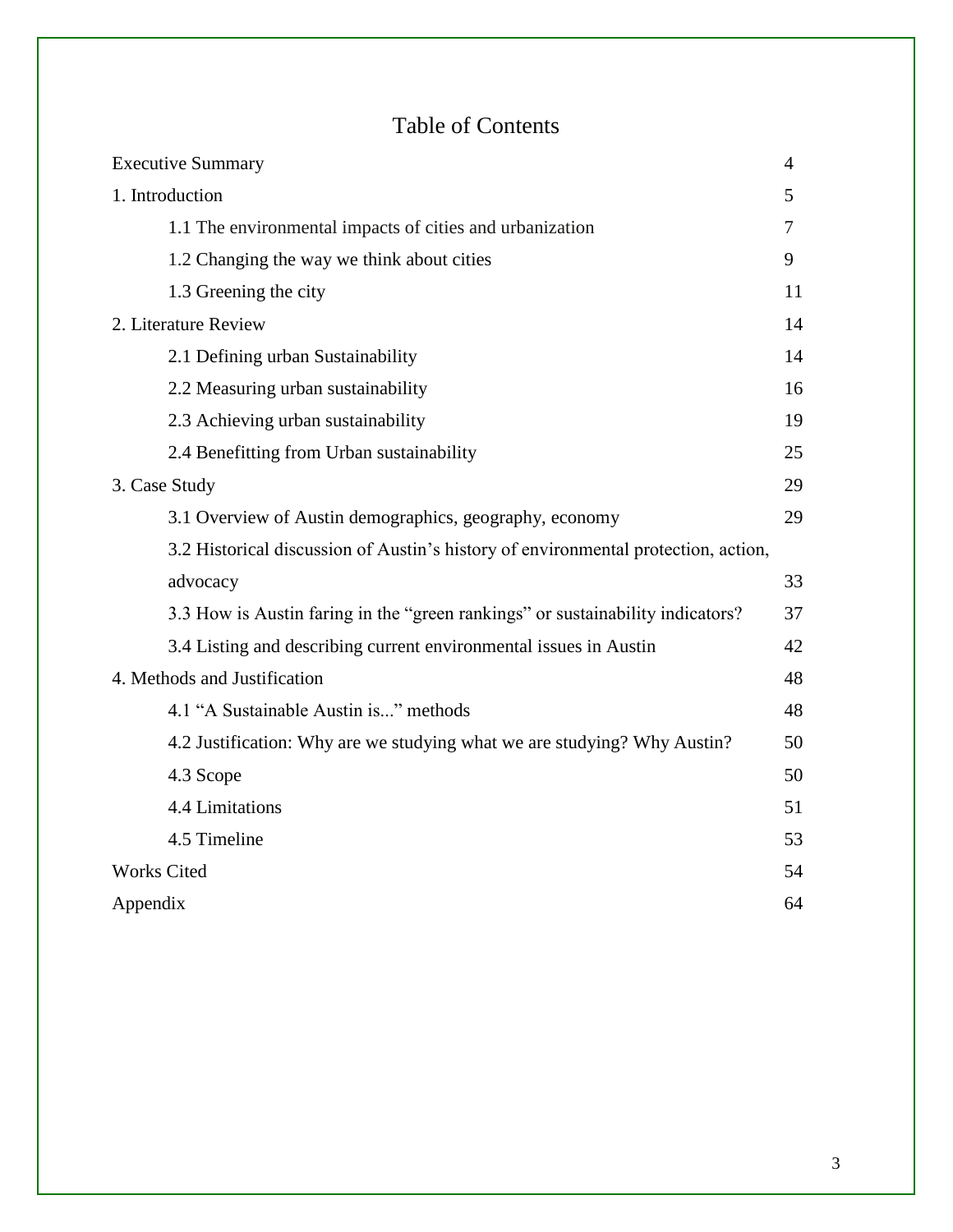### Executive Summary

A capstone course at Southwestern University is designed to be cumulative, where students demonstrate skills gained during their undergraduate careers. The interdisciplinary Environmental Studies program requires its students to perform a group research project where they identify and investigate a regional environmental issue. We have framed the following research proposal with the intention to integrate the knowledge and research skills from multiple disciplines under a single theme. Through our project, we will attempt to gain a broader understanding of how Austinites define and prioritize the sustainability of their city. By reaching out to Austin's citizens and asking them to complete this sentence: "A Sustainable Austin is …," we will create a platform for public discussion and participation concerning sustainability in Austin, Texas.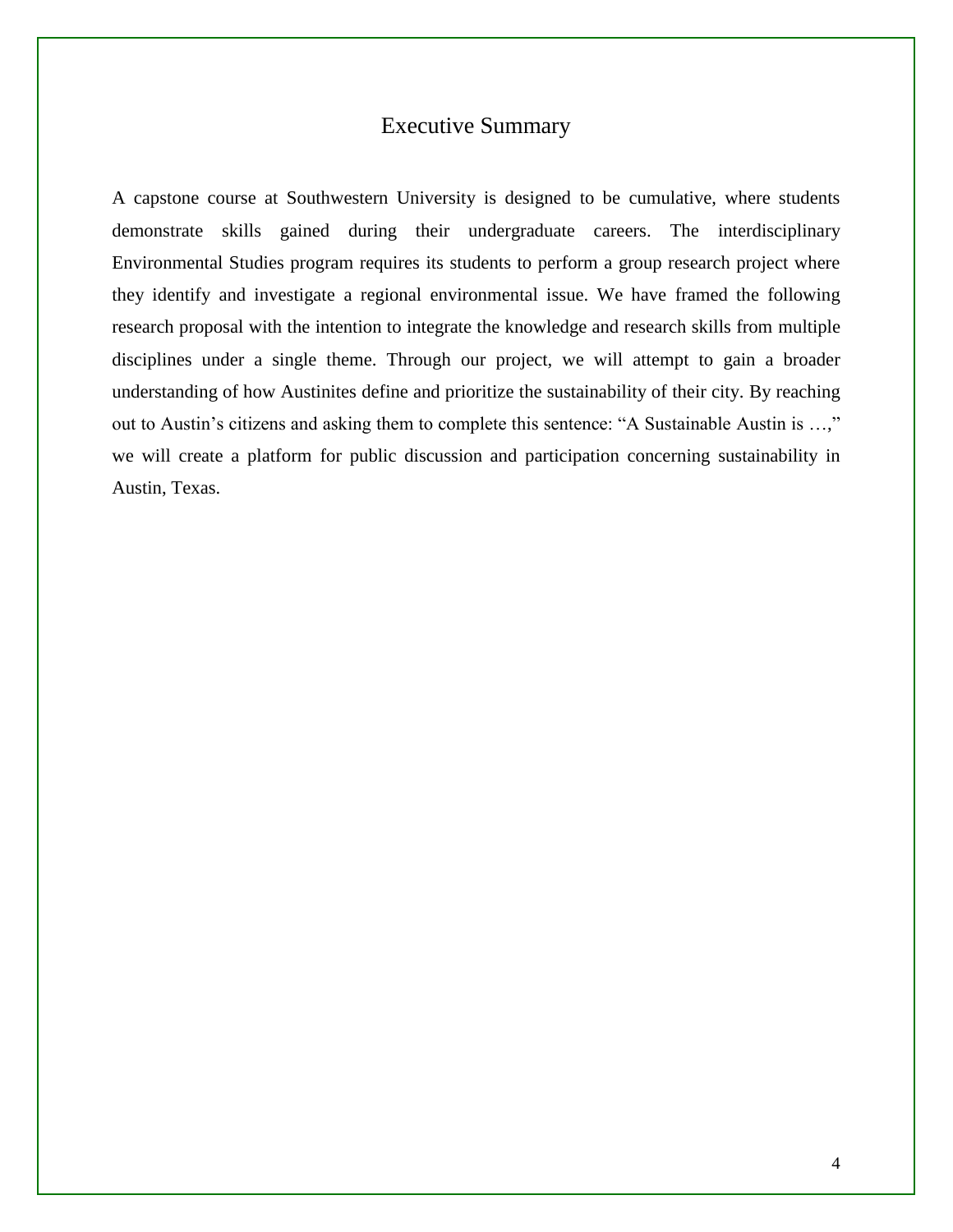## Environmental Studies Capstone, Spring 2013

### Research Proposal

*Cities are the greatest of human inventions. They embody our histories and manifest our technological innovations, cultural and social interactions, economic structures [and our] political systems… Cities contain our imagined communities, our socially constructed identities, and the spaces that shape our daily activities*. (Boone & Modarres 2006, 1)

#### **1. Introduction**

 $\overline{a}$ 

The total population of the world is estimated to have surpassed seven billion people in March of 2012, and more than half of those people live in urban areas.<sup>1</sup> Some estimates claim that "by 2025 the urban share of the global population will reach 58 percent" (Boone & Modarres 2006, 61). Urbanization is increasing in nearly all regions of the world, but the developing world is seeing the greatest increases. With the majority of the global population choosing to reside in urban areas, cities have become increasingly important sites for investigating our most challenging environmental, social, political, and economic issues. Cities are sites of investment, entrepreneurialism, trade, and industrialization. They are increasingly becoming the focus of our explorations into economic growth, job creation, and innovation. But cities are also the loci of significant problems. As numerous scholars have noted, the urban environment is facing unprecedented challenges from population pressures, global financial crises, the effects of climate change, increasing resource constraints, and widening social inequality (Low et al. 2005;

<sup>&</sup>lt;sup>1</sup> The United States Census Bureau's definition of "urban area" will be used throughout this proposal. Using this definition, there are 313 million total inhabitants in the United States with 256 million of those inhabitants residing in urban populations (US Census Bureau 2010; The World Bank 2012).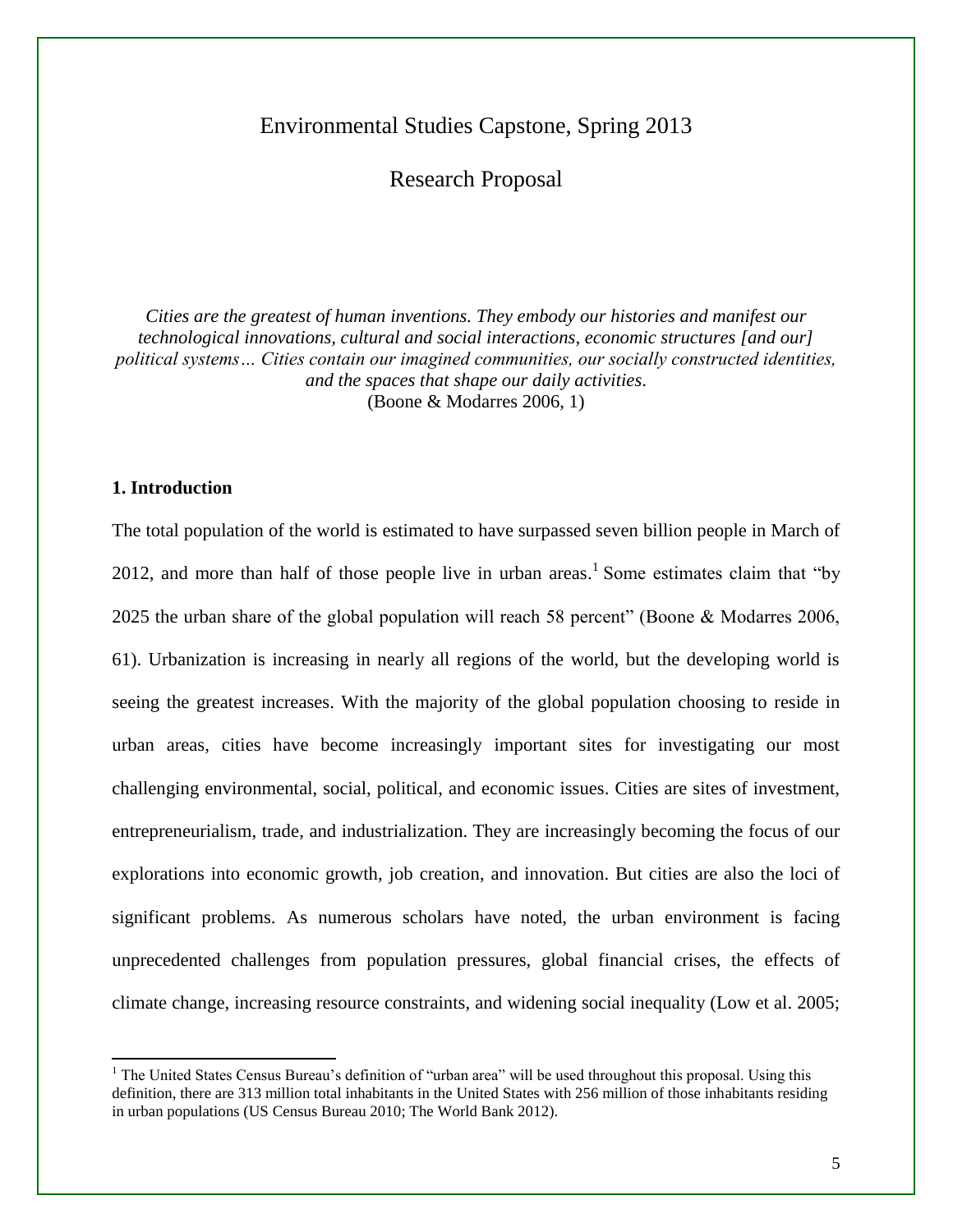Kahn 2006; Newman et al. 2009). Although cities consume the vast majority of the world's energy, they are the sites with the greatest potential for reducing energy consumption because of their relative density and their capacity for innovation (Boone & Modarres 2006; Newman et al. 2009; Fitzgerald 2010; Girard 2011). In addition, cities are sites for making great choices about the future of our planet. They have been, and will likely continue to be, the seats of political power in the world, where decisions are made that affect the governance of entire countries. In this way, cities have come to represent the "starting point," a place at which we can reshape and direct a more desirable future (Girard 2011, 123). Simply put, cities retain potential for creation and destruction, regeneration and degradation, resilience and vulnerability. It is for this reason that they are the ideal scale at which to investigate, promote, and apply the concept of sustainability.

The philosophy of sustainability has been explored since the emergence of the environmental movement during the 20th century, but it wasn't until the publication of *Our Common Future* in 1987 that the terms "sustainability" and "sustainable development" were permanently cemented as part of the global lexicon. And while the conceptual meaning of sustainable development as "development that meets the needs of the present generation without compromising the ability of future generations to meet their needs" (WCED 1987) is well understood, its application to real urban theory and planning is the subject of intense debate (Jepson & Edwards 2010). As such, defining sustainability in the context of urban development—a concept we explore in the next chapter—requires careful consideration of the ways in which cities and their inhabitants impact the surrounding environment. The following section addresses those impacts, briefly explaining the ways that cities draw heavily upon natural resources, degrade public health, and pollute surrounding ecosystems.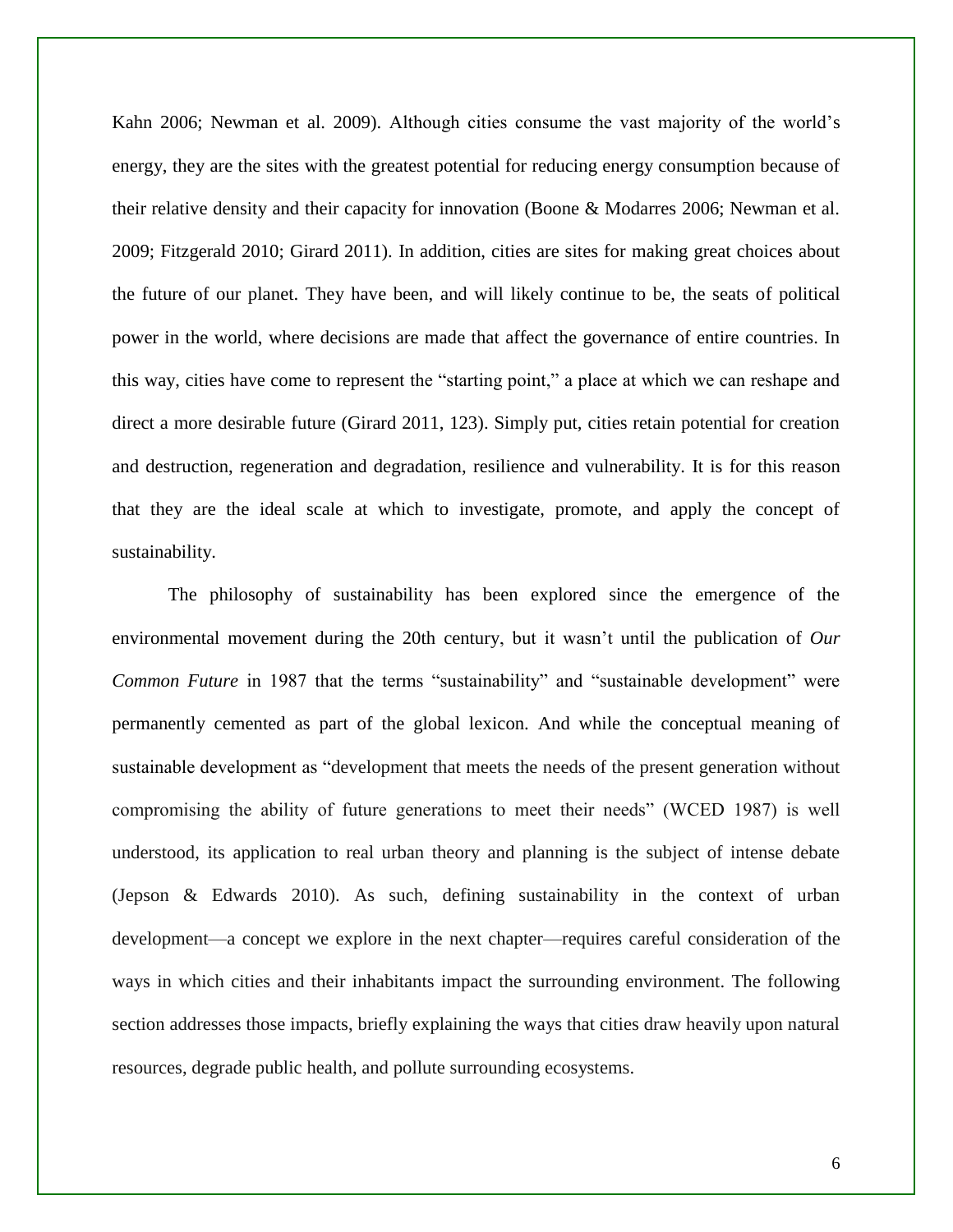#### *1.1 The Environmental Impacts of Cities and Urbanization*

Cities are responsible for 75 percent of global energy consumption while simultaneously producing 80 percent of the world's greenhouse gases (Fitzgerald 2010; World Watch 2007). Urban areas rely upon energy to heat and light buildings, fuel transportation networks, and power industrial production, and while each region of the world uses energy in different ways for different sectors, urban areas in all regions are increasing their levels of energy consumption (UN Habitat 2008). In the United States, buildings are responsible for 39 percent of energy consumption and produce nearly half of the country's greenhouse gas emissions (Fitzgerald 2010), while transportation consumes 28 percent of all end-use energy and produces 27 percent of the country's greenhouse gas emissions (Fitzgerald 2010; ACEEE 2012). In the United States, the industrial sector accounts for approximately 25 percent of energy use and 20 percent of the country's greenhouse gas emissions (EIA 2012; EPA 2012). This is as much a problem globally as it is in the United States. According to Grimm et al. (2008, 756):

The unprecedented rates of urban population growth over the past century have occurred on <3% of the global terrestrial surface, yet the impact has been global, with 78% of carbon emissions, 60% of residential water use, and 76% of wood used for industrial purposes attributed to cities.

In addition to energy consumption, cities are major consumers of food, water, and raw materials—and for all of the resources that cities consume, they are equally responsible for enormous amounts of waste generation and pollution (Benton-Short & Short 2008; Fitzgerald 2010; Lorr 2012). The United States produced 250 million tons of trash in 2010 alone, of which 34.1 percent was recycled or composted (EPA: Solid Waste 2011). Twelve percent was burned for energy, leaving 54.2 percent, 136 million tons of garbage, going to landfills (EPA: Solid Waste 2011).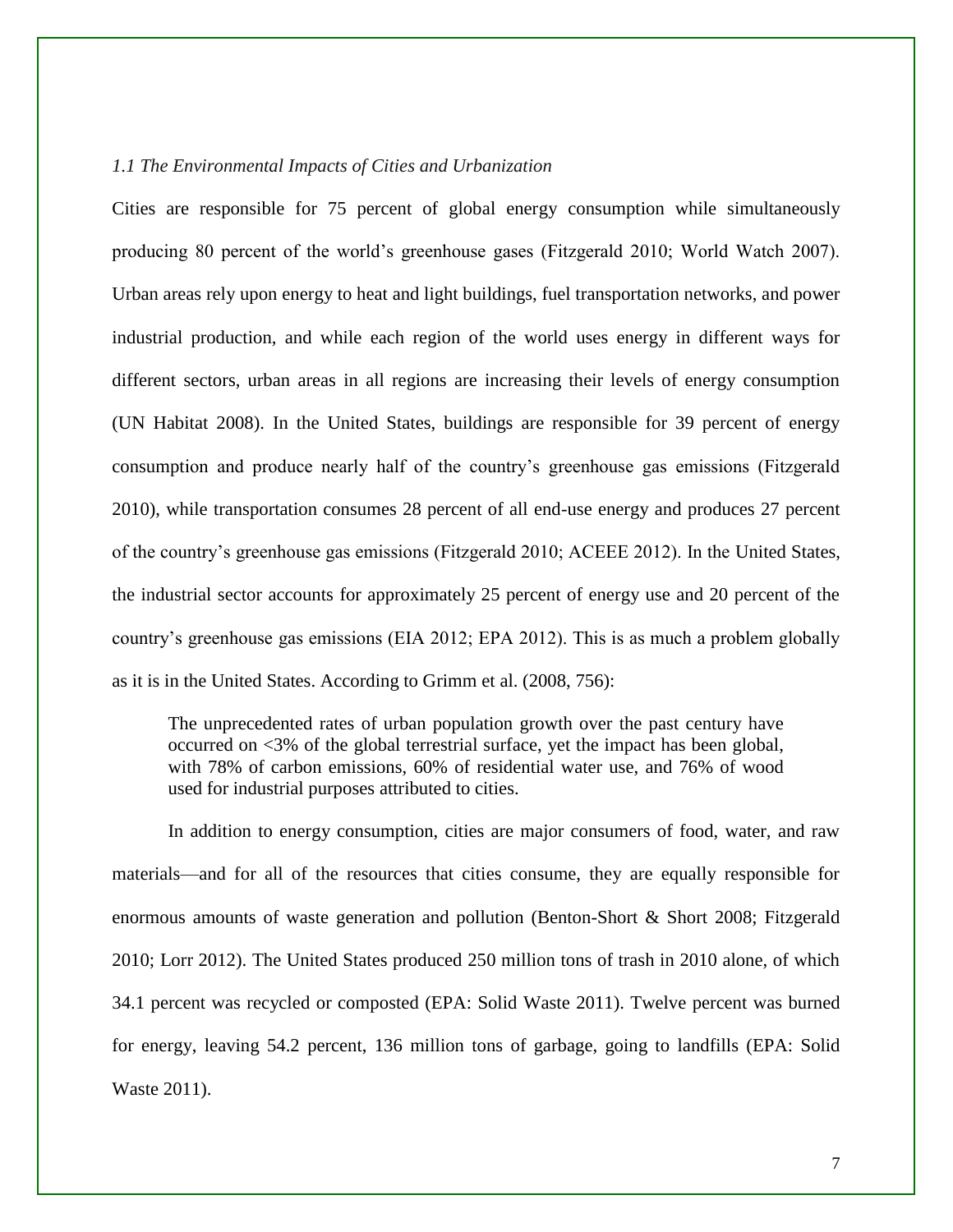Air and water pollution is another major concern of urban waste generation. Air pollutants from cities, primarily attributed to car exhaust, smoke, and industrial processes, have a negative effect on human health and the health of other species. These range from greenhouse gases to other sources of airborne pollution such as ozone, nitrous oxides, carbon monoxide, volatile organic compounds, and other airborne pollutants (EPA: Ozone Pollution). These processes, and numerous other related issues, are major causes of global warming and ozone depletion, which create bad air quality and smog that can significantly harm the health of the population.

While solid waste generation and air pollution are frequently touted as major ecological problems with urbanization, the effects of water pollution are just as significant. The physical infrastructure of cities creates vast areas of impermeable surface, which not only create increased flooding risk, but also transport large amounts of pollutants into nearby streams (Birch  $\&$ Wachter 2008). Rainwater runoff accumulates debris and pollutants from the city streets on its way to more rural/non-concrete areas, which, again, results in the spread of urban contaminates to local water sources and more rural, undeveloped areas (Grimm et al. 2008). Sewer systems are also major sources of pollution. Approximately 700 cities have combined sewer systems and the overflow associated with those systems is a significant source of pollution. According to Birch and Wachter (2008, 21), during major weather events such as storms or heavy snow-melts, "dangerous levels of bacteria-laden sewage are released into waterways, threatening drinking water supplies and often leading to beach closings."

In addition to waste and other physical pollutants generated by cities, there is now overwhelming evidence to suggest that cities are transforming the temperature and climate in the immediately surrounding areas. According to McPherson (1994), downtown temperatures in the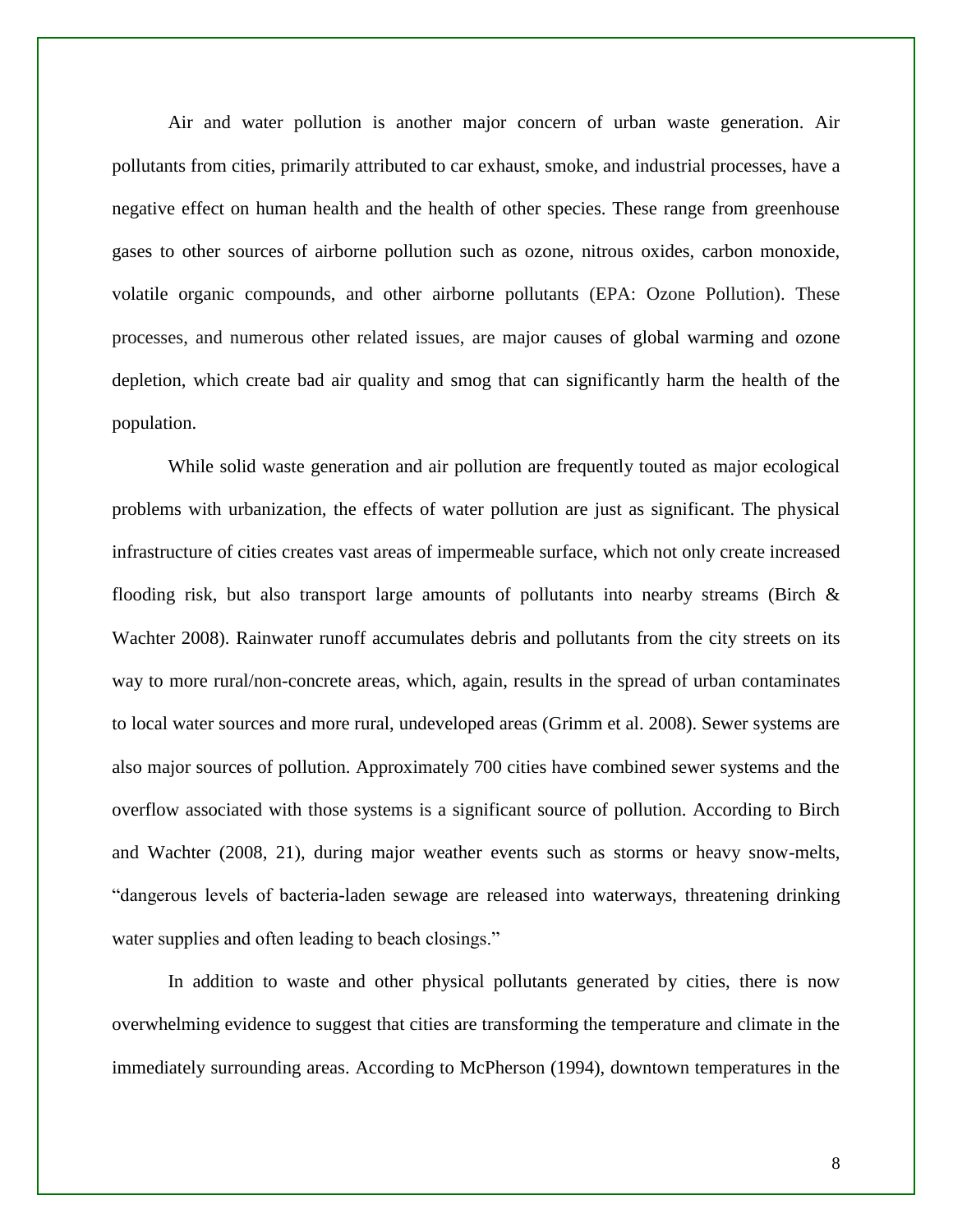United States have increased by  $0.14^{\circ}$  to  $1.1^{\circ}$ C per decade since the 1950s. Cities tend to modify the environment around the city, creating issues related to the "urban heat island" effect (Benton-Short & Short 2008, 7). This is due to the topographic change from open, vegetative land to concrete and other impermeable surfaces, which capture and retain heat that makes highly populated cities "often cloudier [and] more prone to thunder and slightly warmer than surrounding rural areas" (Benton-Short  $\&$  Short 2008, 7). This also leads to higher energy consumption and water use, as precipitation from storms absorbs the excess heat that flows along impermeable surfaces. This rainwater eventually arrives at bodies of water, which then raises their temperature and affects their aquatic ecosystems (EPA: Heat Islands). In short, the urban heat island phenomenon "affects not only local and regional climate, but also "water resources, air quality, human health, and biodiversity" (Grimm et al. 2008, 758).

#### *1.2 Changing the Way We Think About Cities*

Because of the effect that cities can have on the world, there is plenty of reason to dwell on the negative impacts that their growth has had on the environment. Traditionally, cities are portrayed as a purely human construction separate from all things 'natural' or organic. Following the ideas of scholars like William Cronon (1995), Benton-Short and Short (2008, 5) note:

Cities provide an inevitable contrast to the "natural." A consistent strand of thought has sought to place the city as a human invention in opposition to the "natural", the "pristine", and the "wilderness"...Most often, environmental protection has been defined as meaning something outside of, and mostly unrelated to, the concerns and interest of our cities.

Such a mindset has served to detach urban dwellers from thinking about their actions as having a clear impact on the natural environment. This disconnect implies that cities themselves cannot become environmentally conscious and that they are inherently bad for the natural world, almost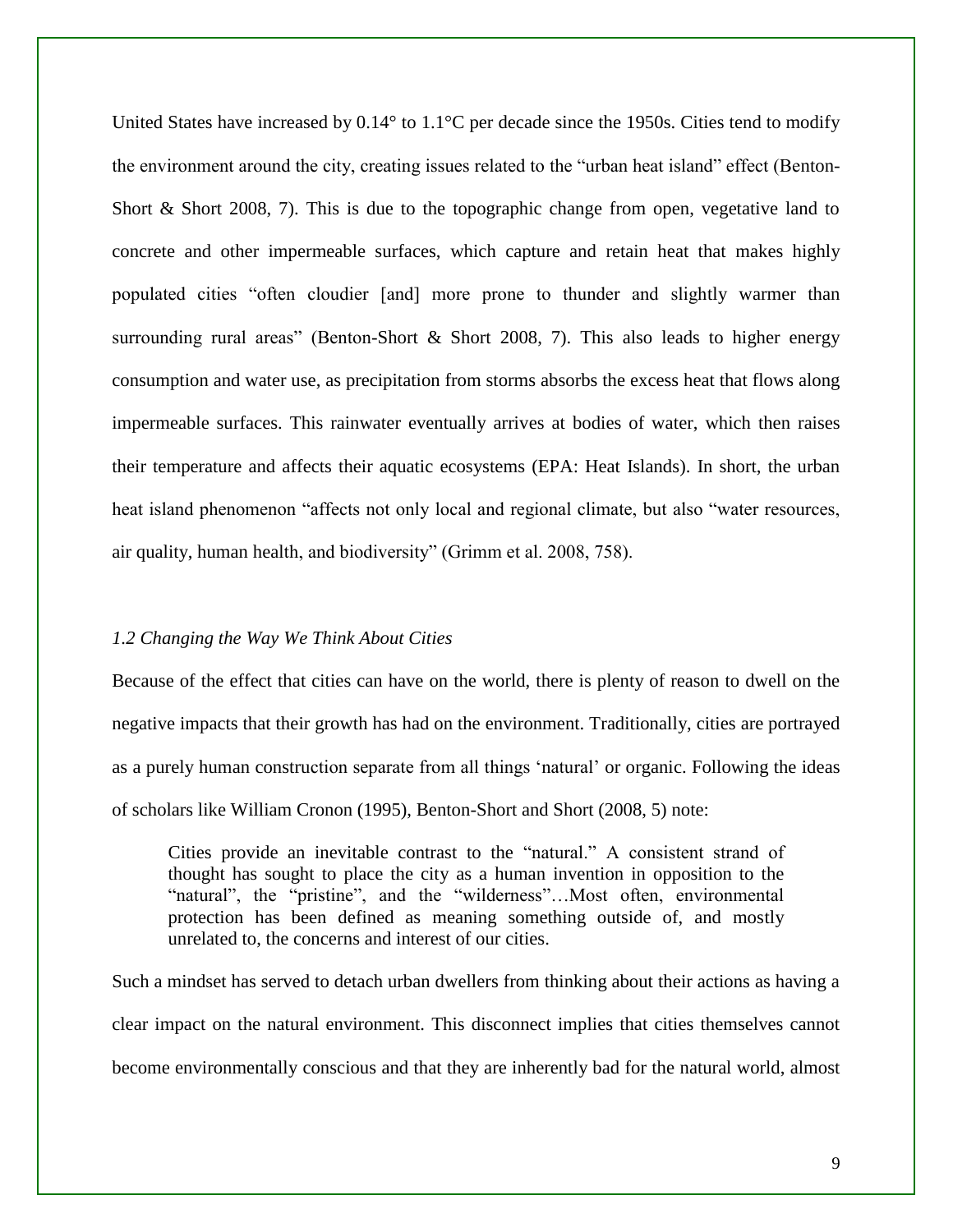as an excuse to continue harmful habits and avoid changing lifestyles (Cronon 1995). Ultimately, the assumption that cities are 'unnatural' and 'environmentally destructive' is supported by these negative side effects of urban living, as well as a multitude of other, more complicated issues.

Nonetheless, urban populations are skyrocketing. If living in a city is so wasteful and bad for an individual's health, why are these areas continuing to grow at such a rapid pace? The fact is that cities often act as efficient cultural and social centers, with a high concentration of diverse populations. This high density essentially requires a more efficient infrastructure, at least compared to sprawling suburbs, as "city residents rely less on cars and live in more compact dwellings than suburbanites, they tend to leave smaller carbon footprints" (Street-Savvy 2011). The apartments are smaller than the large, spacious houses popular in more rural and suburban areas, with greater access to extensive public transportation systems as well as an infrastructure ideal for walking from place to place for a large concentration of people. As a result, "urbanites use less energy and emit less carbon dioxide per household than their suburban counterparts do" (Biello 2011). Even though urbanites consume more than rural and suburban households, they also tend to have smaller families, which reduces the ecological impact of national population growth (Kahn 2006, 11). Furthermore, cities provide easy access to social interactions, as well as intellectual growth from universities, libraries, museums, and other cultural centers. In today's world, these places act as "the nexus of production and consumption, service provision and *neglect*" (Boone & Modarres 2006, 1). Therefore, the arbitrary disconnect between what is viewed as 'natural' and 'unnatural' must be dissolved to take full advantage of the possibilities cities have to improve the quality of life. This will also remove the association of neglect they currently carry from the abundant negative consequences in both their environmental and social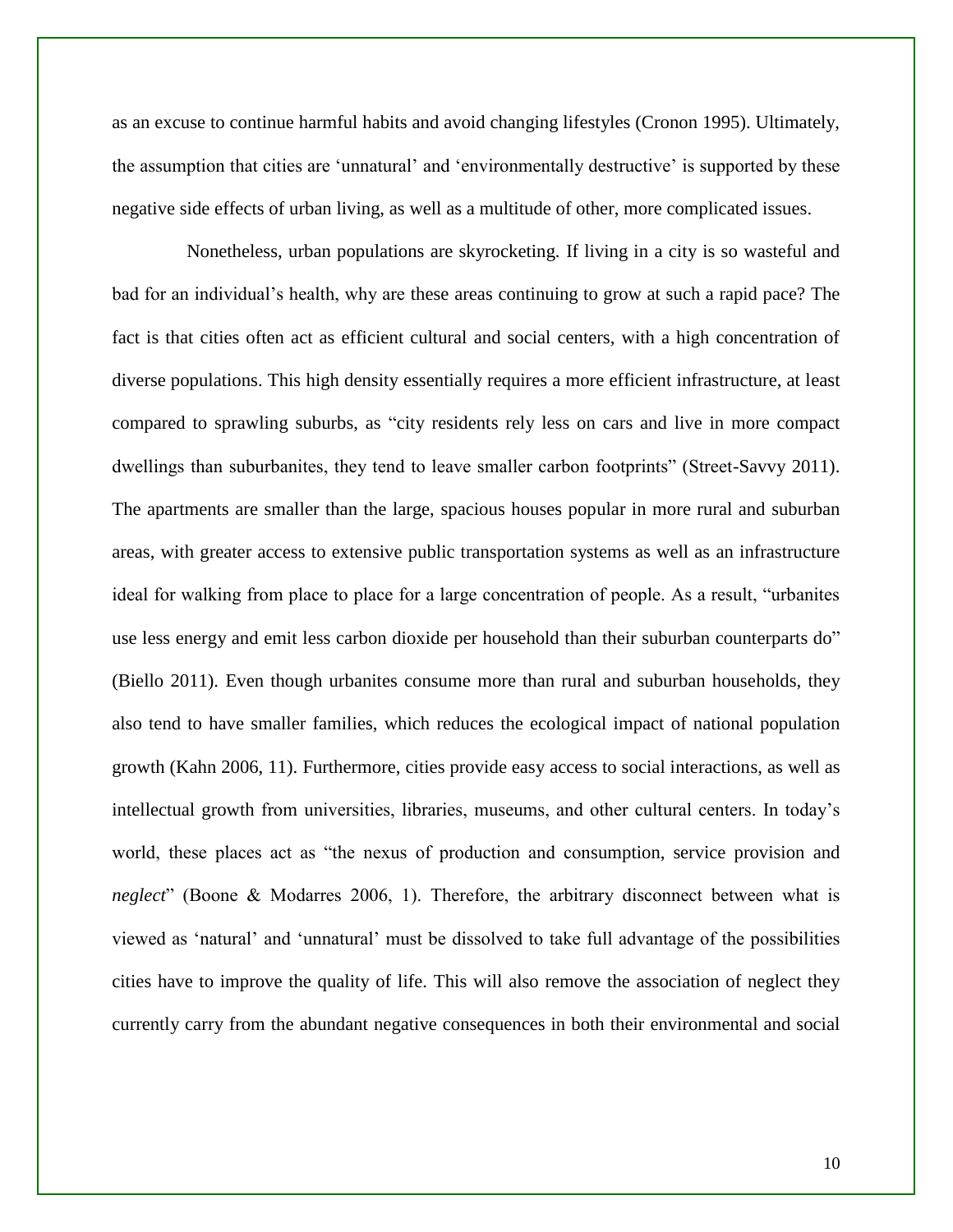spheres. Rather than think of cities and nature in separate terms, we must think holistically about the urban relationship with the environment.

One way that cities can provide benefits to the environment, and consequently, their inhabitants, is by viewing the city as an ecosystem with measurable inputs and outputs. Thinking of a city as an ecosystem can help confront this challenge because it measures these inputs and outputs in a tangible way (Benton-Short & Short 2008). Cities use energy, create waste, transform the environment, and use resources in ways that are similar to ecosystems. However, these inputs and outputs are not limited to environmental factors. Instead, the ways of measuring the ecological impacts of cities—and ultimately, their level of sustainability—must consider both environmental and economic perspectives (Kahn 2006). Ecologists and environmentalists measure the overall ecological footprint that can be "constructed for an individual or for population groupings" (Kahn 2006, 8-9). The idea of an ecological footprint often reveals that the typical 'American Dream' is one that inadvertently encourages ample amounts of consumption, such as large homes, high amounts of construction, and significant levels of waste. At the scale of a sprawling city, this lifestyle can be extremely damaging to the environment (Kahn 2006, 10).

#### *1.3 Greening the City*

The apparent problems of cities have forced urban planners to rethink notions of urban ecology by focusing on new strategies for designing and retrofitting cities. Smart Growth strategies, for instance, "[focus] on existing developments in order to utilize their infrastructures and to preserve open space" (Benton-Short 2008, 225). In 1996, principles were created by the Smart Growth Network in order to give clearer outlines that lead to smarter development (Benton-Short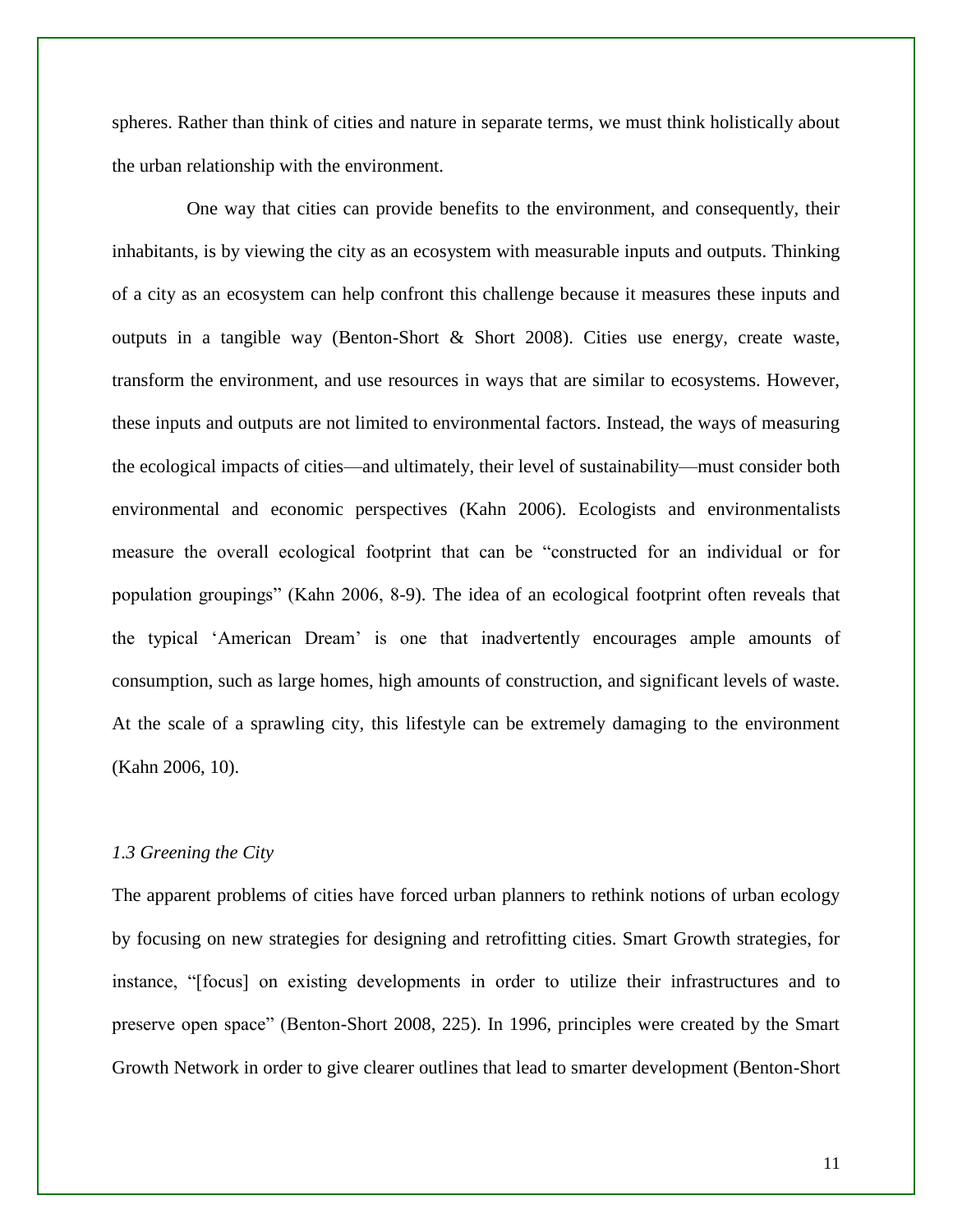& Short 2008, 225). A few of the concepts are to "mix land uses, design more compact buildings, construct walkable communities, create a sense of place, preserve open space, and provide a variety of transport choices," all while including the community opinion in the process (Benton-Short & Short 2008, 225).

Cities that do not have the resources to completely change the systems they already have in place still have the ability to adapt their existing infrastructure to make it more efficient. These cities try to expand and diversify their various components of infrastructure through the implementation, adaptation, and utilization of sustainable practices. For instance, the average building in the United States was built in the 1970s, thus sustainable cities must develop projects to retrofit old buildings with energy-efficient features. Replacing black-tar roofs with reflective white roofs to keep buildings cooler in the summer or installing solar-thermal hot water heaters are examples of how to generate major energy savings, thereby increasing energy efficiency (Biello 2008, 69). The installation and utilization of efficient public transportation systems contributes to a city cleaning up the air and improving efficiency of travel while also reducing our society's dependence on cars. The city of Denver saved more than 24 million gallons of gasoline between 2005 and 2009 by converting their city buses to run on compressed natural gas instead of diesel (Biello 2008, 68). Another method of reducing greenhouse gas emissions is to implement more efficient waste management techniques. Capturing methane from landfills is an inexpensive method used to reduce greenhouse gas emissions while also making a new 'natural' resource for the purpose of generating electricity (Biello 2008, 69). More efficient water use can also lead to greater energy efficiency. Energy service companies can offer incentives, such as rebates for rainwater harvesting or water-conserving toilet installations, to curb water use by city residents (Biello 2008, 67).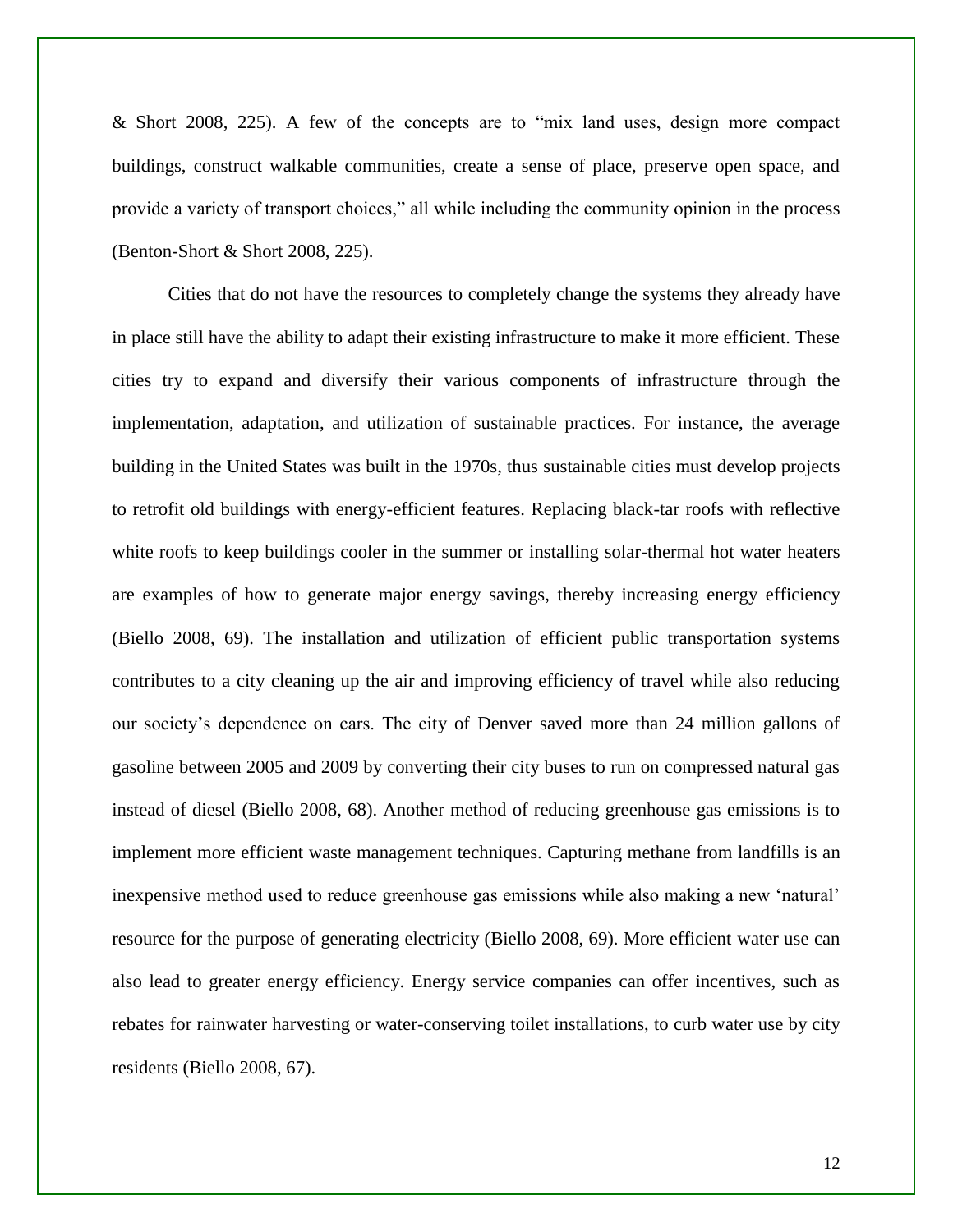All of these technological and systematic developments are ineffective unless the general public of the city values sustainability as much as those making the decisions for the city. Education about the relationship between the sustainability of the city and the surrounding environment is a key aspect of prosperous sustainable cities. Promoting general awareness about ecology and the environment to city residents through programs and community activities is a way in which to educate the public and future generations about how they affect the environment in which they live. For example, in Milwaukee school children in three distinct neighborhoods have an Urban Ecology Center through which they can learn about their city's ecology and particular environment through programs and activities (Sustainable Cities Network 2013).

Case studies such as these exemplify some of the ideas that are being applied to reduce urban waste and consumption, but they only begin to scratch the surface of what it means to be sustainable. Cities are diverse. Each city develops under its own unique values, economic circumstances, and environmental climate, which results in "different conceptualizations of urban sustainability" (Maclaren 1996, Defining Urban Sustainability, para. 3). This then emphasizes the need to understand "urban sustainability" on many different levels, from large national governments to local city councils, as each community will have different concerns and different assets that can be acted upon, leading to very different manifestations of urban sustainability from place to place (Lorr 2012, 24).

The following section reviews the current literature on urban sustainability with an aim to further define sustainability in an urban context and measure sustainability levels from multiple perspectives. The literature review then addresses how scholars, city planners, and urban dwellers are attempting to achieve sustainability in their cities. The review concludes by focusing on the benefits of moving toward a more sustainable urban environment.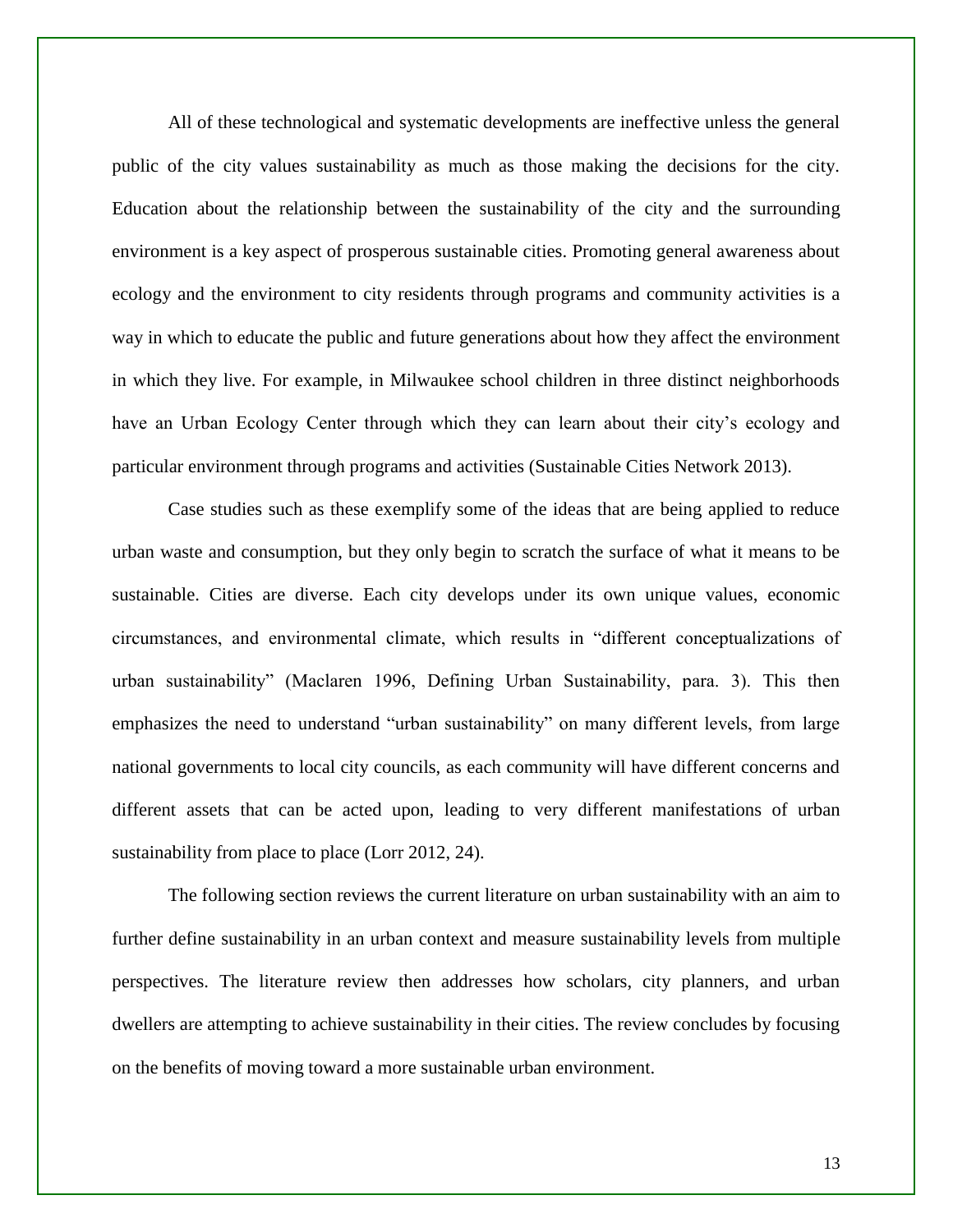#### **2. Literature Review**

#### *2.1 Defining Urban Sustainability*

When it comes to defining sustainability in the urban context, the lack of a universally accepted definition by scholars has resulted in having the concept "referenc[e] a future goal to be reached by regulating and monitoring urban behavior to improve the environment while at the same time improving the economy and equity or social justice" (Lorr 2012, 23). Differences between how communities address environmental, economic, and social issues also lead to differences in how they define urban sustainability (Maclaren 1996, 186-187).

The ambiguity of the term 'urban sustainability' makes it incredibly difficult to decide whether a city initiates truly 'green' and equitable policies, as "there is not a consensus about what practices and policies are 'really' sustainable" (Tretter 2013, 298). The term is seen as an ideal and has often been molded to achieve the greatest economic benefit rather than actual political or social change (Lorr 2012). For the purpose of our study, we must consolidate many of these different approaches and definitions in order to more adequately analyze urban sustainability in general. As mentioned in the Brundtland Commission Report, while sustainability itself refers to "development that meets the needs of the present without compromising the ability of future generations to meet their own needs," recent studies have emphasized the need to incorporate social equitability in the term (Lorr 2012, 17; Pearsall 2010; Maclaren 1996).

Many believe that environmental justice issues should be at the forefront of this discussion. These issues, such as the unequal and harmful effects of urbanization on lower socioeconomic or minority populations, help illustrate the necessity for a "holistic approach that balances environmental, economic, and social concerns" so the term 'sustainability' can be more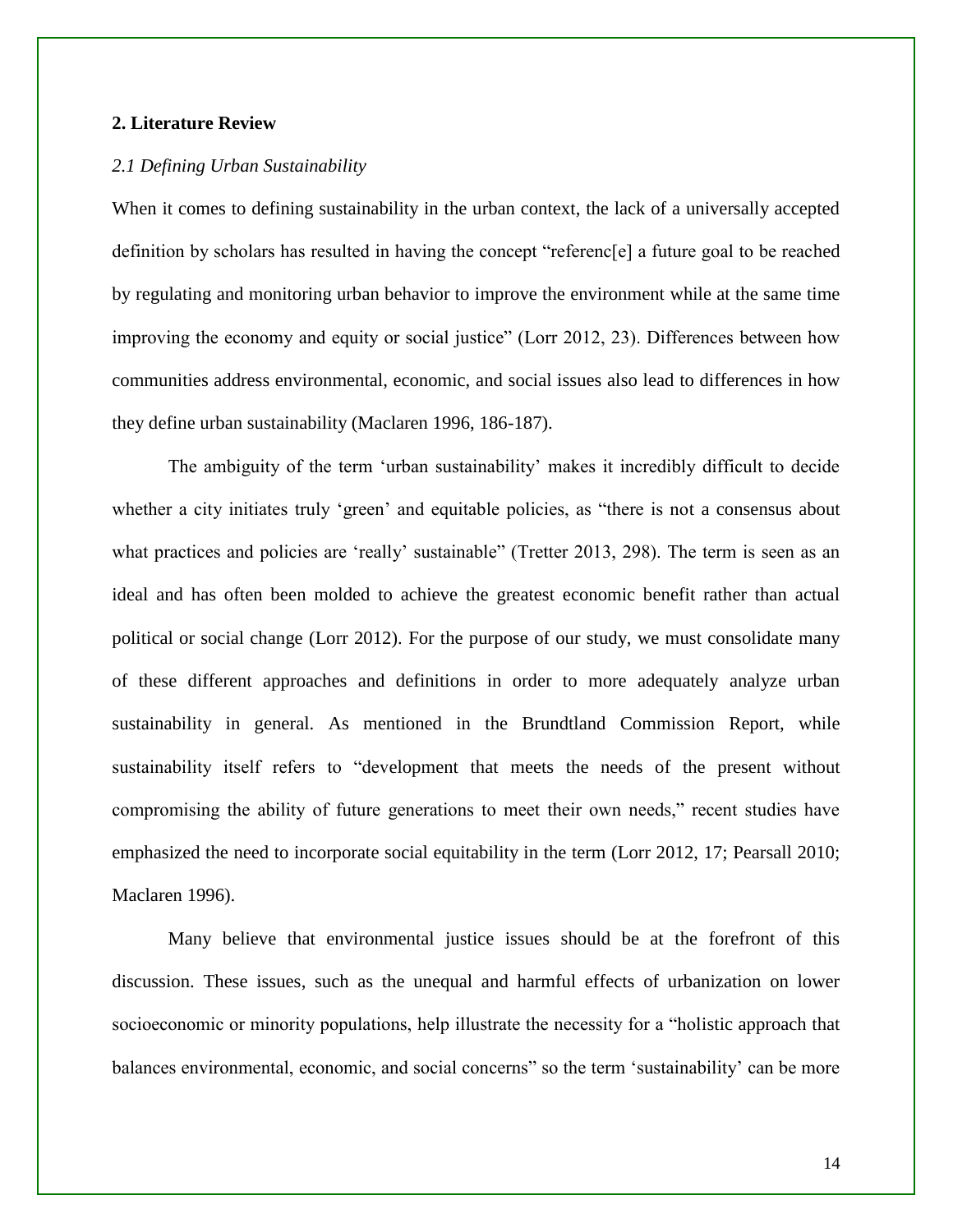accurately defined (Maclaren 1996, Defining Urban Sustainability, para. 2). Lorr defines the term as "the process of developing and redeveloping urban areas in a way that will improve the urban environment and economy and promote equity or social justice," thus implying that the process of addressing environmental and economic issues could also address social concerns (Lorr 2012, 23). However, when Maclaren (1996) explicitly states the categories needed for urban sustainability, she includes several that address environmental justice, such as the need to include:

intergenerational equity, intragenerational equity (including social equity, geographical equity, and equity in governance), protection of the natural environment (and living within its carrying capacity), minimal use of nonrenewable resources, economic vitality and diversity, community selfreliance, individual well-being, and satisfaction of basic human needs (Defining Urban Sustainability, para. 2).

Thus, the pillars of sustainability - environment, economy, and equitability - are described as equally significant and worthy of acknowledgement.



Figure 1: Classic dimensions of sustainable development (Tanguay 2010, 408)

While cities are places replete with opportunity for economic growth, that growth is rarely shared by the entire population, and impacts that follow growth are often felt differently by various groups. The importance of urban sustainability may also be understood by acknowledging the way urban sustainable development seeks to avoid negative outcomes among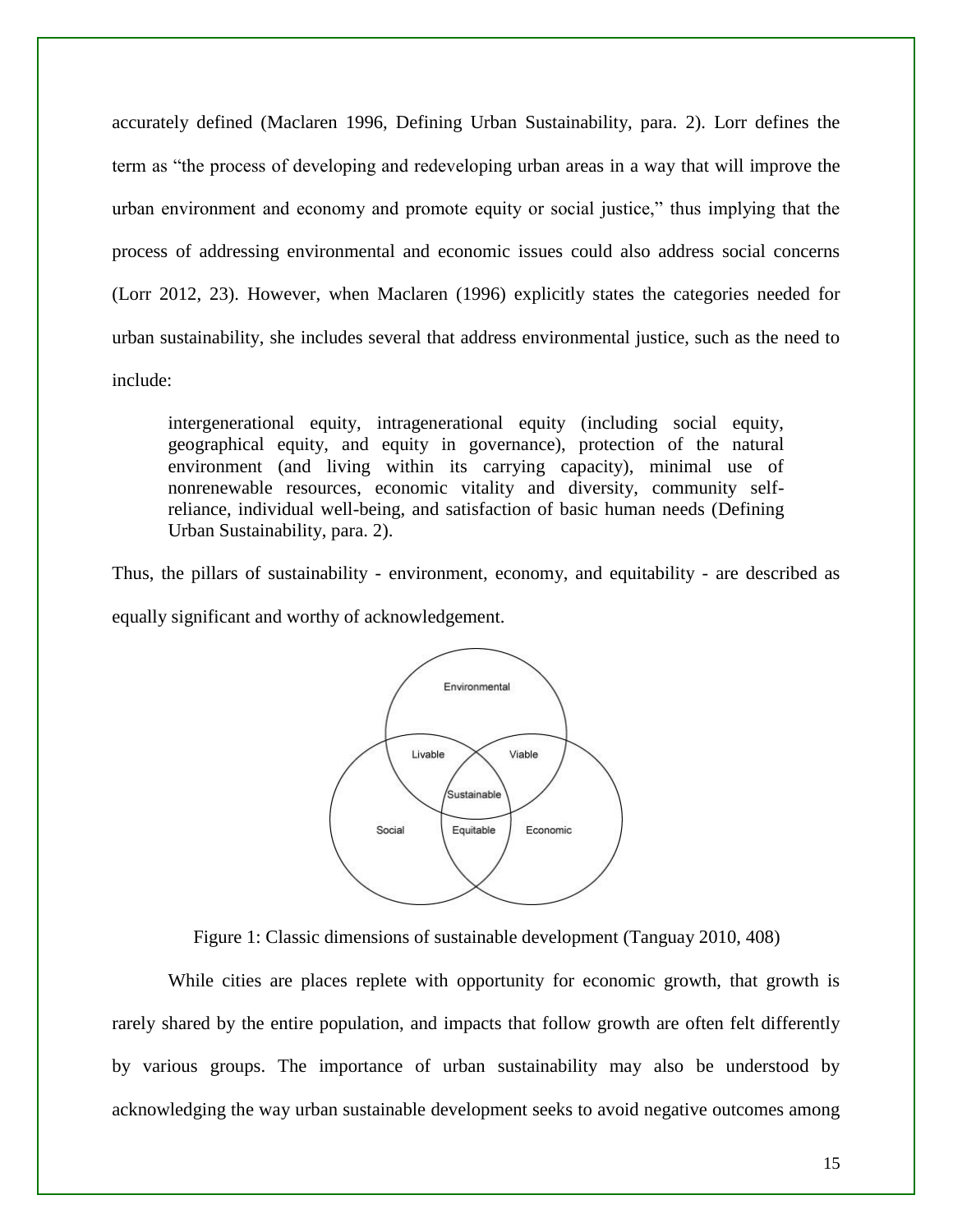the ecological, social, and economic aspects of all members of the city (Tretter 2013, 298). Likewise, the success or failure of undertaking sustainable development may be understood by analyzing the actions, interactions, and methods that cities undertake (Roseland 2005, 17). The following section addresses some of the modes of analysis that are used to evaluate a city's level of sustainability.

#### *2.2 Measuring urban sustainability*

Throughout the rise of modernity in the United States, there has been an increase in the prevalence of environmental concerns with regard to urban development. This concern has resulted in pursuing ways to measure sustainability, especially in urban areas, through the use of sustainability indicators and indices. An indicator is a datum or variable that has been verified as having a role in a certain phenomenon, while an index is a combination of these indicators (Tanguay 2010, 408). Indicators for urban sustainability are important tools for developing policy priorities, and are crucial for "target setting, performance reviews and facilitating communication among the policy makers, experts, and public" (Shen et. al 2011, 17). Sustainability indicators are frequently used by urban governance systems because of the ability to receive concrete answers with which to create or change policy that affects the outcomes of these indices (Pearsall & Pierce 2010). Many sustainability indicators provide information about: energy management (e.g. energy use in the public sector, electricity sources, etc.), water management (e.g. accessibility to water, how much water is used, etc.), waste management (e.g. total amount of waste in the municipality, amount of waste to landfill, etc.), and green space management (e.g. maintenance budget per inhabitant, biodiversity, etc.) – just to name a few examples of issues often covered by sustainable indices and examples of the sustainable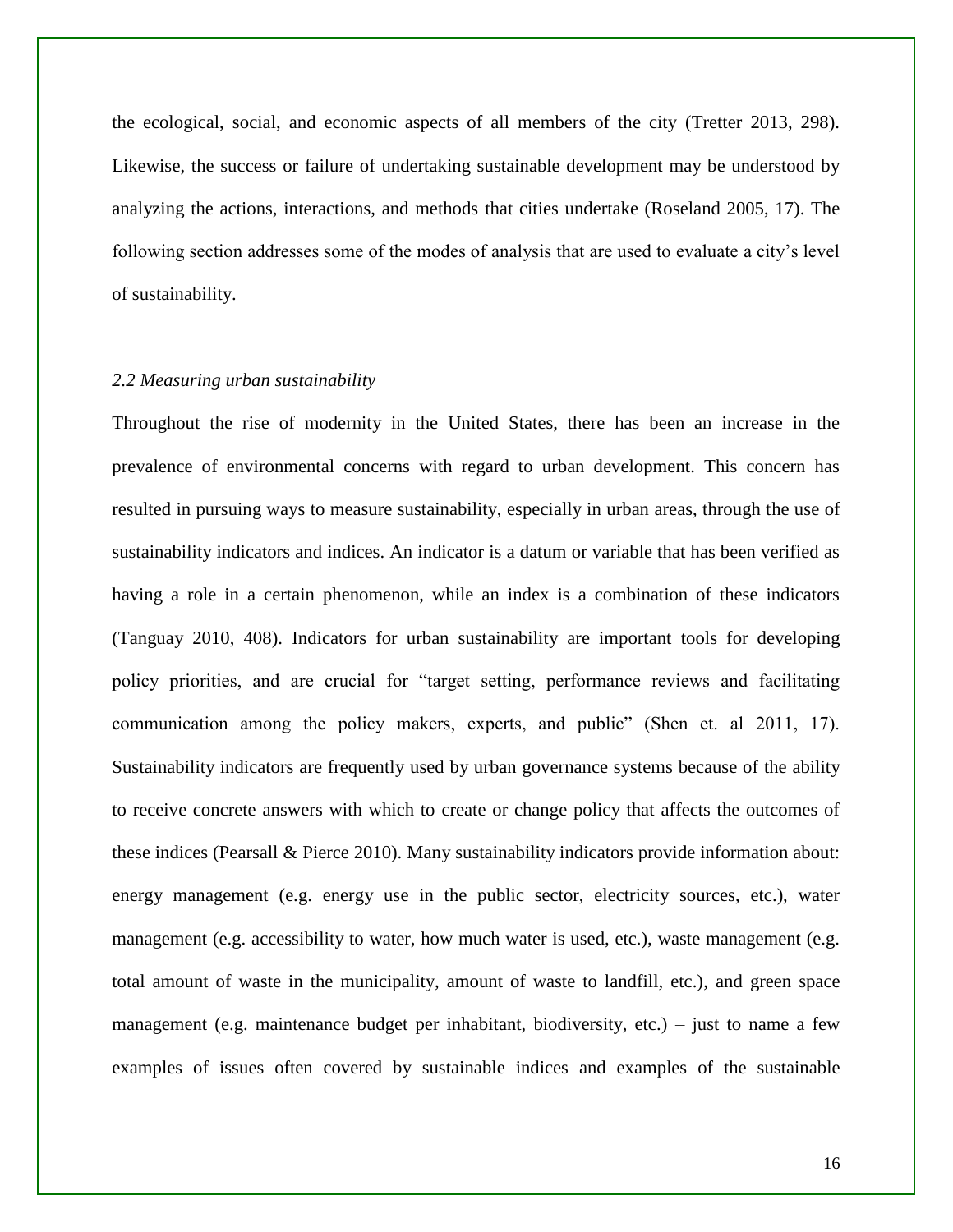indicators often used to do so. Such information helps to establish goals and inspire attention, discussion, and action just as the process of framing environmental issues does within the context of urban development.

However, the use of sustainability indicators and indices is nowhere near perfect. Many critics still argue over indicators' credibility and strength as measuring tools of sustainability. And there are other problems as well, including: the lack of or inappropriateness of indicators to supervise urban sustainable development, the lack of a unified decision or understanding when selecting and relating urban sustainability indicators with policies and goals, and the lack of a universal standard or method for developing and selecting urban sustainability indicators (Benton-Short & Short 2008). Still others have noted the failings of sustainability indicators in practice. For instance, Levett (1998) argues that while sustainability indicators are intended to inform policy decisions, the actual progress towards sustainability is frequently lost in the process of policy formulation. This is often because policy formulation tends to focus on specific targets and goals, and not always on a comprehensive approach. As explained by Singh et al. (2009, 209): "although there are various international efforts on measuring sustainability, only few of them have an integral approach taking into account the pillars of sustainability. In most cases the focus is on one of the three aspects."

The use of indicators to measure urban sustainability requires the incorporation of all three pillars. Indicators go further and illustrate regions between the environmental, economic, and social sectors of a city that present conventional measures of economic performance and urban quality of life, which prove difficult to capture (Alberti 1996). There are many indices that contain various indicators to define and decide whether or not an area is sustainable. According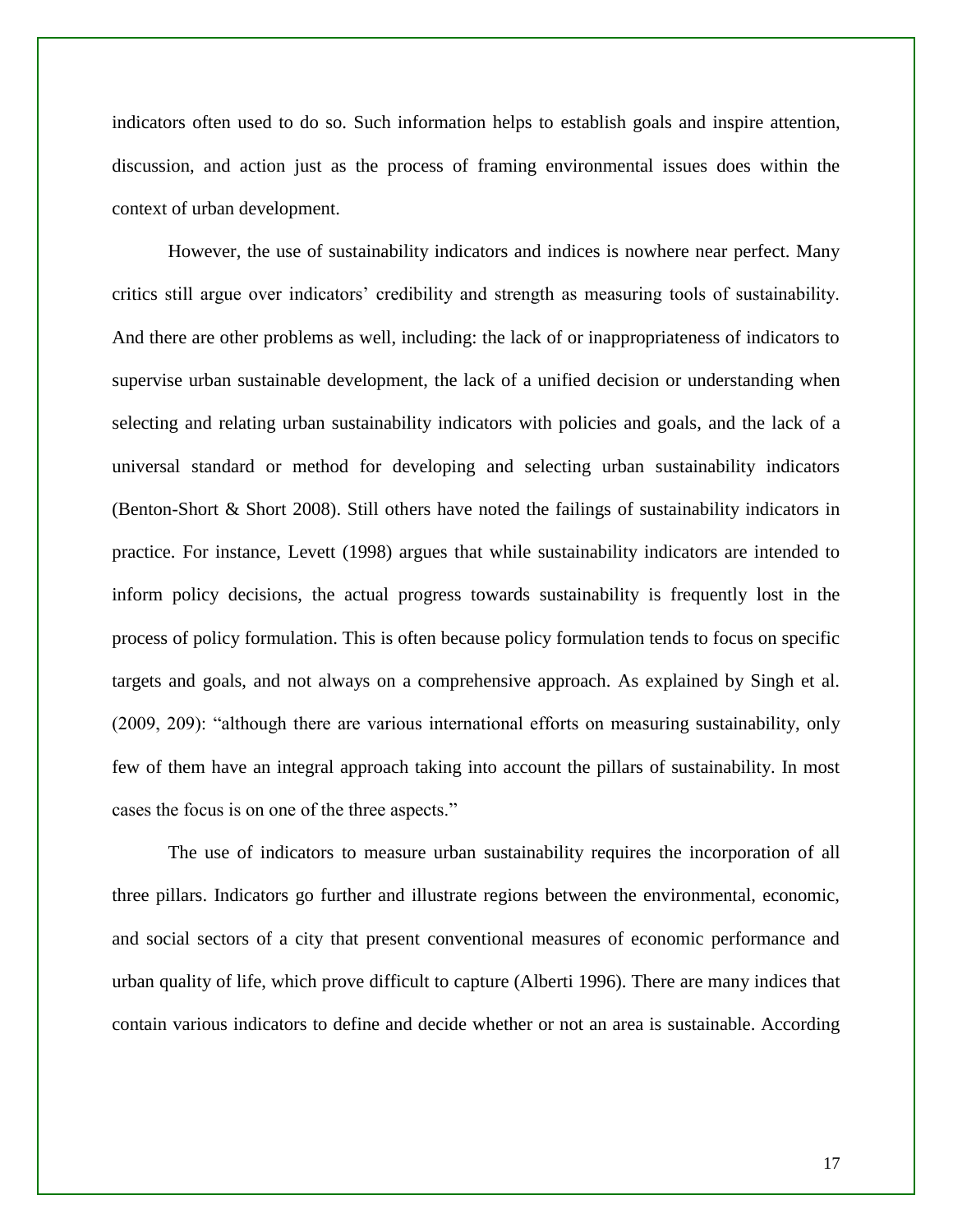to Holden (2006, 175), the government in Western Australia utilizes a "systems-based approach" that examines the following indicators:

Long-term economic health, equity and human rights, biodiversity and ecological integrity, settlement efficiency and quality of life, community, regions, 'sense of place' and heritage, net benefit from development, common good from planning, precaution, and hope, vision, symbolic and iterative change.

Cities are livable only when they are able to combine environmental and social spheres, and uphold the characteristics of equitability (Tanguay et al. 2010). All of these defining names of livable, viable, and equitable allow for an easy comprehension of the interlinked qualities involved within that city system, making indicators time savers for companies and cities that want to identify how they can increase strengths between themselves and the community.

Some experts acknowledge the critiques of sustainable indices, but still look toward improving indices for further use. Rydin et al. (2010) presents a list of the key features of 'good' indices which include: relevance to the process under investigation, sensitivity to change in that process, clarity of directionality, transparency, and linkage to available, reliable, and regularly updated data. The use of indicators, whether problematic or not, as essential tools for measuring sustainability within urban centers shows important progress towards building a solidified, legitimate, and universally accepted means for establishing green rankings. Ultimately, as Yli-Vikari (2009, 891) argues, indicators and their subsequent integration into an index are essentially designed to "improve the transparency of decision-making and to promote mutual communication among stakeholders." Transparency is the system's greatest advantage in that it opens up communication within a municipal organization or company, as well as with the public at large. The continuous molding and reworking of sustainability indicators and indices may potentially produce a viable and productive means of measuring sustainability in every situation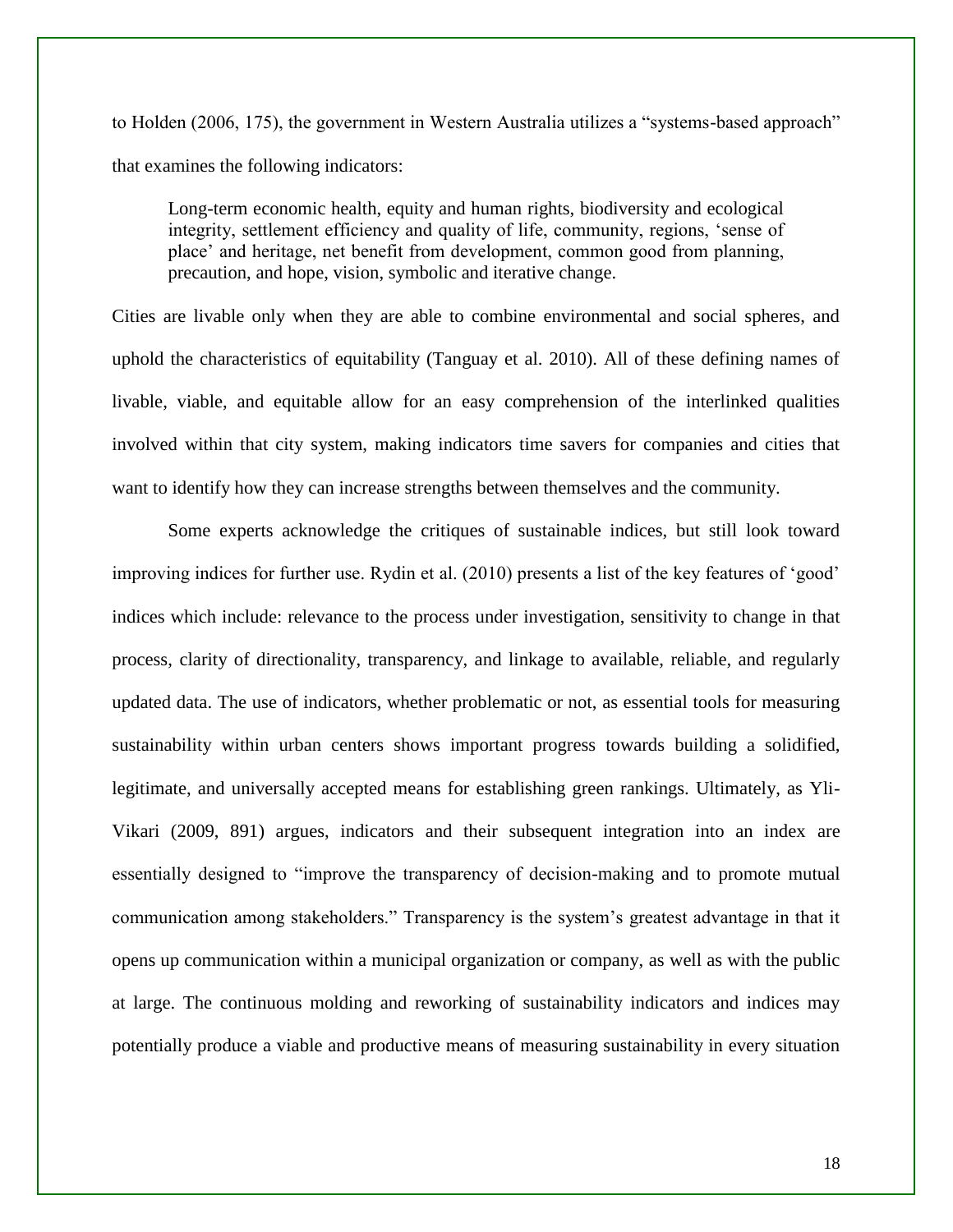of concern: globally, nationally, regionally, and locally. Measuring urban sustainability is an important first step towards achieving sustainability.

#### *2.3 Achieving urban sustainability*

In order to achieve global sustainability, it is immensely important to understand the numerous and diverse viewpoints on the topic, each derived from uniquely urban environments and each developing different means of measuring such sustainability. The United States has begun its own strides towards achieving urban sustainability and, although likely not considered a world leader in this pursuit, "there are at least 45 major cities that have adopted some form of sustainable policies…general articulation of sustainability as a primary goal, and the creation of specific programs to support the pursuit of that goal" (Portney 2010, 324). An important component of achieving sustainability programs, policies, and incentives is the involvement of the local community in the process.

According to Amado et al. (2010), a plan of urban sustainability necessitates public participation among citizens to be successful. Their study concluded that the implementation of public participation in the urban planning process was key to its success (107):

Community participation enabled that the intervention area resources (human, natural, economic and cultural) are valued by the local agents and thus constitute the basis for the creation of proposed new sustainable activities, developing employment and wealth, preserving natural values and promoting an appropriation of public space with greater social sensitivity and responsibility.

In other examples, the emphasis is on the creation of a comprehensive plan and connectivity of the three pillars of sustainability. In these cases, public feedback is just one aspect. This is illustrated in the examples of Dubuque, Iowa, "PlaNYC," and the URGE project. In Dubuque, their comprehensive plan "looks at the city as a whole and the surrounding region,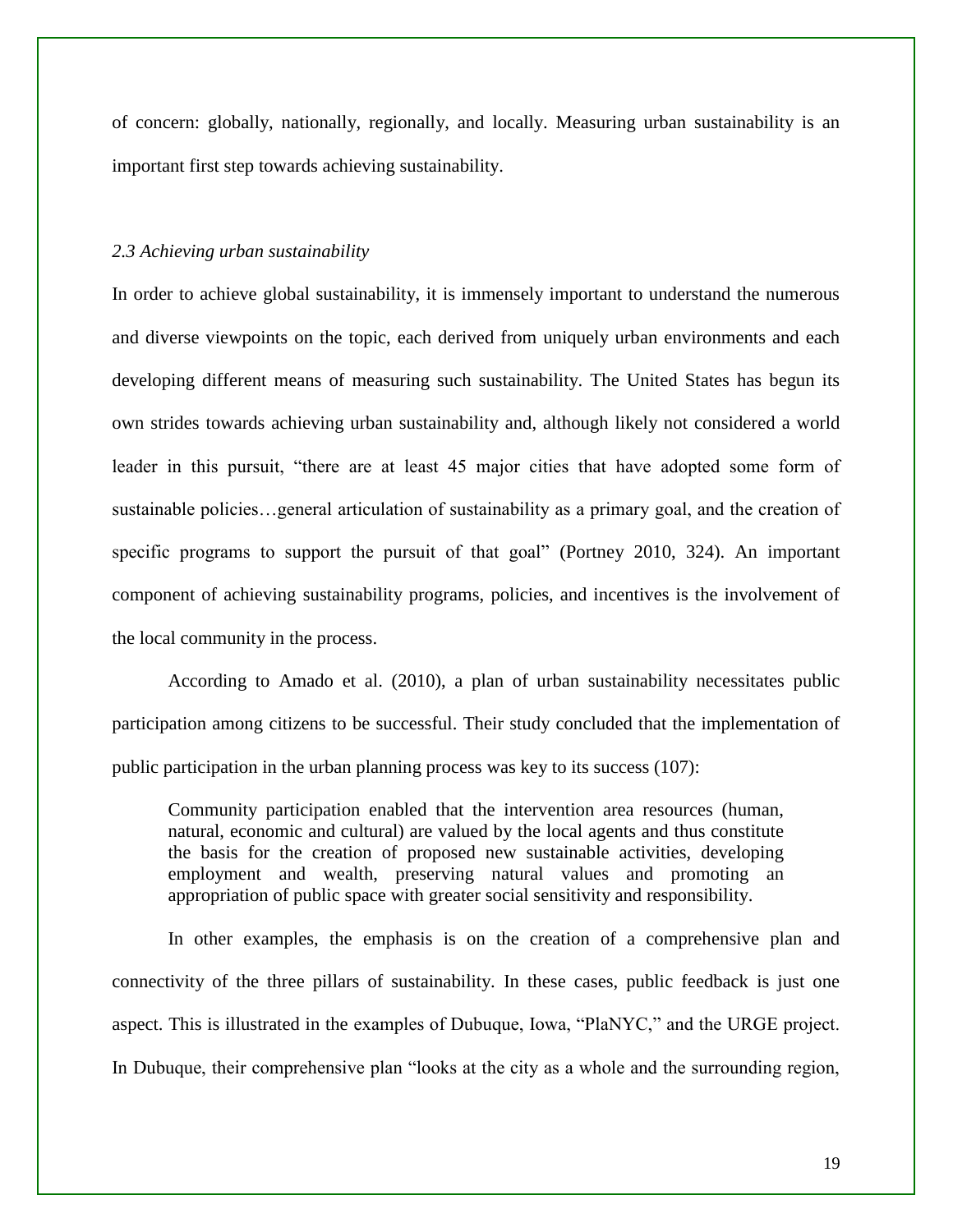with a policy statement, goals, and objectives established for the physical, economic, and social environments of the community" (Carstens 2010, 11). As Carstens eloquently states, "I believe that sustainability is good environmental planning; think of your community as an ecosystem, where everything is connected to everything else" (2010, 11). Another example comes from New York City, where a successful program in achieving sustainable urban regeneration was implemented through the integrated use of the three pillars of sustainable development. As posed by Ester R. Fuchs of Columbia University's School of International and Public Affairs, New York City "epitomizes the economic decline, transformation and resurgence of America's cities in the twentieth century" (Fuchs 2012, 48). As part of the resurgence of NYC, Mayor Bloomberg implemented the urban planning process "PlaNYC" in 2007 that would "link economic development to city policies that promote environmental sustainability" (Fuchs 2012, 49). Fuchs also states that the success behind the sustainable improvement of the city was the "robust, institutionalized land-use planning process," which, according to Fuchs, is well supported by governmental factions as well as communities and private businesses (2012, 49).

A European example of comprehensive sustainable development planning is the URGE project, whose goal is "to improve the future management of green spaces in cities and urban regions by providing methods and procedural guidelines on how to include ecological, social and economic demands in the process of planning and maintenance by the planning authorities" (Rodenburg et al. 2001, 117). The project evaluated the three pillars of sustainability, as well as planning issues, by comparing two city-picked green spaces to test, analyze, and draw conclusions about the effectiveness of national and regional policies and their implementation (Rodenburg et al. 2001, 106). This project is also considered an ongoing plan for the future because they are taking further steps to combine and integrate various criteria and indicators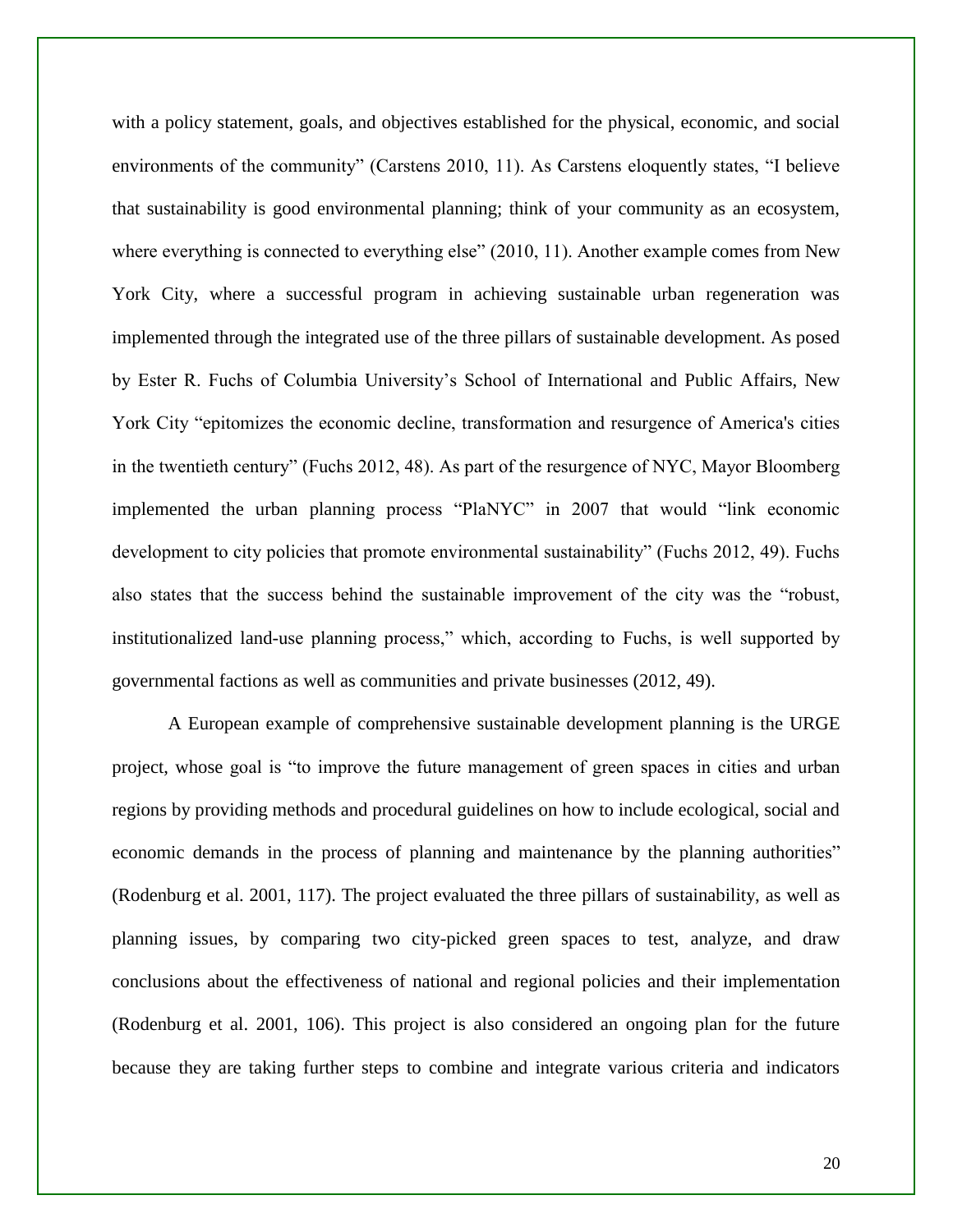from all urban perspectives which Rodenburg et al. (2001, 118) believes can "then lead to the necessity to improve the criteria and indicators used so far … an opportunity to develop a common language among the different disciplines involved in green planning and management." Another example of green planning comes from Section 3 of the UNEP 2012 disclosure: *Sustainable, resource efficient cities: Making it happen*. This section contains explicitly outlined strategies to achieve sustainability for cities in developing and developed countries. The plan suggests, via the International Panel on Resource Management, that there are four routes that a city could take to begin or continue sustainability efforts. These four strategic routes are: new urban developments as integrated ecosystems, reconfiguring cities as systemic urban transitions, constructing new urban networked technologies, and retrofitting cities as systemic urban networked infrastructures.

It is also important to note alternate methods to planning as a means to produce urban sustainability progress, such as the performance-based and the institutional approaches. The performance-based approach "offers the possibility of transformative change by encouraging an outcomes-based approach to urban and regional areas" even though it is often viewed as a misunderstood failed concept (Steele 2011, 206). Alternatively, the institutional approach has been successful in the Australian context in transforming urban planning resulting in improved sustainability as it provides "a valuable window into strategic efforts to 'see' urban areas in different - that is more sustainable - ways" (Steele 2011, 219). Both approaches were attempted in Queensland, Australia and, according to Steele, had the "potential to yield valuable insights that can be applied to other strategic urban agendas at the supranational, national, regional, or local levels within a contemporary climate of reform-led change" (2011, 219). Seeking new and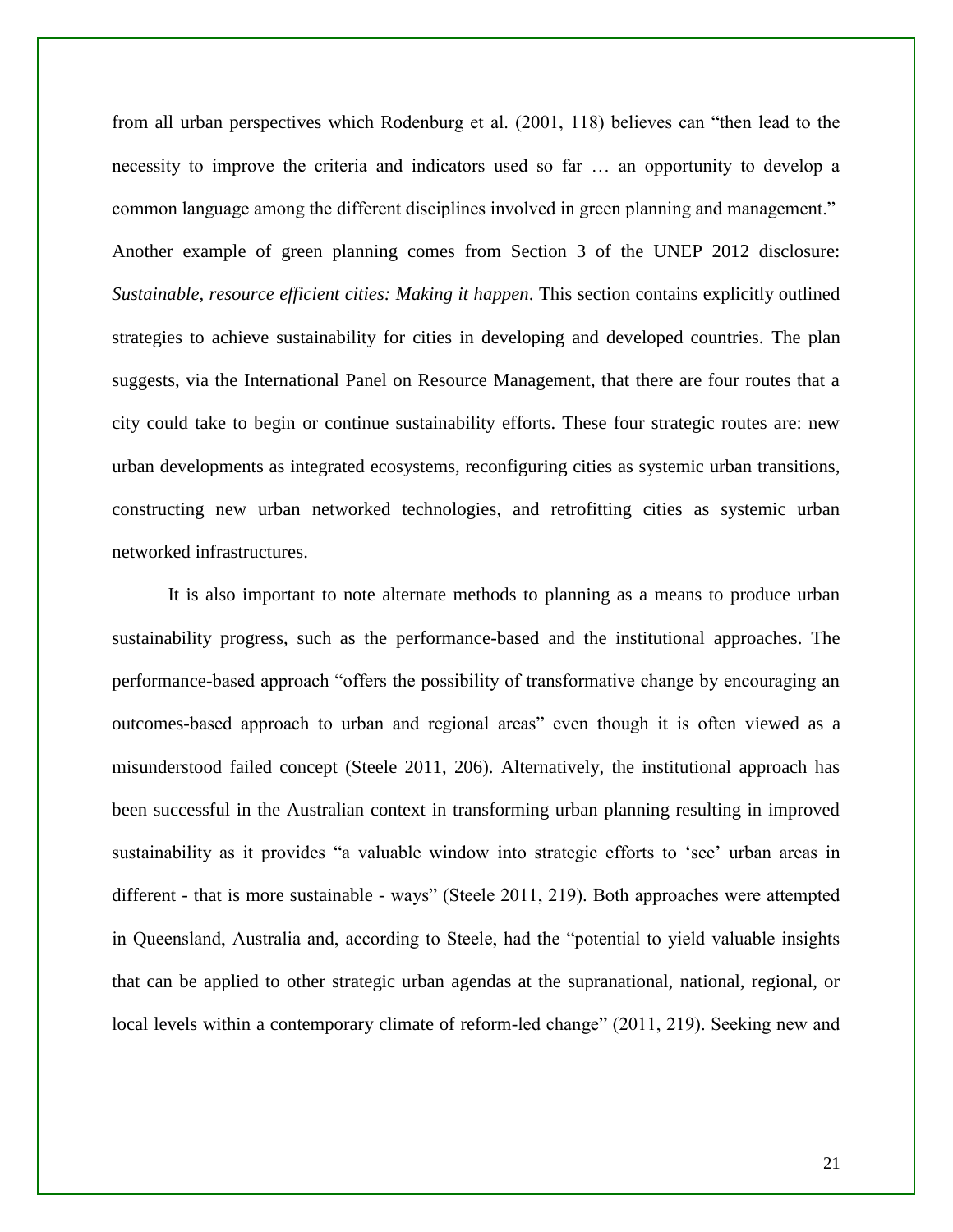innovative methods in planning sustainability programs and policies will produce positive results in our quest for improved urban sustainability.

Educating and promoting awareness in urban communities is also an essential part to a successful urban sustainability plan. For instance, the case of Worcester, Massachusetts and its "Worcester Smart Growth Forum," illustrates how a meeting of over one hundred community participants in 2002 can greatly contribute to the development of a strategy for moving towards sustainability while also focusing on local business, equal opportunity for education, and equal access to environment amenities (Buckingham & Krueger 2012, 493). Another method of promoting awareness and education regarding urban sustainability is the implementation of urban sustainability extension services. By applying this source to higher education campuses, the hope is that universities will become "catalysts for sustainability efforts in the cities in which they are located" (Molnar et al. 2011, 19).

Education is immensely important to the success of urban sustainability initiatives and widespread growth of sustainable urban development when regarding innovation. As Newman (2010, 7) states, "the growth of sustainable cities will only be main-streamed when the green transformation involved all elements of the policy process - especially the processes that help people want to change." If citizens do not understand how these green innovations and improvements operate or why they should take up these new green practices, the work towards achieving sustainability becomes useless and possibly even damaging to the new "eco" situation. Newman (2010) explains two approaches as successful educational programs that produced a positive cultural change in urban sustainability practices. The first approach, TravelSmart, educated the public and made it aware of sustainability concerns, while the second approach, LivingSmart, followed the same strategy by focused on household sustainability education.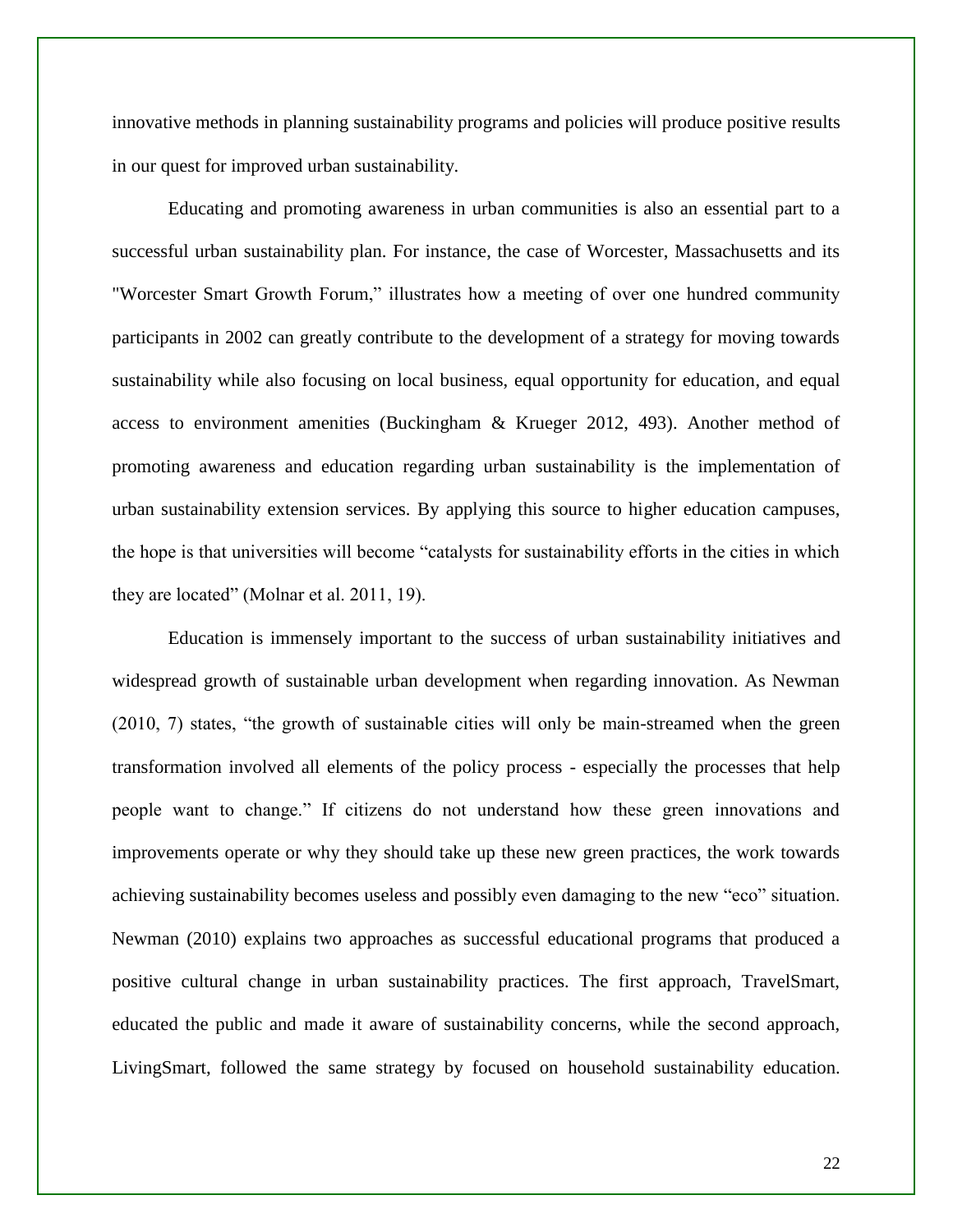These policy approaches helped to inspire change within public ideology regarding sustainable living and transportation practices due to an innovative and intimate education technique. This resulted in improvements in overall sustainability within Australia (Newman 2010). These sorts of approaches may very well be just as successful in improving urban sustainability elsewhere in the world.

While there are many examples of urban areas that excel in designing urban sustainability plans and achieving these goals, there are also many challenges to achieving true sustainability. For developing communities on the outskirts of urban areas, Mapes and Wolch (2011, 117) put forth that land developers will market their project to people who enjoy open space, yet are filling that open space at the same time they are building. Further, they suggest that these types of suburban communities are affected by a "small job base and lack of transit service [which] means that residents are auto-dependent and commute long distances to work, fuelling the charge that the community promotes additional sprawl" (Mapes & Wolch 2011, 119). These types of communities are described as 'award-winning' in regards to their efforts towards sustainability. They acknowledge that the marketing behind these types of suburban communities in pursuit of an award (thus boosting their marketing scope) is itself a means to an end for the company, not considering the "breadth and depth" of building a sustainable community (Mapes & Wolch 2011, 121). Therefore, the implication is that in pursuit of sustainability, the challenges met by urban or suburban communities should consider not only their development plan, but the consequences to their plan at a local and regional level.

Also, when looking at the City of Worcester's sustainable development plan known as the 'CitySquare' project, it becomes apparent that even a progressive and upper tiered sustainable city like Worcester runs into very detrimental obstacles in achieving true

23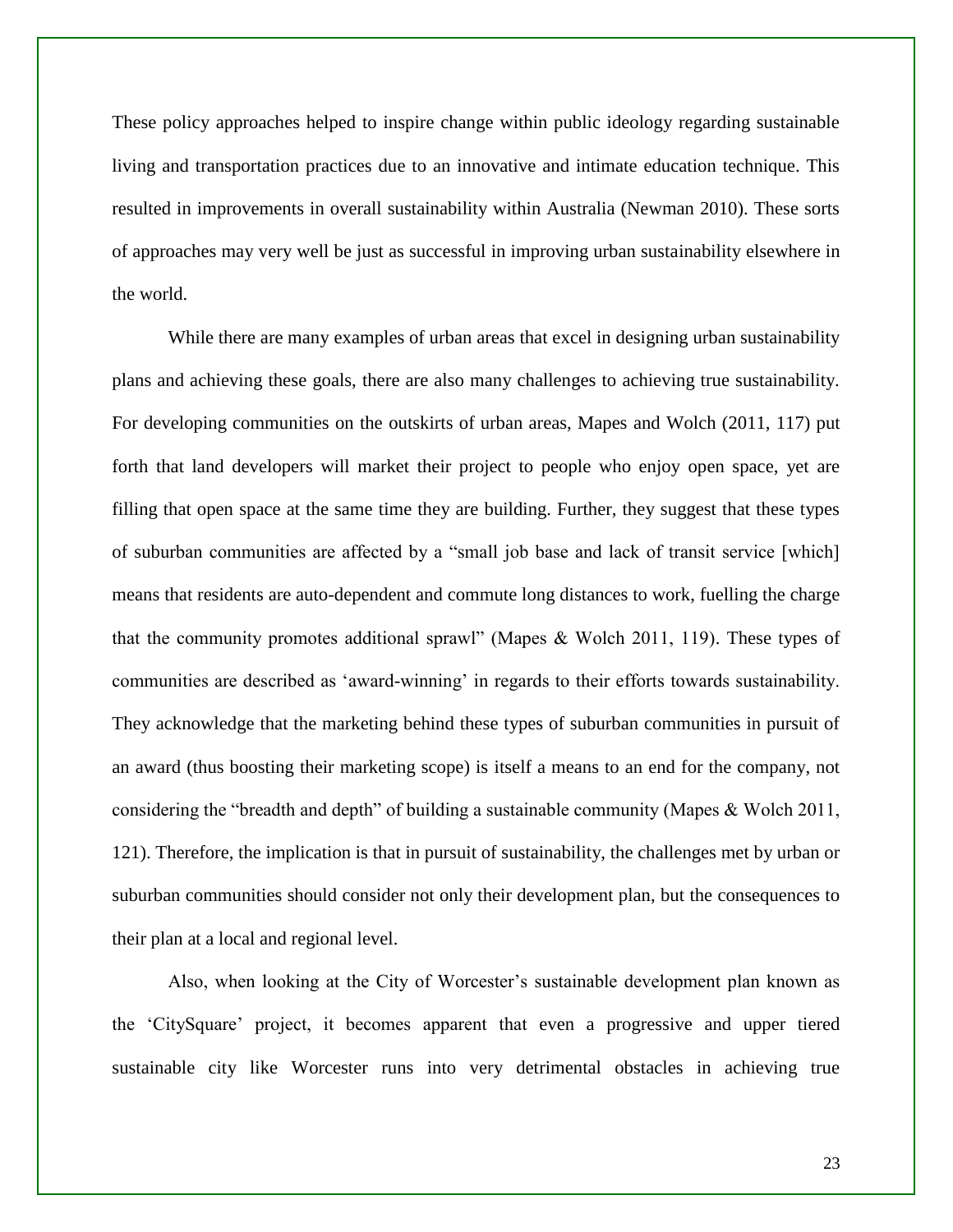sustainability. In 2004, the CitySquare project proposed to create rental and condominium housing units in close proximity to transportation, commercial, cultural, and entertainment hubs while also proposing an open-air street grid around a central green space that incorporates clinical, office, residential, retail uses. Although seemingly sustainable due to the "promoted concepts of mixed use, proximity to mass transit and brownfield redevelopment, the conversation about 'greening' or urban 'sustainability' ended there" (Buckingham & Krueger 2012, 497). In this case study of the CitySquare project, Buckingham and Krueger (2012, 498) show that the decision of this proposed initiative illustrates "the problems of short-term planning on the part of developers, city planners, and decision makers, and raises the question of who is responsible for taking on the longer-term interests of Worcester" in the scope of greater environmental sustainability. The CitySquare case shows that "urban greening is dispensable in the face of certain economic and political conditions" even when the city is as progressive and 'green' as Worcester. The City of Worcester is one of many which should strive to incorporate all pillars of sustainability into their urban sustainability development plan (Buckingham & Krueger 2012, 498).

When keeping sustainability in mind, it is crucial to understand that the concept does not simply apply to wealthy countries that can seemingly afford to be sustainable. Across the globe, many developing countries are trying to implement sustainable practices into their development plan, which include the three pillars of sustainability. Although, the three are absolutely necessary for success, UNEP, as well as other experts, argue that social or equitable concerns are often overlooked while the economy and the environment dominate the forefront of policy development and implementation (Buckingham & Krueger 2012, 500; Lorr 2012, 26; UNEP 2012, 28). To possibly combat this evident lack of social justice concern, Buckingham and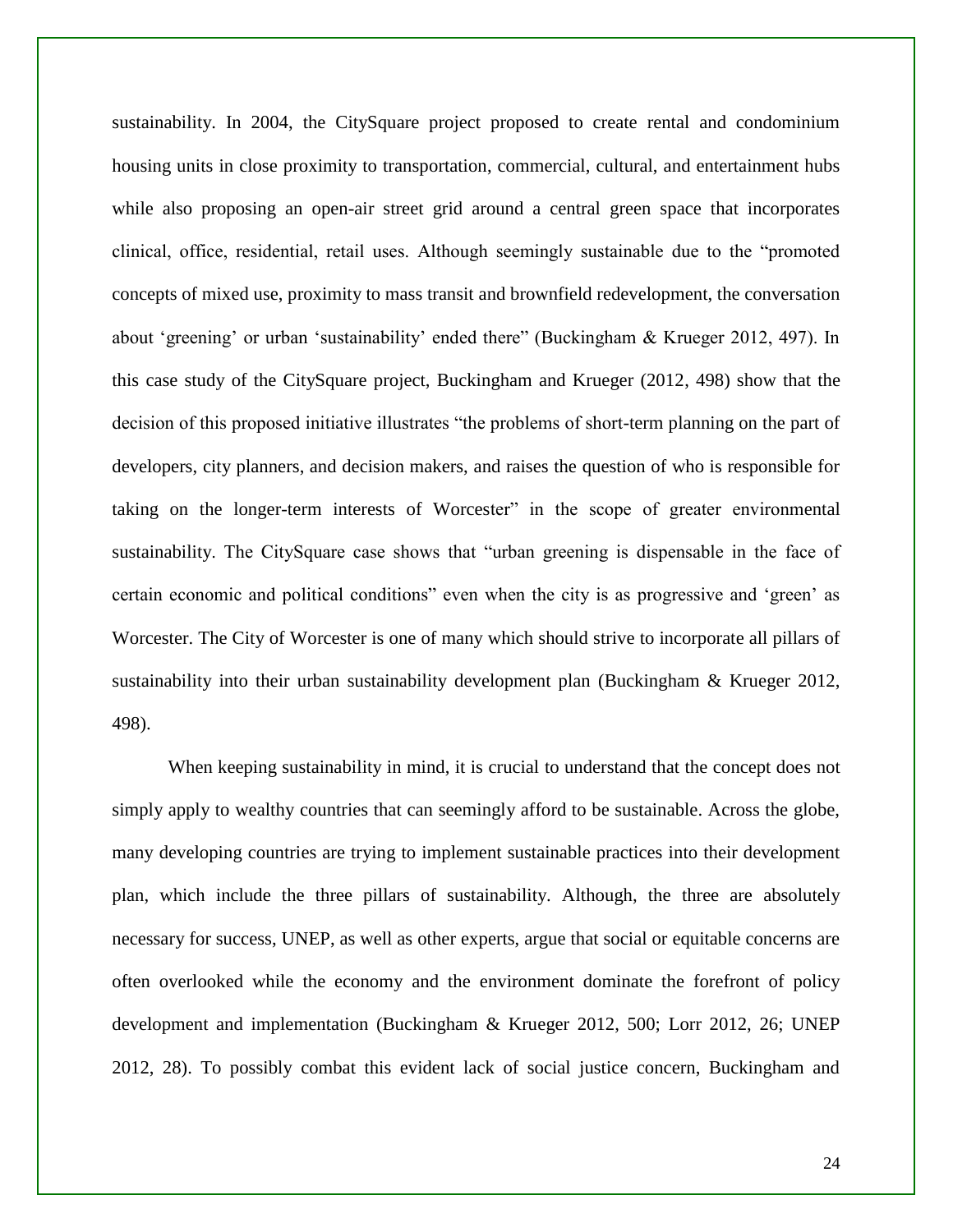Krueger believe that when developing new urban sustainability programs, policies, and plans the "economic and environmental concerns should sit completely within social justice concerns" (Buckingham & Krueger 2012, 500). Thus, social equity and justice must be prioritized when further inspecting and engaging the processes of urban sustainability as to "correct for the shallow, hollowed out 'greening' many North American cities currently implement" (Lorr 2012, 26).

#### *2.4 Benefitting from urban sustainability*

Despite cities' many environmental problems involving overuse of resources, pollution, and excessive consumption, the high concentration of production and people in cities also provide many environmental opportunities (Savage, 1; Hardoy et al. 2001, 20). Because most cities and towns make up less than one percent of total surface area in their countries, they utilize much less land in relation to their concentrated populations, which results in a thriving and highly efficient community (Hardoy et al. 2001, 21). This oftentimes allows people living in such dense and convenient communities to decrease their dependence on cars, have access to cleaner air and water, and enjoy more protected open spaces (Jenks et al. 1996; Fumega 2010). Such highly dense cities also allow lower transportation expenditures to become feasible by decreasing the travel distances of urban city vehicles. Lower heating costs are also attainable when city homes and business buildings are adequately designed to capture heat waste and when urban residential areas include apartments and terraces because of their higher heating efficiency than single homes. Thus, while simultaneously reducing costs, reducing pollution via emissions and greenhouse gases are able to keep global warming in check (Jenks et al. 1996, 8; Van den Berg 2007, 79-80). Furthermore, given that most of the greenhouse gas emissions a country emits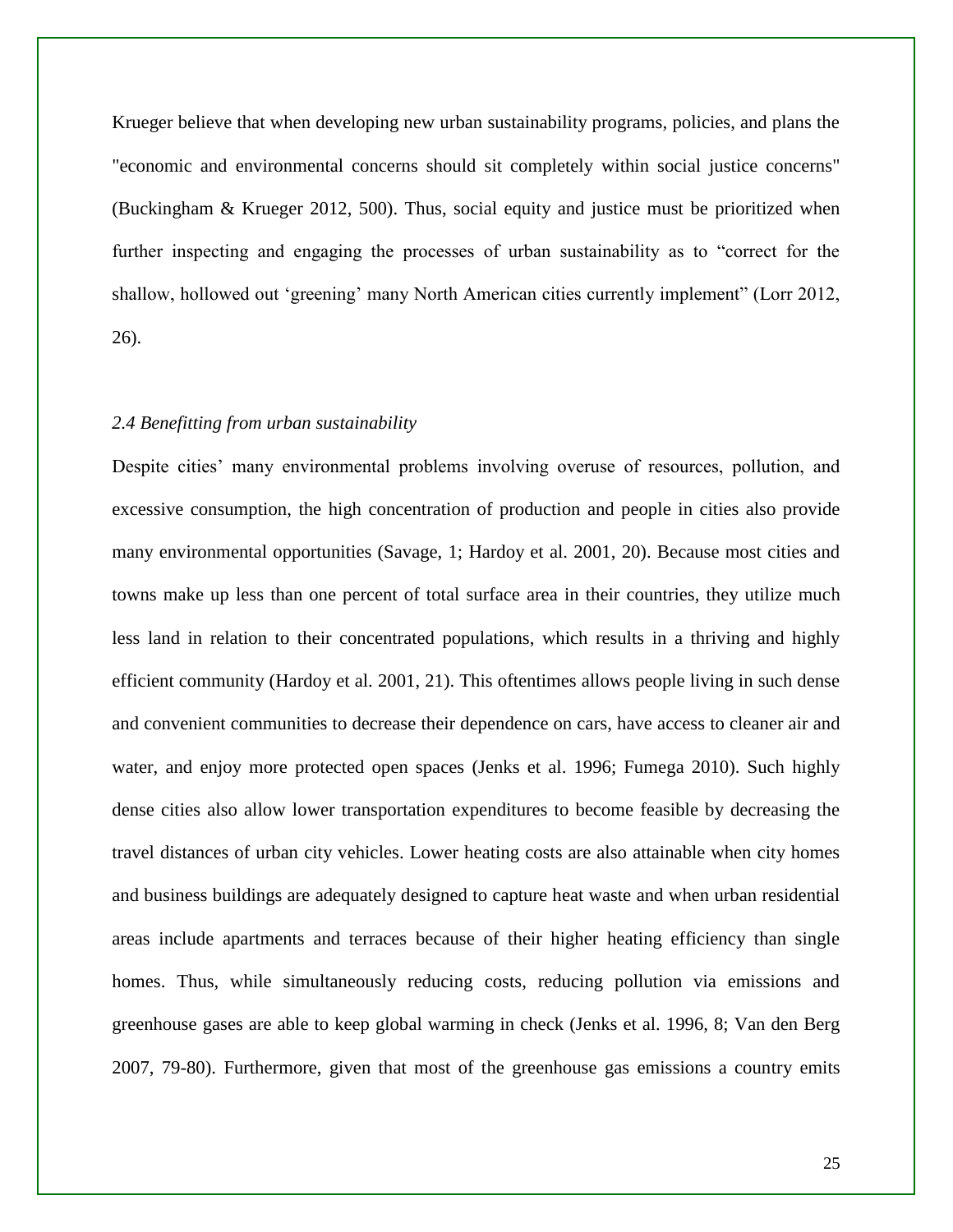originate within its cities, these urban areas have the most cost-effective means to reduce greenhouse gas emissions (Hardoy et al. 2001, 24).

Cities striving for sustainable development are also implementing strategies to efficiently maximize their water availability. In areas that face scarce freshwater resources, cities rely on techniques that encourage homes and businesses to conserve water. City resources are also at play in implementing methods that directly reuse or recycle wastewater. Furthermore, the collection of rainwater for direct use or storage is another strategy urban areas employ to maximize their use of their water resources. The fact that many water consumers are conglomerated in a dense area also allows cities to reduce the costs of water infrastructures and services (Hardoy et al. 2001; Savage, 2). This benefit can also be appreciated when urban areas employ per capita cost of measures to either lessen the threat of natural disasters, such as when there is a need for "better watershed management or drainage to reduce the scale of floods," reduce risks as they occur, such as having a building that can withstand earthquakes and floods, or rapidly and effectively responding to a disaster (Hardoy et al. 2001, 23).

Efforts to preserve urban green areas also reflect environmental benefits for cities working on urban sustainability. Urban parks, along with open green spaces, are beneficial not only in providing ecosystem services, but also in improving the quality of life of an urbanized society. For instance, natural areas provide wind and noise filtering, air and water purification, microclimate stabilization, habitat for various organisms, and biodiversity conservation (Chiesura 2004, 129-130; Andersson et al. 2007, 1267; Miller 2005, 430). A city's natural assets, such as green belts, urban parks and forests, and other components, such as bodies of water and trees, also provide psychological and social benefits to urban dwellers. Such benefits include mitigation from a growing disconnection from nature, rejuvenation, stress reduction,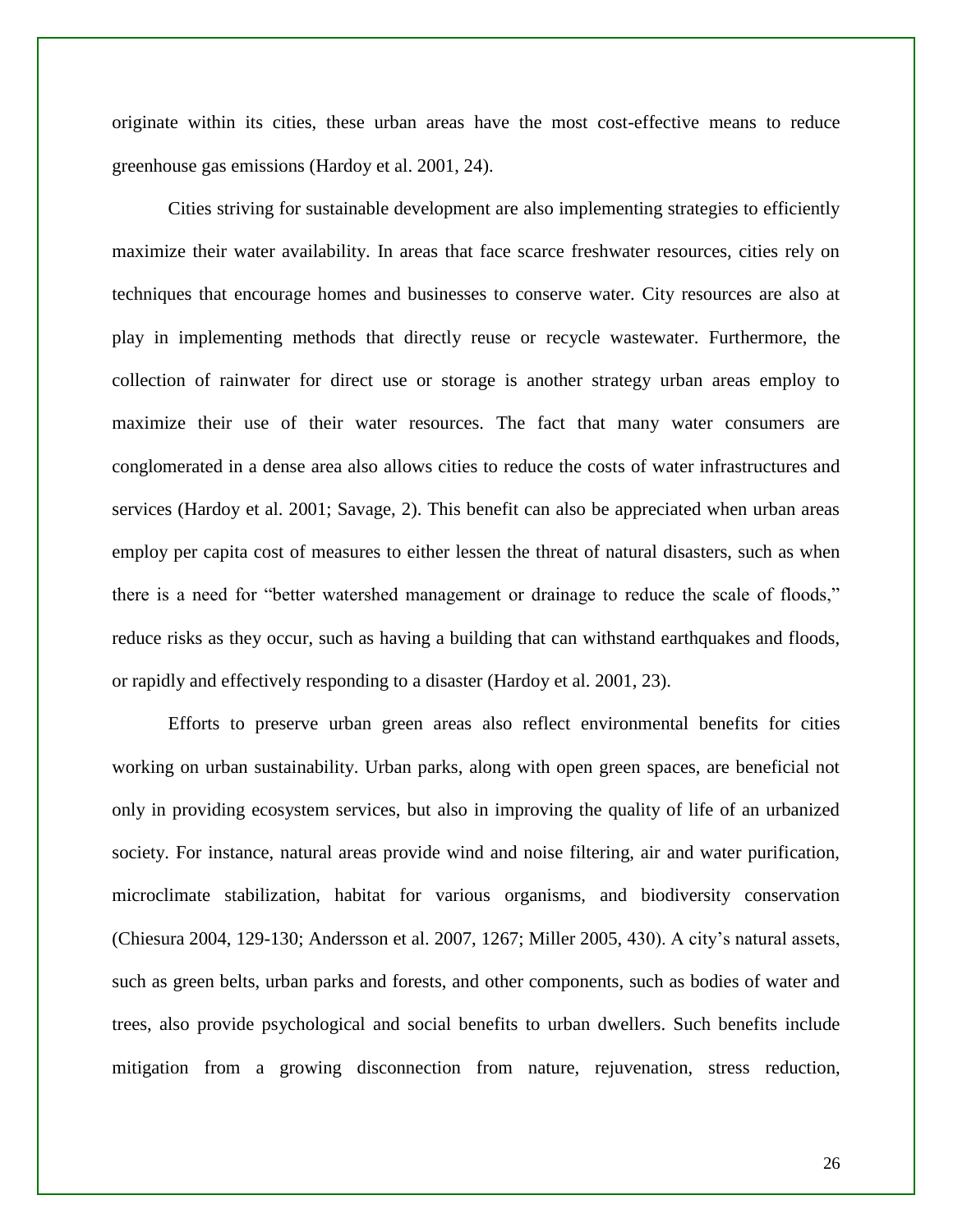peacefulness, enhanced contemplativeness, and tranquility (Andersson et al. 2007, 1267; Chiesura 2004, 129-130; Miller 2005, 430).

As discussed earlier, in order to better address the benefits of a sustainable city, one must take a more comprehensive approach to sustainability. As Tanguay (2010) argues, there must be an integration of development being equitable, livable, and viable. Economic and environmental sustainability translate into social and equitable benefits for the citizens of a city. The adherence a city may possess to eliminate or reduce pollutants and increase renewable energy and energy efficiency has significant impacts on community health. Sustainable cities also tend to have more 'social capital' including, grassroots movements as well as social justice movements, that lend toward education and community building which is essential for social and environmental awareness (Budd et al. 2008).

Quantifying the benefits and perks that come with a sustainable city can really only be subjectively decided by those who live there and know the city best. While the focus of the three pillars of sustainability is beneficial in and of itself to urban sustainability, progression cannot be made toward sustainability without an involved community that is united in the goals they wish to achieve (Alberti 1996). This kind of united community complements the study done by Holian and Kahn which shows that cities are transforming from being producer cities to consumer cities in order to offer a higher quality of life (Holian & Kahn 2013). Furthermore, when these cities offer sustainable options, such as local public goods and consumption opportunities, they are more likely to retain skilled, educated citizens within the heart of the city by also encouraging a smaller carbon footprint from transportation (Holian & Kahn 2013).

Linking sustainable cities to those that have large numbers of college graduates and creative outlets for leisure time is done by the previous study mentioned by Holian and Kahn, but

27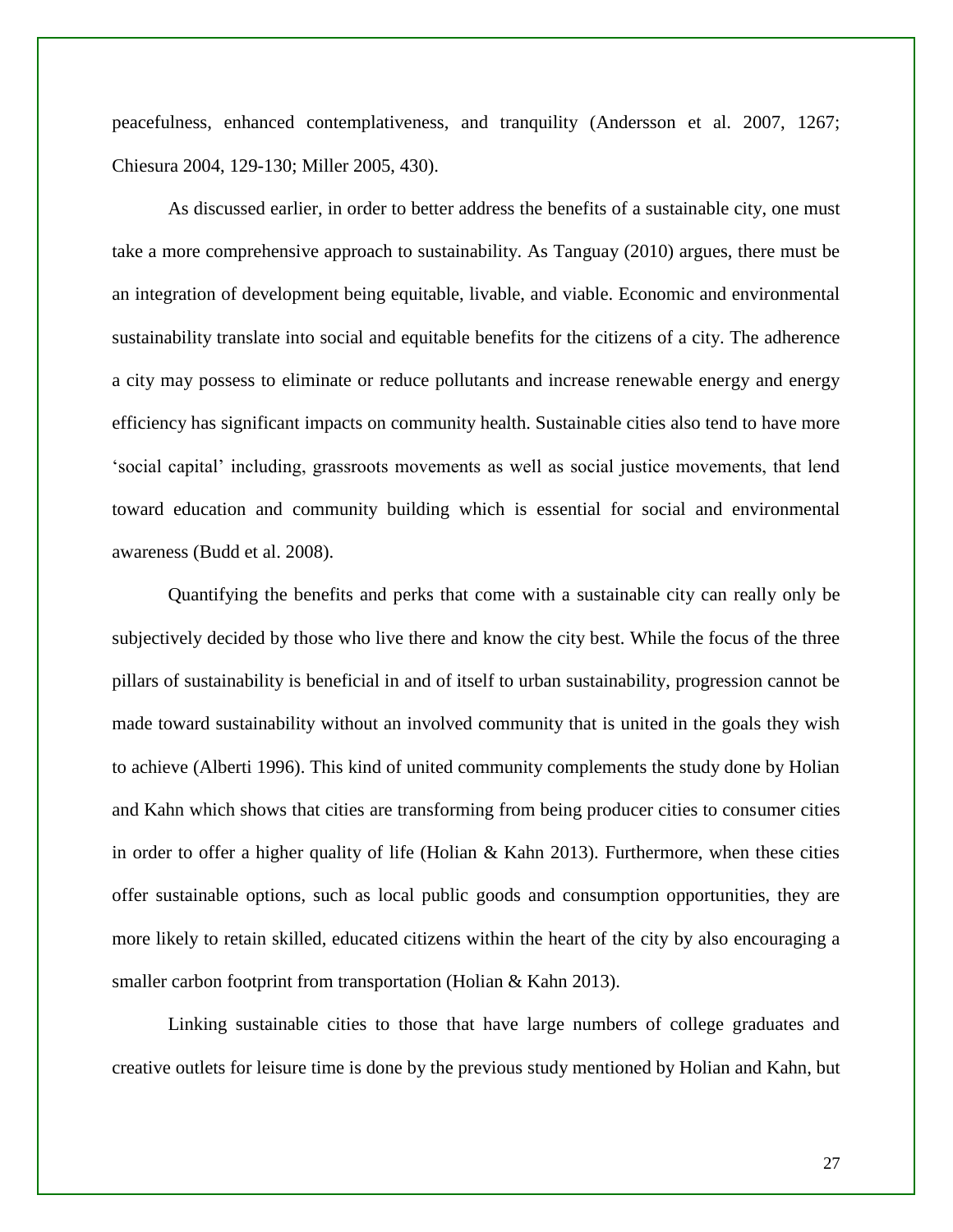also by Florida (Holian & Kahn 2013; Florida 2002, 2008). Sometimes these plans are used in the inherent design of the layout of the city, such as in the case of Portland, Oregon. Their defining characteristics of urban design include the following principles: making places for people to interact in public places, strengthening the connections between green areas with safe pathways, enhancing existing areas to honor historic and cultural identity, creating new places to embrace the future, leading by example by identifying as a sustainable city, and making it happen with multiple strategies (City of Portland 2012). These ensure that the concept of sustainability is enriched with the community's support.

Richard Florida examines the question raised by Robert Lucas, a Nobel Prize-winning economist, of why so many people pay more to live downtown if housing is less expensive in the suburbs and outside the cities (1988). This then became the underlying economic power of what Florida calls the *clustering force*, "the clustering of people and productivity, creative skills and talents that powers economic growth," which is why cities are of such importance in moving the world forward (Florida 2008). The geographic nature resulting from the sheer number of people, ideas, and markets acts as a breeding ground of sorts for innovation and productivity. Ideas flow freely in this environment, which increases the creativity, but is facilitated by the fact that creative people tend to cluster regionally. Florida explains that humans have a kind of "preferential attachment" to cities that cultivate like-minded beings (Florida 2008, 58). His work goes on to explain that cities should encourage this phenomenon by educating their citizens on the economic and social benefits of a creative, more sustainable city.

Florida also implies that marketing a city as creative, sustainable, and diverse is a vital step in attracting an educated, creative workforce. This can be achieved, as postulated by Zavattaro, by marketing a certain city as 'green.' She states that "cities are creating image-driven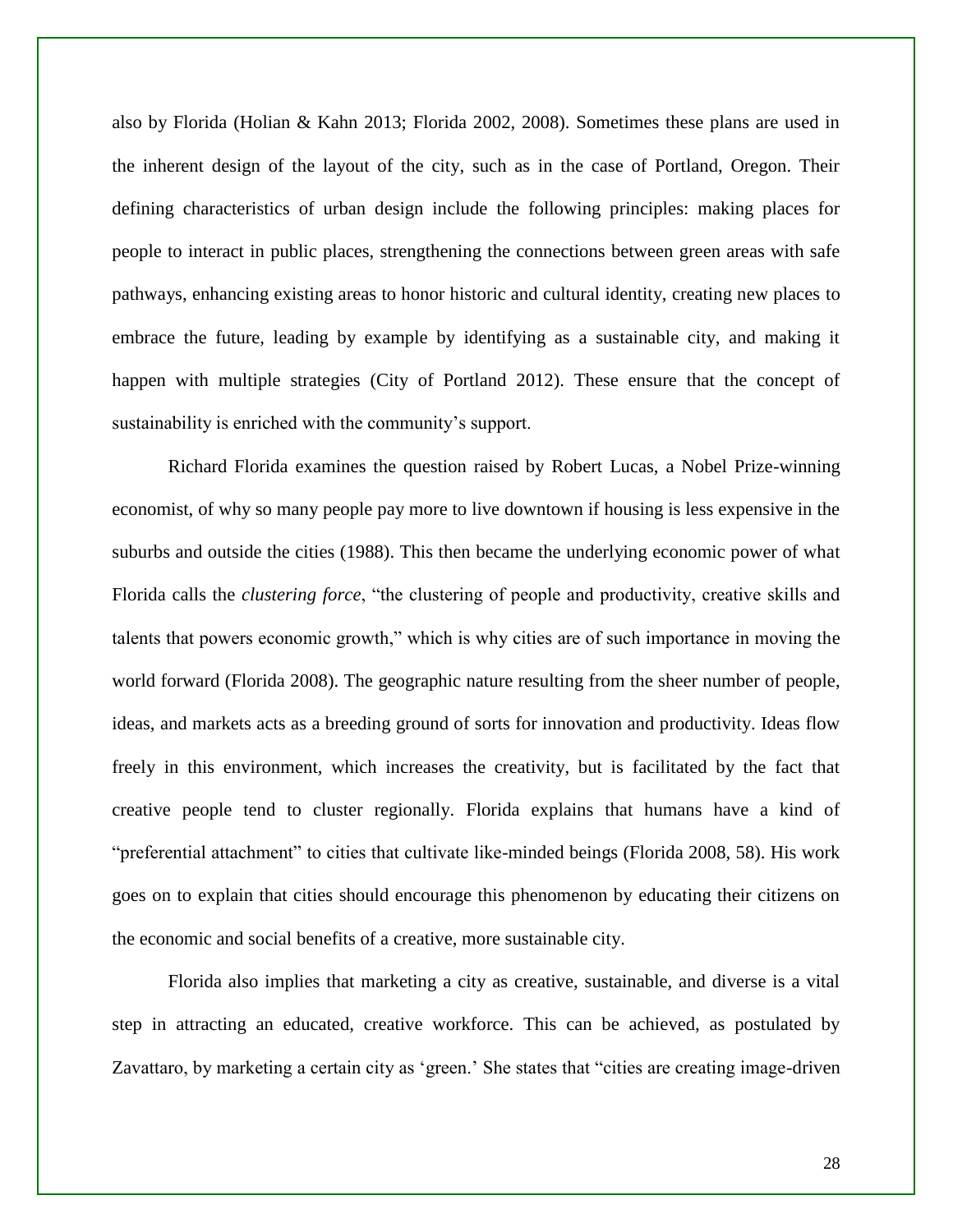realities that shape and mutate through time, depending upon when the [cities] needs or wants to create a new reality," (Zavattaro 2010, 192). Thus, in order to draw a creative workforce and build upon the 'sustainable' city concept, cities can "capture the affectivity that environments have on people as well as elements of the push toward going green" and act upon them (Zavattaro 2010, 197). By using "environmental qualities and programs as tools to sell and promote" themselves, cities can 'booster' this label of sustainability, which would lead to a greater return on all the benefits discussed above (Zavattaro 2010, 204). The term 'boosterism' refers to this act of marketing a city so that its reputation will attract more business and bring more growth to the city, in this case referring specifically to boosting a green image. While boosterism is certainly not inherently a negative process, it can be perceived as such when a city markets a misleading image of itself, or alternatively, when funding for boosterism projects is prioritized over actual city improvement initiatives. In the context of sustainable cities, boosterism runs the danger of "greenwashing" real programs intended to improve the sustainability of a city (Mapes & Wolch 2011).

#### **3. Case Study**

#### *3.1 Overview of Austin demographics, geography, economy*

The city of Austin's population has been steadily increasing from the beginning of the twentyfirst century until today. In the face of Austin's growing population, one needs to look cautiously toward the future to understand how it can affect the overall functionality of a city and the efficiency of implementing sustainable practices. A city's population density may affect the makeup and social structures of how individuals interact with each other. While experiencing limited space and resources due to an unprecedented population explosion, a struggle can be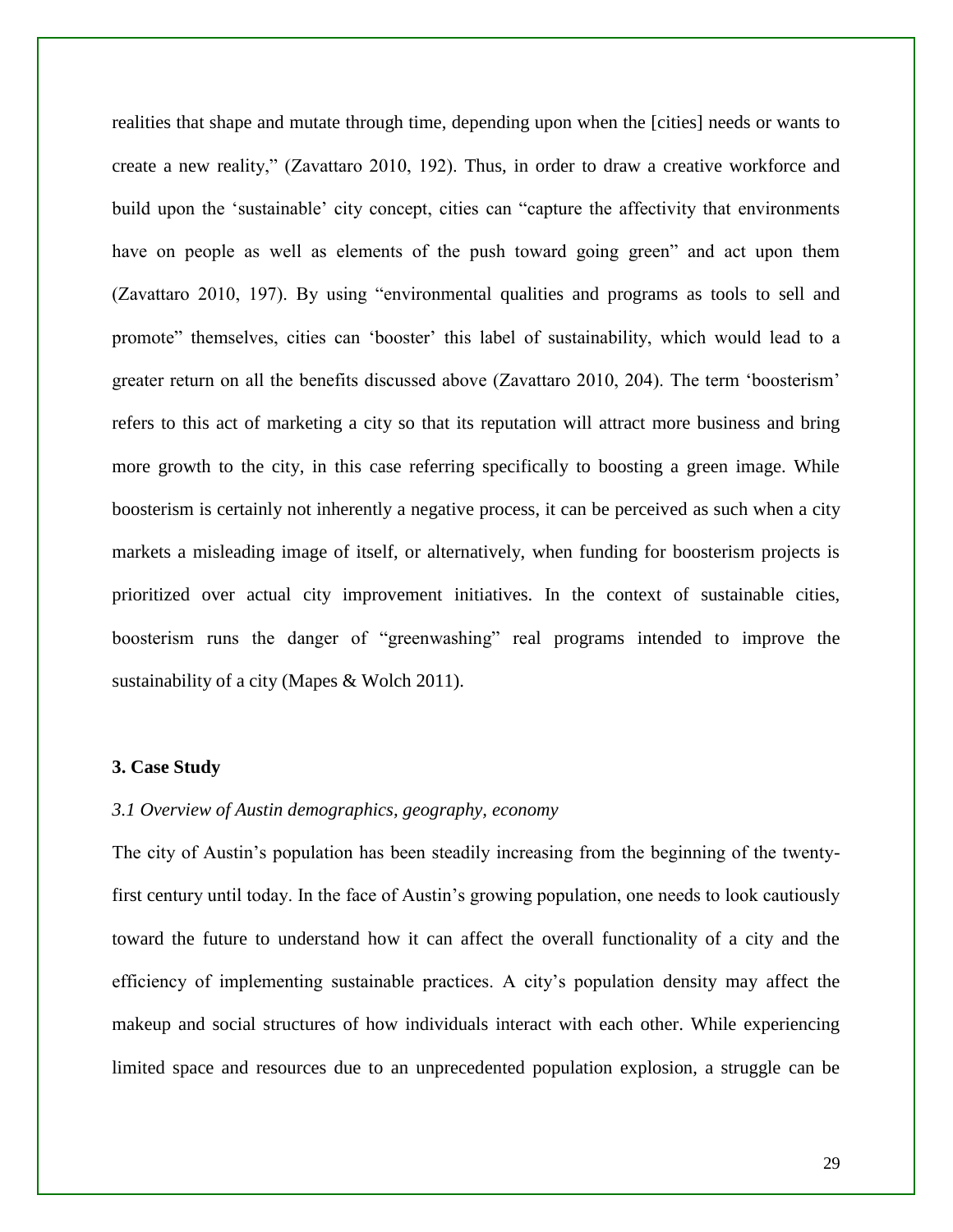created amongst different groups within the city while they vie for resources. In this situation, it is imperative that our definition of a livable city is one that is characterized by open 'green spaces.' Travis County has a current population of 1,095,805 and a land area of 1,019.70 square acres (City of Austin 2013a). Thus, the total leftover land area, without the land area of Austin, is about 701.1 square acres which holds only about 257,600 of its inhabitants. Simplifying this data in terms of percentages, the city of Austin, with a land area of 318.60 square acres, makes up about three-quarters of the total inhabitant population of Travis County while only fitting them all on a little over one-third (31.24 percent) of the total square acreage available in Travis County (US Census Bureau 2010: State and County Quickfacts).

There are ten trends associated with Austin's population that serve as descriptors instructing ways in which to go about analyzing its ability to be sustainable. First, an important demographic trend in Austin is its consideration as a 'no majority city,' meaning that it is no longer a 'Majority-Minority' city. Austin is growing in diversity; therefore no longer can one demographic group say that it exists as the city's majority population. Second, there is an ongoing decline of 'families-with-children' as part of the share in the urban core. The number of "families-with-children" is on the decline and may provide an insight into the ways Austin is changing demographically. As the number of young, highly educated workers increases in the Austin core, many families are choosing to move to nearby suburban locations, thus changing the median age and persons-per-household within the city limits. This affects public services such as transportation, schooling, and city services directed toward youth. Therefore, Austin may be suffering from a loss of those individuals that would call for the advancement of educational infrastructures and facilities. The city of Austin may need to adapt its incentives by focusing on improving sectors such as transportation, specifically traffic congestion, its housing market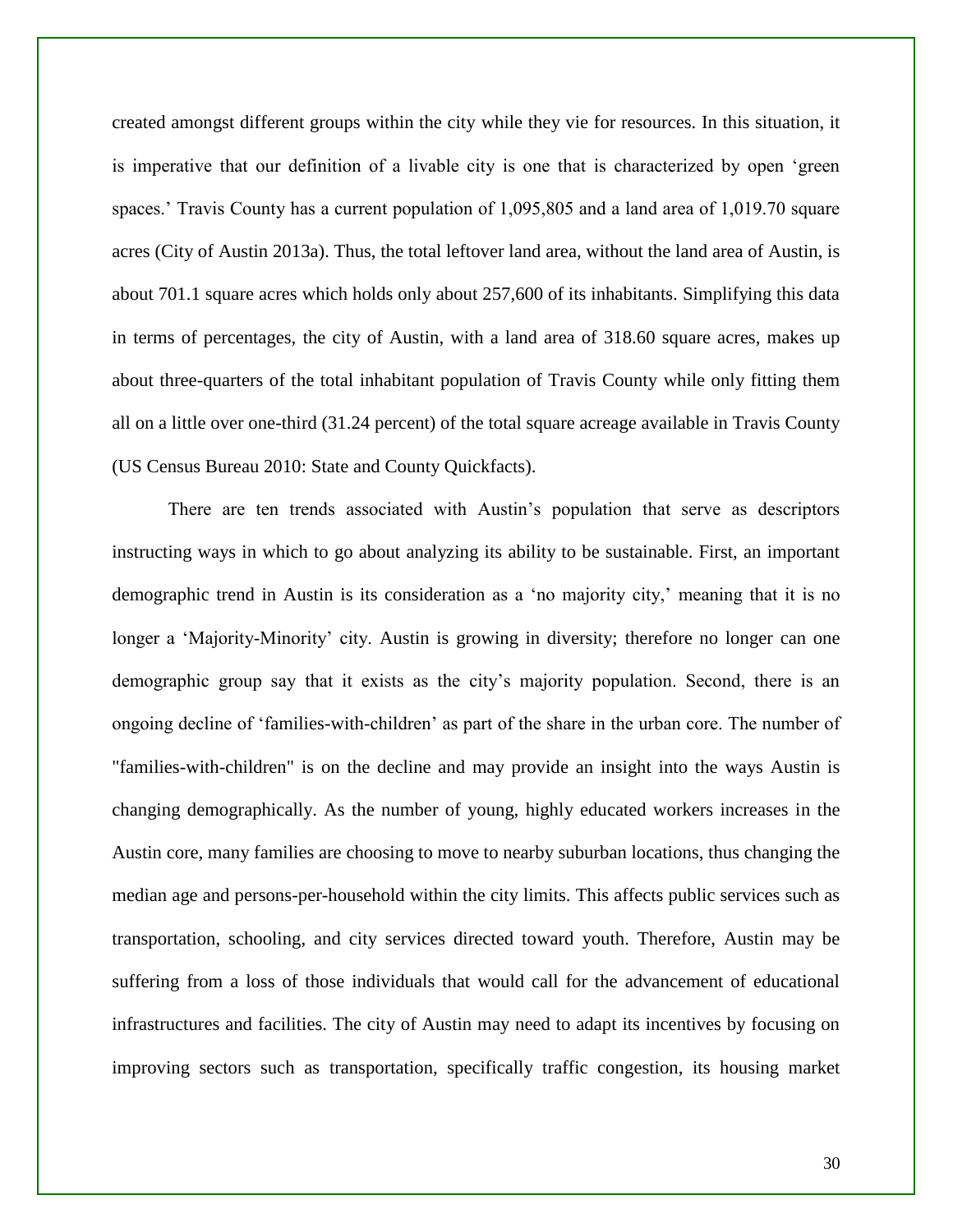prices, and pollution for those 'families-with-children' to stay and encourage investment in the city.

Outside inner-city Austin, "the overall number of families-with-children has increased while the share of total households from families-with-children has decreased" (City of Austin 2013d). Additionally, the African American share in the city is on the wane, while the Hispanic share of total population is rising consistently. The fact that those families consistently have a higher-than-average household size, with more children per household than any other racial group, the Hispanic population has acted to counter the increase in the city's median age, contributing Austin's ranking as one of the youngest cities in the country (City of Austin 2013d). The Asian population is skyrocketing and "by the middle of the next decade, the number of Asians in Austin will more than likely exceed the number of African Americans" (City of Austin 2013d). The level of residential segregation for African Americans has dropped significantly as their level of spatial concentration has diminished (City of Austin 2013d). Conversely, the geography of Hispanics is intensifying in the urban barrios, along with their movement into rural, residential areas (City of Austin 2013d). Austin has an increasingly sharp edge of affluence dividing its citizens by class characterizing the city as a region with a high health care burden. Further, a schism is growing between those that actually live in the urban core, who are being out voted by affluent populations living in Austin's suburbs. This division helps explain how location affects the amount of support urban hospitals receive and the amount of attention given to issues regarding environmental justice in Austin. In summation, these above descriptors or trends of Austin's population makes it one of the most radically intensifying urban sprawls in the nation.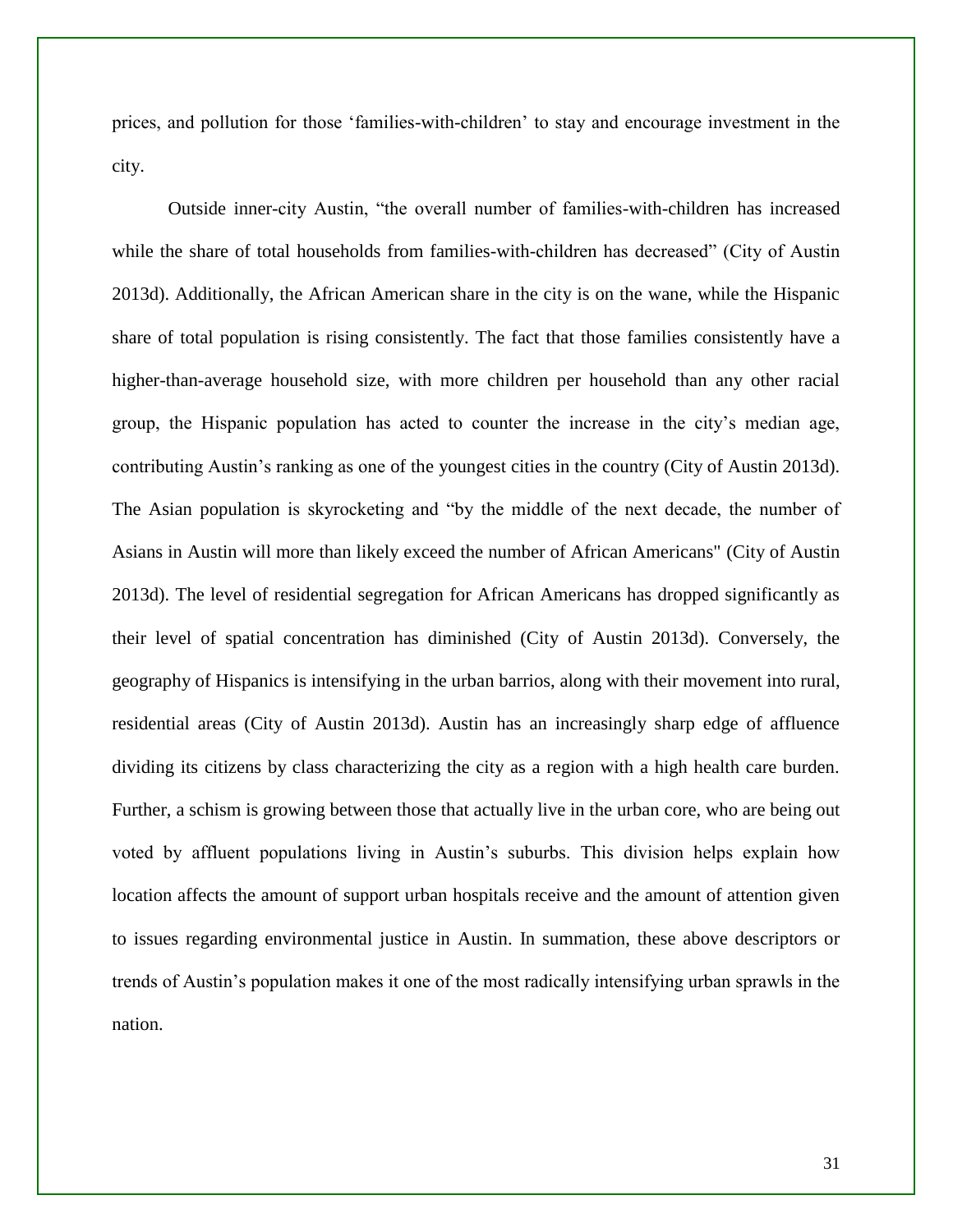The urban sprawl in Austin poses an interesting side effect on its economy. Austin is an attractive place not only in terms of having an economic pull for hard working 'sustainably minded' individuals. As well, Austin draws upon a certain type of character because of its physical setting along the Balcones Escarpment, a city wedged between coastal plain and dramatic cliffs with canyons and juniper carpeted rolling hills that sits on the edge of the Chihuahuan desert. This solidifies Austin as a physical and cultural oasis where talented, entrepreneurial, hardworking people are drawn from all over the world. The investments in the ascetics and beauty of the city's landscape by its citizens has made Austin's "quality of life become its biggest economic development engine, [while its] diverse demographic structure serves to support and enrich its quality of life" (City of Austin 2013d).

Typically, a main economic concern involves the Civilian Labor Force and Unemployment statistics. According to the Bureau of Labor Statistics, the total civilian labor force for Austin and its metropolitan areas, including Round Rock, is 971,200. Of the labor force, approximately 922,600 Austinites are employed and about 48,600 are unemployed, which makes the unemployment rate 5 percent (U.S Department of Labor 2012).

The creative sector in Austin is a beneficial and essential aspect to Austin's economy recovering from the Recession in 2008. Despite a current trend in low job creation, TXP, an economic analysis and consulting firm in Austin, found that the creative sector has had a substantial positive economic impact on the city. TXP claims that the creative sector accounts for "over \$4.35 billion in economic activity...over \$71 million in City tax revenue and almost 49,000 jobs" (2012). Overall, the expansion in economic growth in the creative sector has increased by 25 percent over the past five years, compared to only 10 percent growth of the whole local economy (TXP 2012). A strong economy is an essential part of sustainable growth.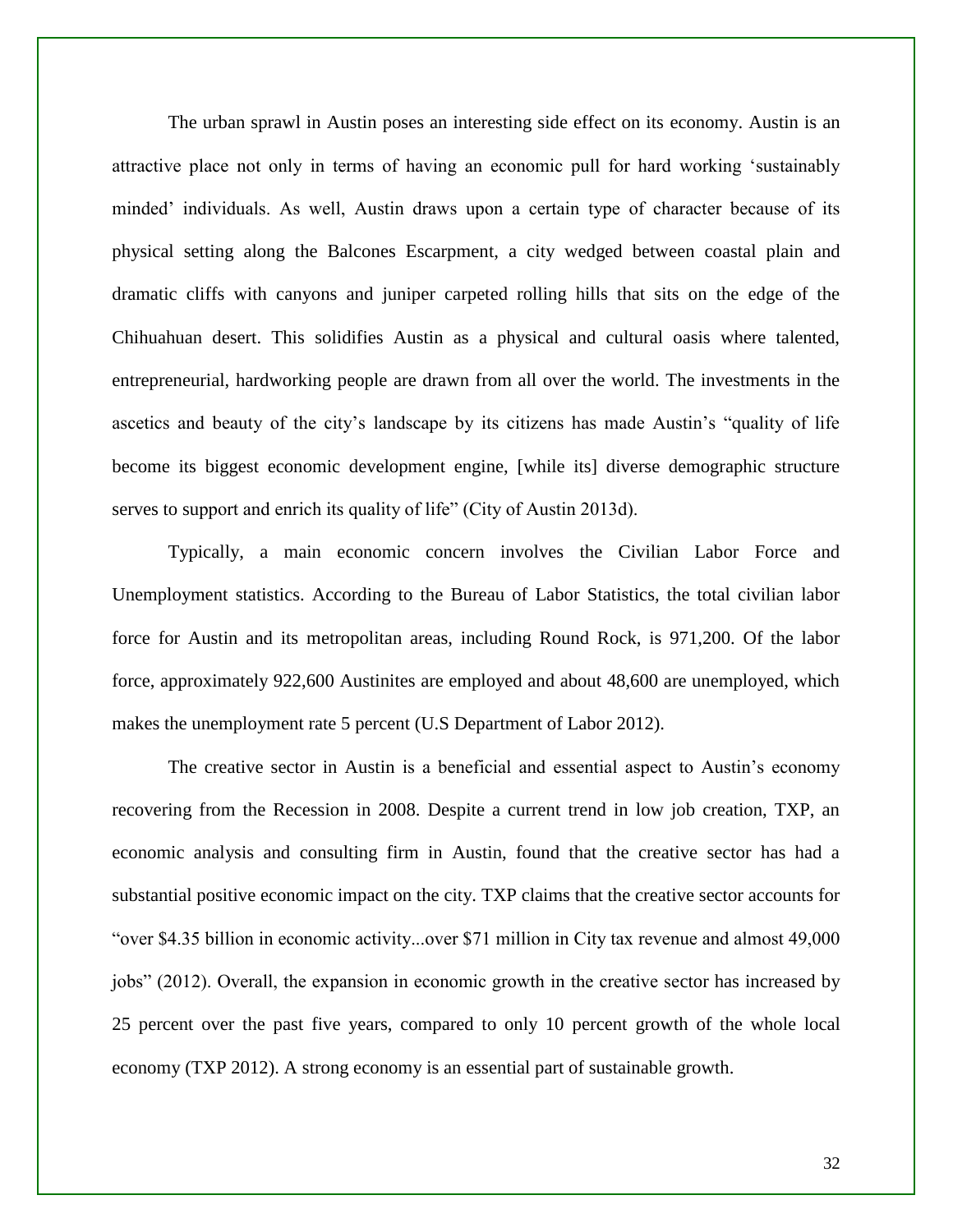*3.2 Historical discussion of Austin's history of environmental protection, action, advocacy* Austinites have a strong connection to their city's natural landscape, which has created a distinct sense of place. This connection can be found throughout Austin's history, as well as in the desire to protect and preserve its natural resources. This connection has been played out through many avenues, such as environmental protection by government agencies and institutions, nonprofits setup to raise awareness about upcoming problems or natural benefits, and Austinites banding together to save their local waterways and green spaces.

In his book *Environmental City*, William S. Swearingen, Jr. describes how contrasting ideas of how to define a place have contributed to the environmental image that has come to define Austin. One idea was that Austin "would be a place defined by economic output," while the other was defining a place by its "quality of life" (Swearingen 2010, 1). The concept of 'The Growth Machine' emerged in the 1970s as an explanation as to why cities grow (Molotch 1976). The ideology explained that "the combined actions of real estate, developers, landowners, businesspeople, the press, and government agencies promote growth" due to the expressed interests by each party (Swearingen 2010, 3). As long as there is a consensus that growth is good and beneficial for a city, the majority of the population will support this ideology (Swearingen 2010).

As growth intensified, many people in Austin began to view their city in another way, thus did not necessarily buy into this ideology of growth. Further, the idea to define Austin by its quality of life over economic output began to emerge (Swearingen 2010, 3). The people who were beginning to stray away from the ideology of growth were individuals that did make their living from jobs that were dependent upon constant growth. In contrast, most jobs were in the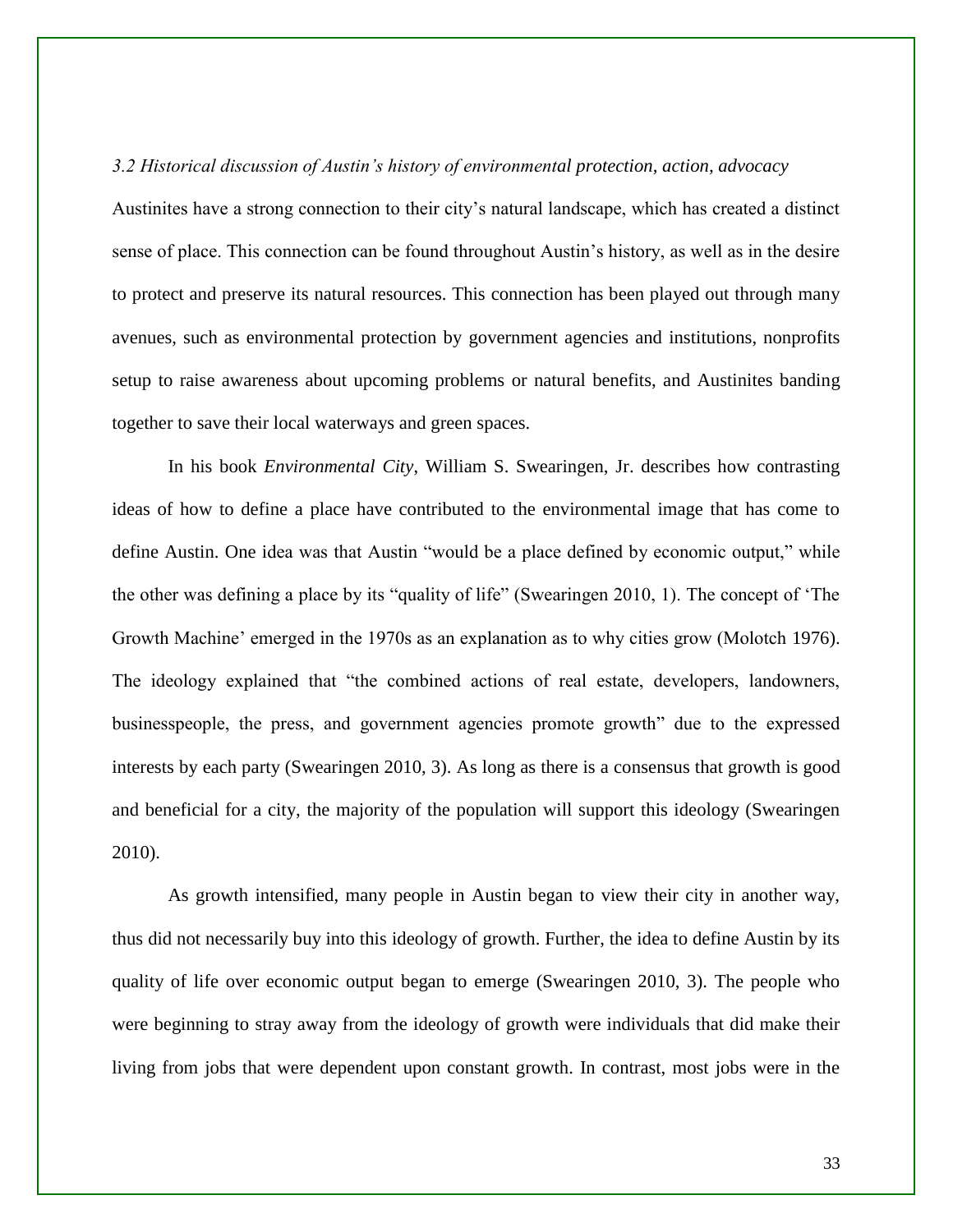state and local government and education. For these people, the quality of life of Austin came from more cultural factors: the music, the laid-back feel of a college town, and the more liberal atmosphere (Swearingen 2010, 3). The city's quality of life was rendered so much by its natural environment that the environment became the main focus of concern for many people. This eventually led to the constant battle between quality-of-life groups and members of the Growth Machine (Swearingen 2010). Beginning in the late 1960s and early 1970s, there was an effort to "preserve things that were 'Austin': historical features, neighborhoods, cultural events, music venues, etc.; things that gave the city its special feel" (Swearingen 2010, 4-5). The environment was a defining characteristic of place, which people worried would be destroyed by growth, and eventually become the symbol for defining Austin by its quality of life, rather than its size or economy (Swearingen 2010, 5). Quality-of-life groups are made up of Austin community members who are determined to preserve aspects of the city that each group deems crucial to the overall character of Austin. Initially, these efforts struggled to be successful because of the constant clashing of ideologies about the identity of Austin.

By the mid-1980s, "developers vs. environmentalists" came to symbolize the two ideologies about growth in the city of Austin (Swearingen 2010, 6). Despite their discourse, these conflicting groups began to listen to each other beginning in the 1990s. It was during this time the environmental groups gained a foothold in the political constituency of Austin. Kirk Watson was a lawyer and member of the Austin Chamber of Commerce prior to his term as mayor, which was during the "Green Council" of the 1990s (Swearingen 2010, 9). During this time, elected officials made up of both businesspeople and environmentalists began working together to address local environmental issues. The three pillars of sustainability thus became the way in which Austin would shape its future (Swearingen 2010, 9). Through the integration of the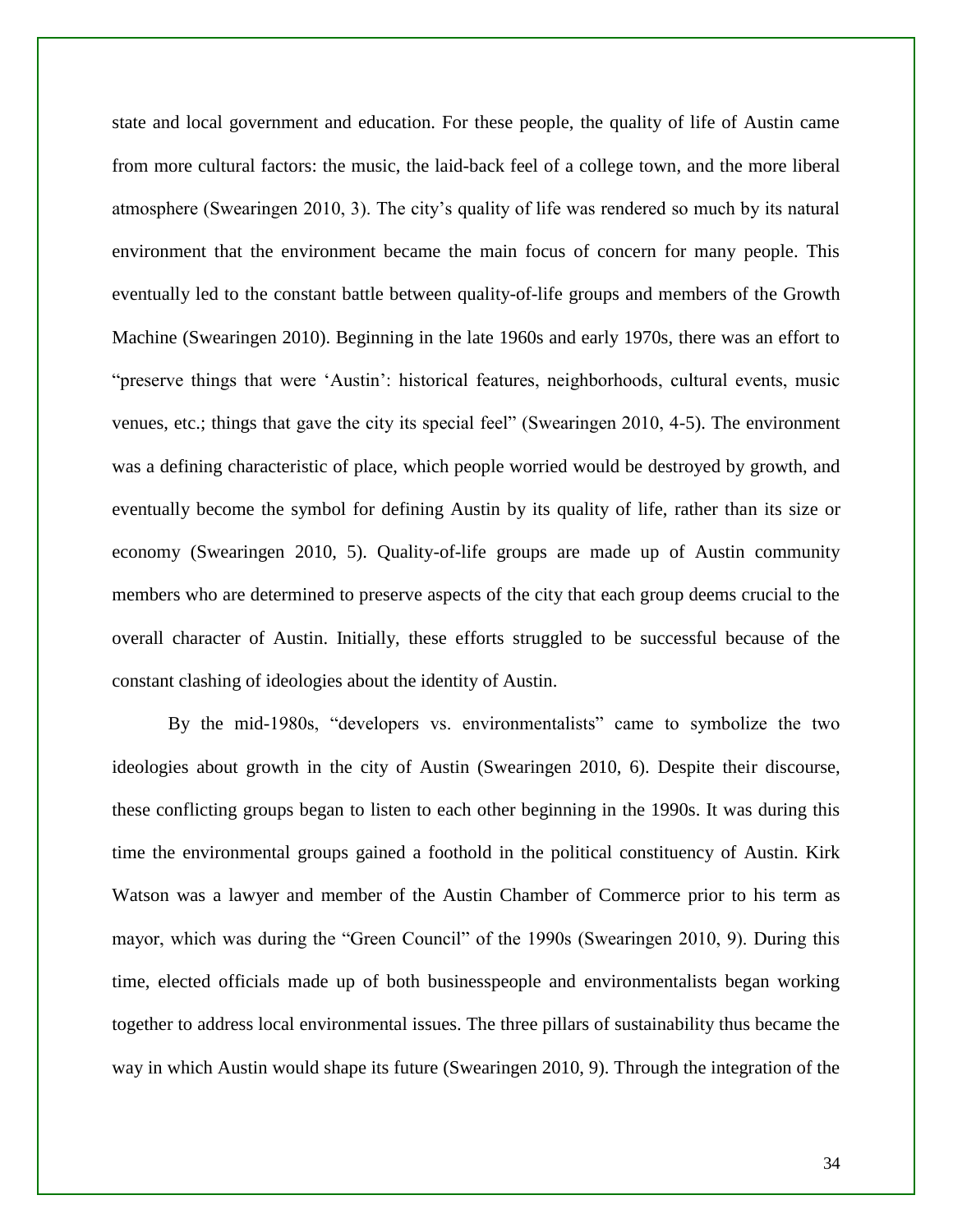two ideologies, "building a city and being green [were] no longer opposite actions" (Swearingen 2010, 9).

Up until this point, environmental justice groups had not been able to play a role in defining sustainability. Although often unacknowledged and purposefully ignored, evidence suggests that Austin is largely divided and segregated socially, economically, and spatially. The historical development of the East Austin landscape has followed continuous "patterns of spatial exclusion and marginalization of the impoverished… and thus should be considered a constant in this urban landscape" since these patterns have been perpetual and largely disregarded (Skop 2009, 113). One historical plan developed by Austin was the Master City Plan of 1928, which principally contributed to the layout of the segregated Austin landscape seen today. According to Skop, the Master City Plan "was crafted by city planners to remove and dismantle all Black enclaves not located in East Austin, and to design a deliberately segregated city" (2009, 112). Another example of Austin policy that prompted the development of a minority dominated and lower-income East Austin area, as well as the marginalization and unfair repression of the area's population, was The Federal Highway Act of 1956. This Austin policy prompted the construction of Interstate 35 through the center of the then thriving East Austin urban community. Although the construction of the highway was viewed as positively creating jobs and stimulating the economy while causing little disruption to the community, "in reality, the highway split the city in two and concretized racial divisions between east and west Austin" (Skop 2009, 117).The minorities who lived within this community and plagued with the construction of I35 were being forced out, even before the highway's actual construction, as their previous living spaces were seized, their sense of place destroyed, and their very quality of life put in danger. These plans and programs enacted by the city of Austin helped form the blatantly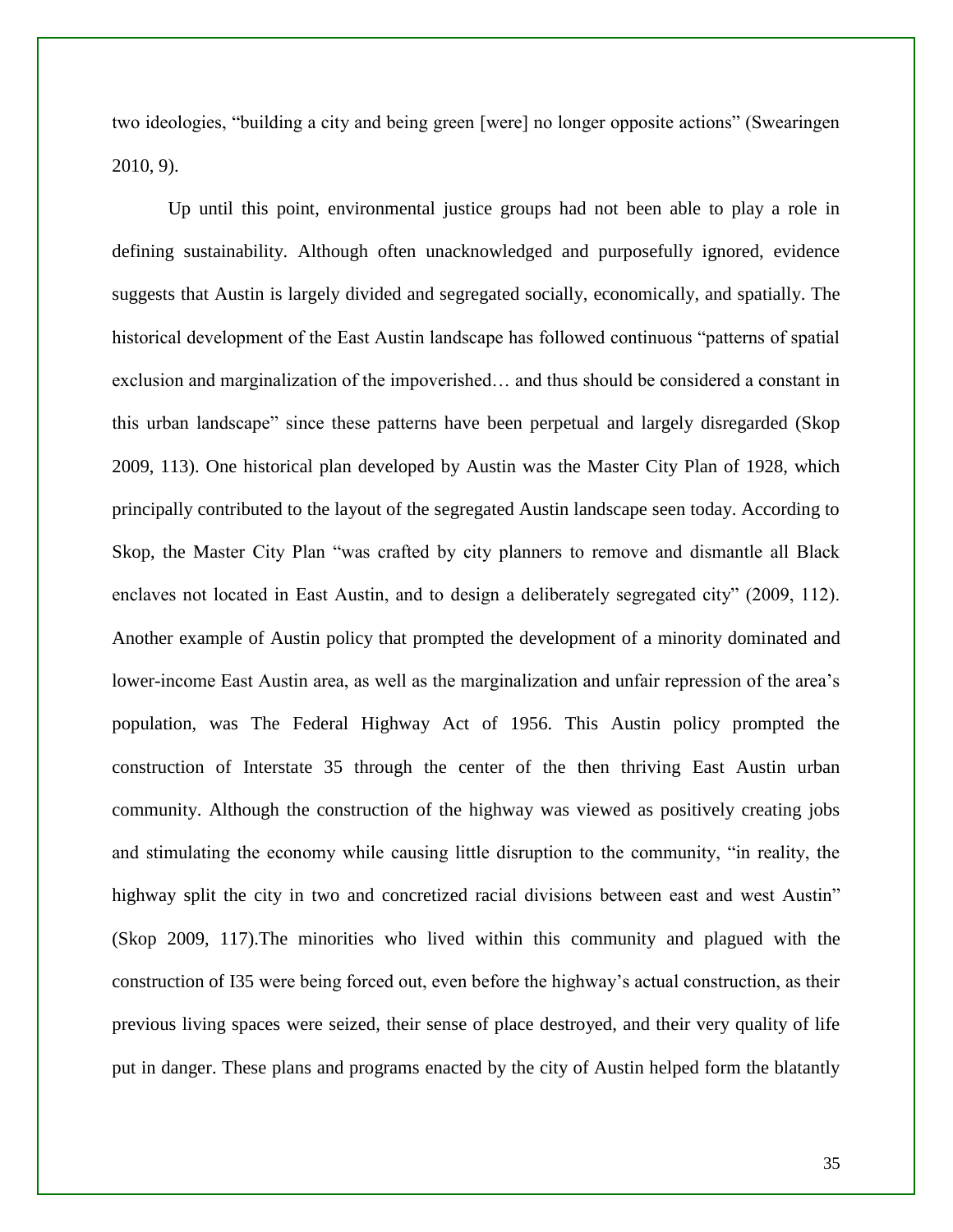marginalized and segregated city one observes in Austin today, while many of Austin's current policies continue to do the same. Thus, the formation and work of community advocacy groups in fighting against such injustice is immensely important to protecting these oppressed minority populations and the landscape they live within.

PODER is one such example of a successful advocacy group working to preserve and protect the identity of Austin through discourse with businesses about the environment of East Austin. People Organized in Defense of Earth and Her Resources (PODER) takes a more humanbased approach to environmental activism by "seeking to redefine environmental, economic, and social injustices in East Austin" (PODER). Founded in 1991, Chicano/East Austin activists and community leaders have worked to address injustices to the residents and communities within East Austin. Such success includes aiding in the closing of the Holly Power Plant, shutting down a gasoline tank farm that was causing health problems for local residents, and compiling a report in April 2012 that shed light on the increased housing price and demographic shift occurring in Central East Austin (PODER). The organization also works to raise awareness about the environmental and public health impacts associated with the businesses and industries located, and inquiring about locating in the future, in East Austin through their Land Use Community Health Action (LUCHA) program (PODER). PODER has paved a path of resistance as a grassroots organization and, as such, received no real attention from the city of Austin.

Another group, the Save Our Springs Alliance (S.O.S.), began as a popular, mainstream organization and is remembered as historically important to Austin. S.O.S was established as a league of citizens fighting a 4,000-acre development proposal for the Barton Creek Watershed. After an all-night meeting with Austin City Council members, the council unanimously rejected the planned development on June 7, 1990 (Save Our Spring Alliance). Formally organized in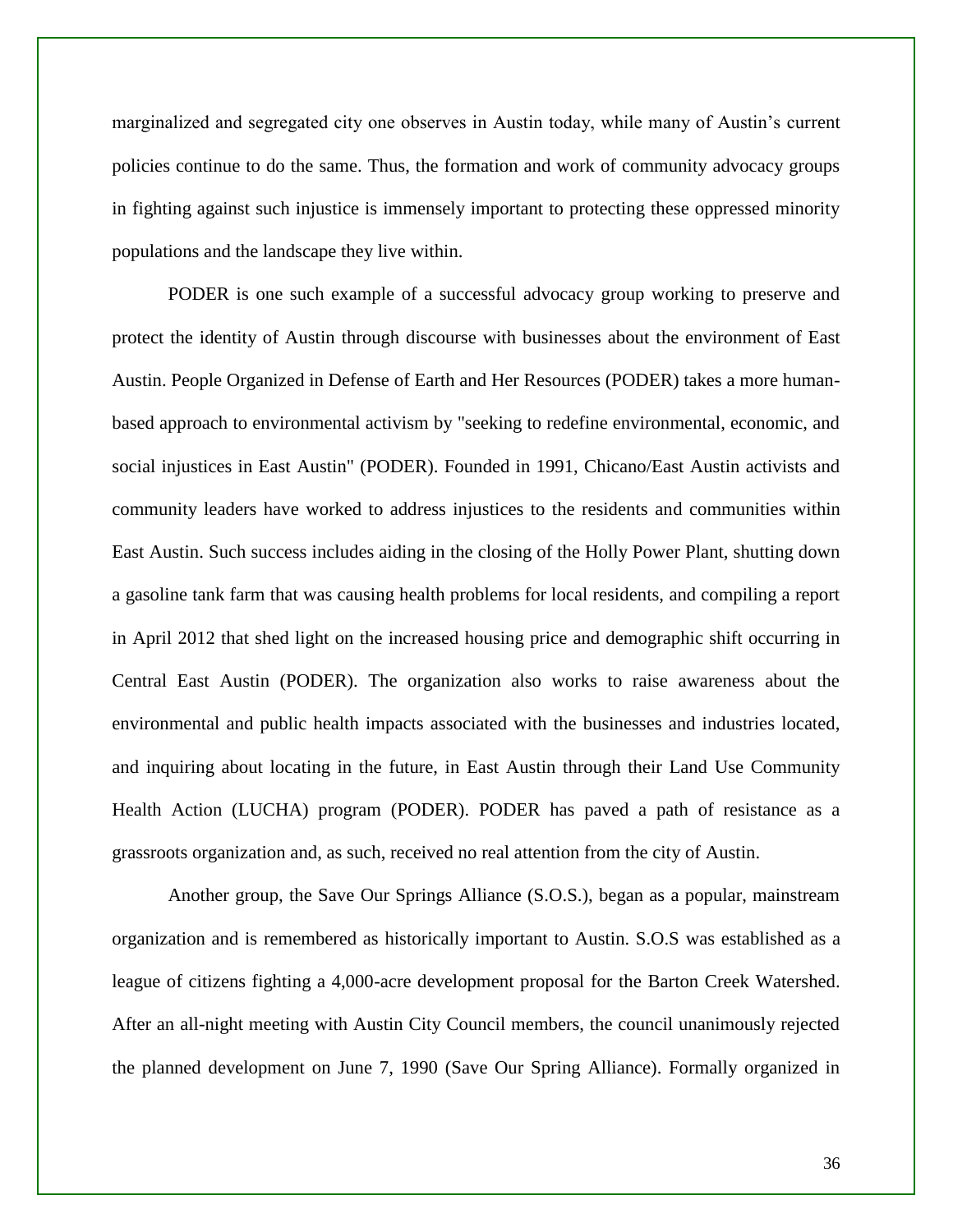1992 as the "Save Our Springs Coalition," SOS wrote and petitioned for the Save Our Springs Ordinance to protect the quality of water coming off of development areas and feeding into the fragile Barton Springs Watershed (Save Our Springs Alliance). The Ordinance received 30,000 supporting signatures thanks to the Coalition, and was overwhelmingly approved by Austin voters on August 8, 1992 (King 2012). Expanding their scope, SOS began to include building awareness and alliances throughout the Austin area, officially becoming the Save Our Springs Alliance in 1997. SOS routinely works with local conservation groups to advocate for the protection of Barton Springs and the Edward's Aquifer (Save Our Springs Alliance). Today, Barton Creek and Barton Springs are significant and irreplaceable sources of pride to many Austinites (Swearingen 2010, 37-38).

Although Austin's history is still being written, many aspects of the environmental culture remain the same, even if their expression has changed. For example, Mount Bonnell, a well-known natural area that overlooks downtown Austin and Lake Austin, is still a destination for Austinites, even if the view itself has evolved over the years as the city has developed and grown (Hall 2013). Its current growth rate will cause many changes in the near future, but Austin still maintains its ties to the past (Spong 2013). Austin potentially accepts, even appreciates, the evolving development as part of the new sustainable urban environment.

#### *3.3 How is Austin faring in the "green rankings" or sustainability indicators?*

Rankings are particularly attractive to the reading public partially because of our society's fascination with lists and the ranking of their components. Thus, in the recent years, there has been an influx of 'green city' rankings, which may not be considered scholarly data, yet certainly affect public opinion and perceptions of certain cities. Therefore, it is useful to analyze each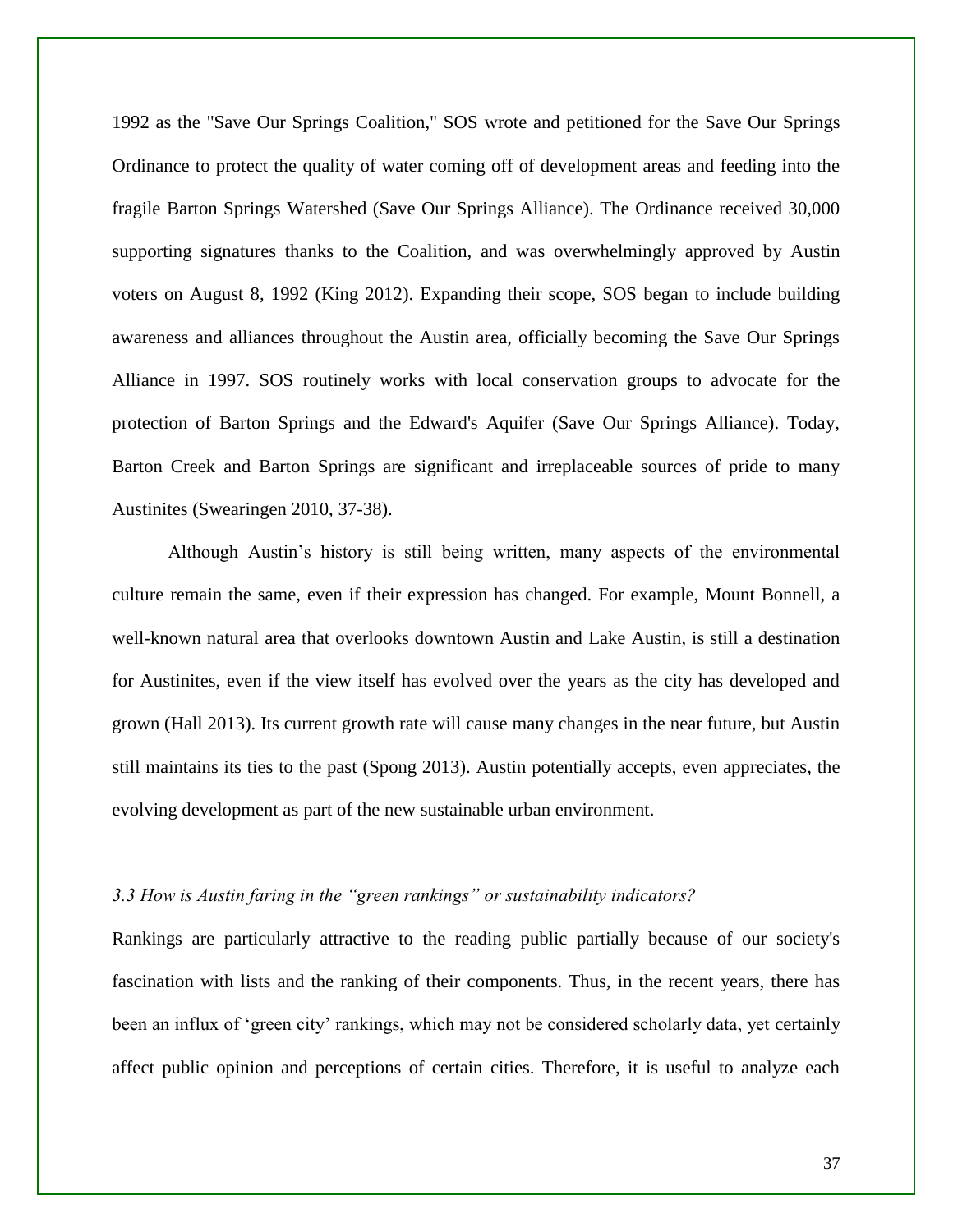list's methodology and general approach to qualifying what makes a 'green' city, as there are no defined qualifications to determine this claim. In an early example of these rankings from 2007, Country Home magazine with Sperling's BestPlaces rated the Austin-Round Rock metropolitan area as the 52nd "Best Green City." According to the magazine's editor in chief, there is "a real interest, by both our readers and the marketplace, in exploring a green lifestyle" (Sperling's Best Places 2007). This quote illustrates why exactly these rankings are so important, and worthy of deeper examination. As 'sustainability' becomes more of a widespread concern and part of public debate, its nuances potentially could be exploited, leading to the misrepresentation or manipulation of data in order to address the specific audience of each publication, or to market certain cities in particular ways. In analyzing the city as a whole, it is thus relevant to understand how these rankings are developed and what the mainstream media has determined to be a 'green city.' The city of Austin frequently appears on green rankings lists, yet the accuracy of this 'green' claim is controversial due to the variety of indicators used to measure sustainability.

Country Home examined 24 indicators, which were divided into air and water quality, use of public transport, electricity use, farmers markets in the city limits, access to organic producers, and the number of LEED certified buildings in the area, which were then applied to 379 metropolitan areas. This is a huge number of cities, as many comparative surveys identified twenty to thirty cities or areas to analyze. However, this large data set explains how the relatively small city of Burlington, Vermont was determined to be the 'best' green city. While it is the largest city in Vermont, it is not even in the top 50 most populous cities in the United States, and very different from the sprawling and densely populated Austin/Round Rock Metropolitan area. However, the connotation of the title of the survey, "The *Best* Green Cities," specifically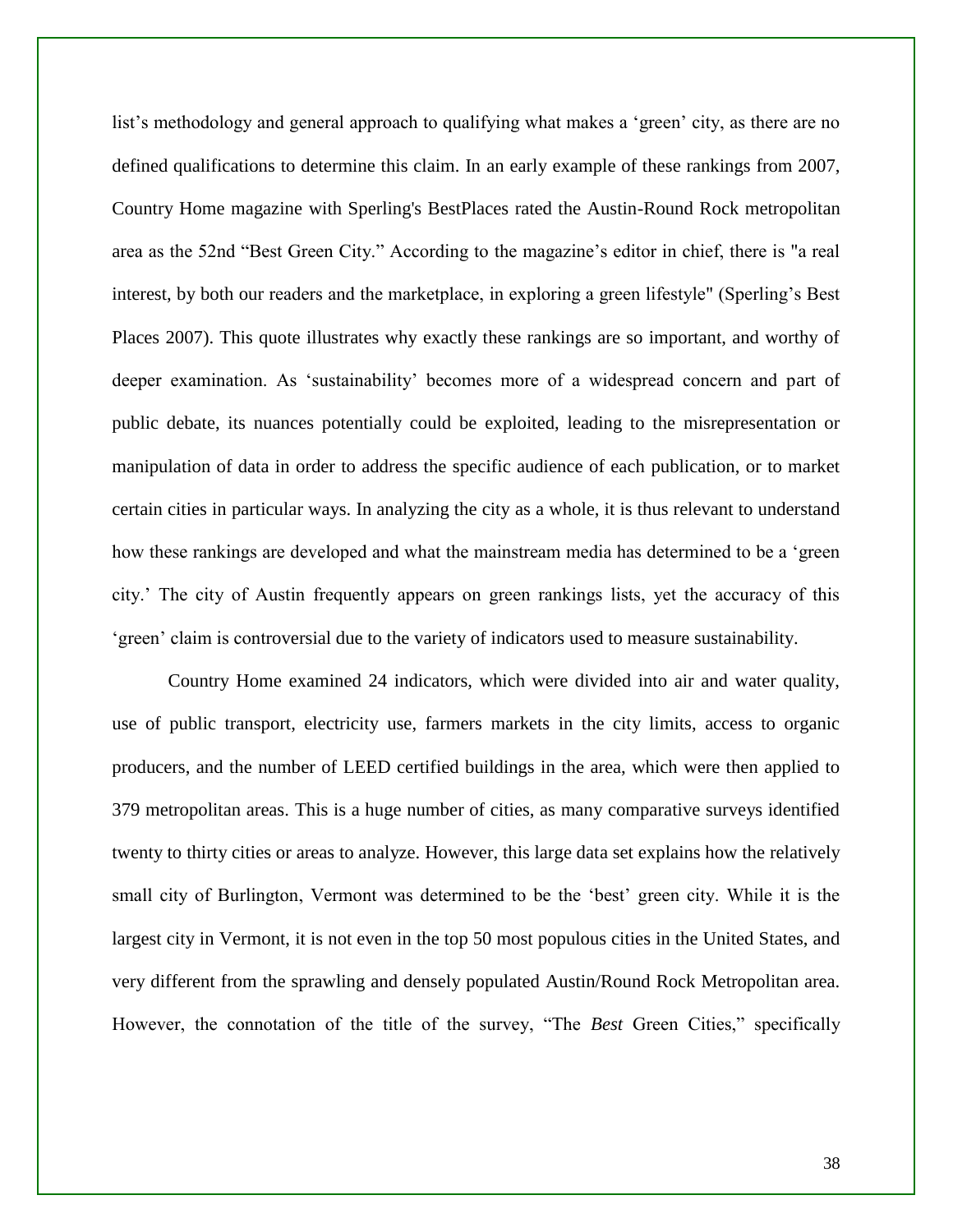identifies certain cities as better than others, thus in the comparison between many cities at very different scales.

In 2011, Site Selection magazine listed the top ten Sustainable U.S. Metro Areas using data from 2009 through 2011 on each city's renewable energy usage. This energy usage data included biofuels and biomass, number and effectiveness of recycling plants, the electric vehicle supply chain, as well as the number of LEED Certified projects as of May 2011, and the prevalence of incentive based community projects set up before May 2011. Austin-Round Rock-San Marcos, which is an even larger land area than in other studies, was number seven in the nation, tied with Phoenix-Mesa-Glendale, Arizona. Because this study did not publish exact scores cities received in each of the categories, it is impossible to exactly determine what aspects of Austin they felt were extraordinary, compared to other cities, and which need improvement.

More recently, Mother Nature Network published their list online of the Top 10 Green U.S. Cities in 2012. They did not explicitly break down the point allocation of this survey, but stated that they analyzed "several key areas to measure for effectiveness in carbon footprint reduction" (MMN 2012). Researchers looked at air and water quality, amount of renewable energy usage, the efficiency of the recycling program, general waste management, the amount of LEED-certified buildings, the amount of green-space, and access to 'green' living, such as 'green' public transportation and organic or local food. Like many of the lists, Portland was awarded the number one spot, with Austin coming in at number ten. The study highlighted Austin's goal to be carbon neutral by 2020, praising Austin Energy's efforts towards green energy and the large number of green spaces in the city, listing its "206 parks, 12 preserves, 26 greenbelts and more than 50 miles of trails" (MMN 2012).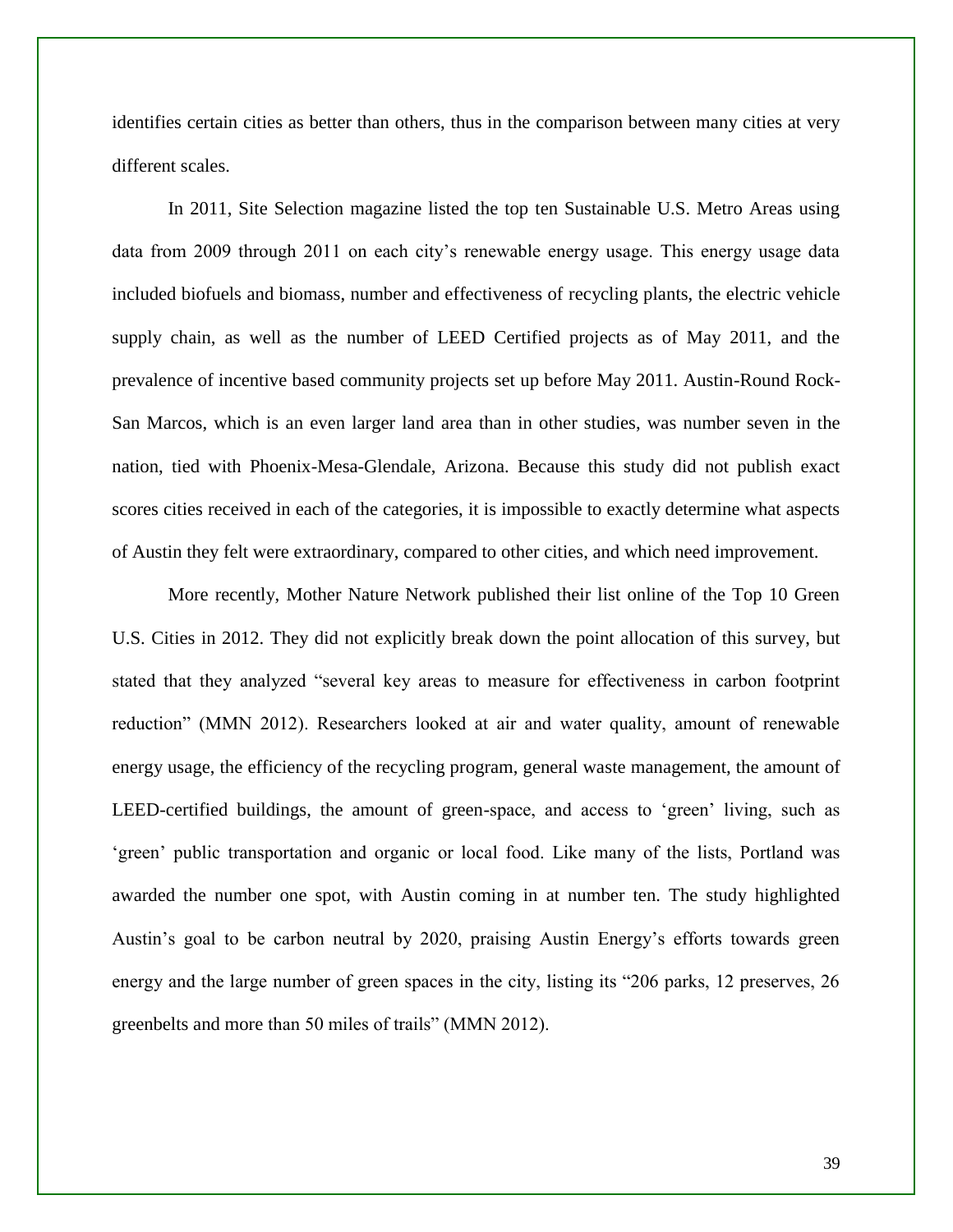In 2008, *Popular Science* ranked America's 50 Greenest Cities. They used US Census and information from *National Geographic* to analyze US cities with over 100,000 inhabitants. Analysts identified 30 indicators, which were then broken up into four broad categories: electricity, transportation, green living, and recycling and green perspective. Each city received points for each category, out of five or ten, which were then combined for an accumulative score. The electricity group focused on the amount of renewable energy sources utilized in the city, as well as the incentives offered to citizens to incorporate these sources into their own homes, such as roof solar panels. Transportation primarily identified high public transportation and air quality, while Green Living depended on the number of 'green' certified buildings and the amount of green spaces. Finally, the Recycling and Green Perspective measured the variety of materials that can be recycled in the city, as well as the citizens' perspectives on environmental issues. Interestingly, Austin was ranked number ten in the nation with a total of 21 points, which was only two points behind Portland, which was ranked as the 'greenest' city that year. Austin received its highest score in the Recycling and Environmental Perspective, with 4.9 out of five. This near perfect score helped outweigh the mediocre score of 5.9 out of ten for transportation.

Next, Corporate Knight, a magazine promoting "clean capitalism," put together their list of the Greenest Cities for 2012, which was featured on *Huffington Post*. The organization identified 38 policies and programs relating to sustainability and analyzed 54 of the largest cities in the United States to see whether the cities had adopted, as well as implemented, similar programs. For each program a city received one point with a check up on each city's websites to ensure it had been executed and not completely overlooked. Corporate Knight's policy-focused approach differs from the more general approach other surveys took, which perhaps explains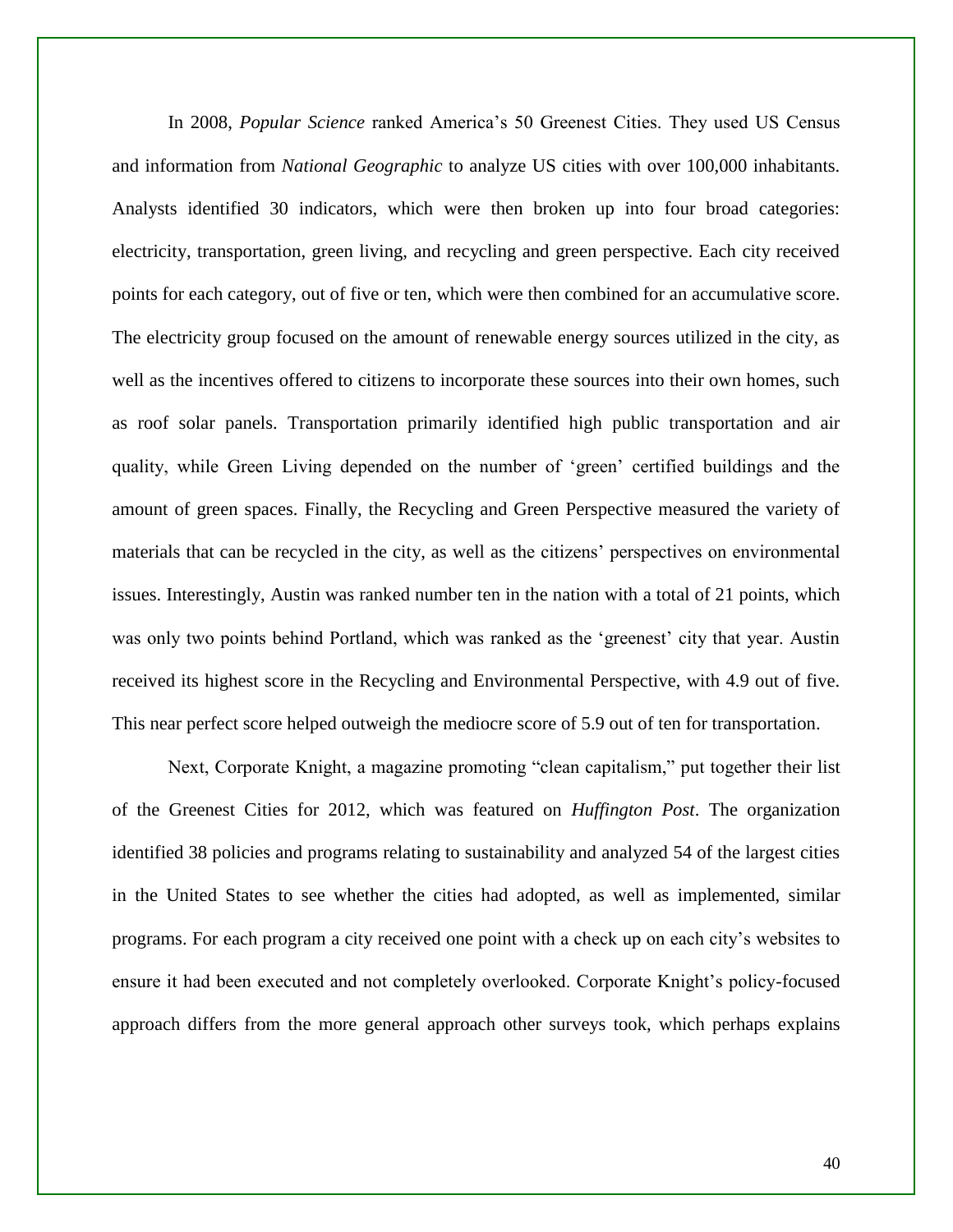Austin's ranking at number 17 in the country with a total of 29 points, considerably further down than the other surveys, with Portland, Seattle, and San Francisco at the top with 35 points.

In 2010, the American City Business Journal compiled their "Green City Index," which incorporated 43 larger metropolitan areas into their analysis. The researchers utilized 20 indicators addressing the adoption of green technologies, the vague criteria of the "utilization of environmentally sound practices," as well as the air and water quality in the city. They then ranked each area in comparison to others in their travel time, public transportation usage, urban sprawl, the number of LEED certified projects, and the amount of green jobs per capita, which were then averaged to a final ranking. Austin-Round Rock was listed as number four, with an average rank of 13.25, with number one Portland-Vancouver-Beaverton at 11.15. This overcomplicated ranking system showed that Austin did very well in the green-jobs sector, as well as the city's water quality. It did not, however, excel in any of the other categories. The city solidly ranked in the top twenty in each division, except carbon dioxide emissions, where it received the number 24 spot, but never was any higher than number seven. The other top ranked cities, comparatively, did very well overall, but scored badly in one category, such as number two, San Francisco, which received the 39th spot for travel time.

Therefore, out of the multitude of surveys determining the 'sustainability' or 'greenness' of a city, not one had identical criteria. Each had a different approach, much akin to the environment movement itself. This compilation of surveys, thus illustrates a wide variety of results. While Portland, Seattle, or San Francisco appears at the top of nearly every list, there is quite a bit of variance as a whole, particularly pertaining to Austin. Of the rankings that included Austin, most focused on Austin's amount of green jobs, green spaces, and recycling programs.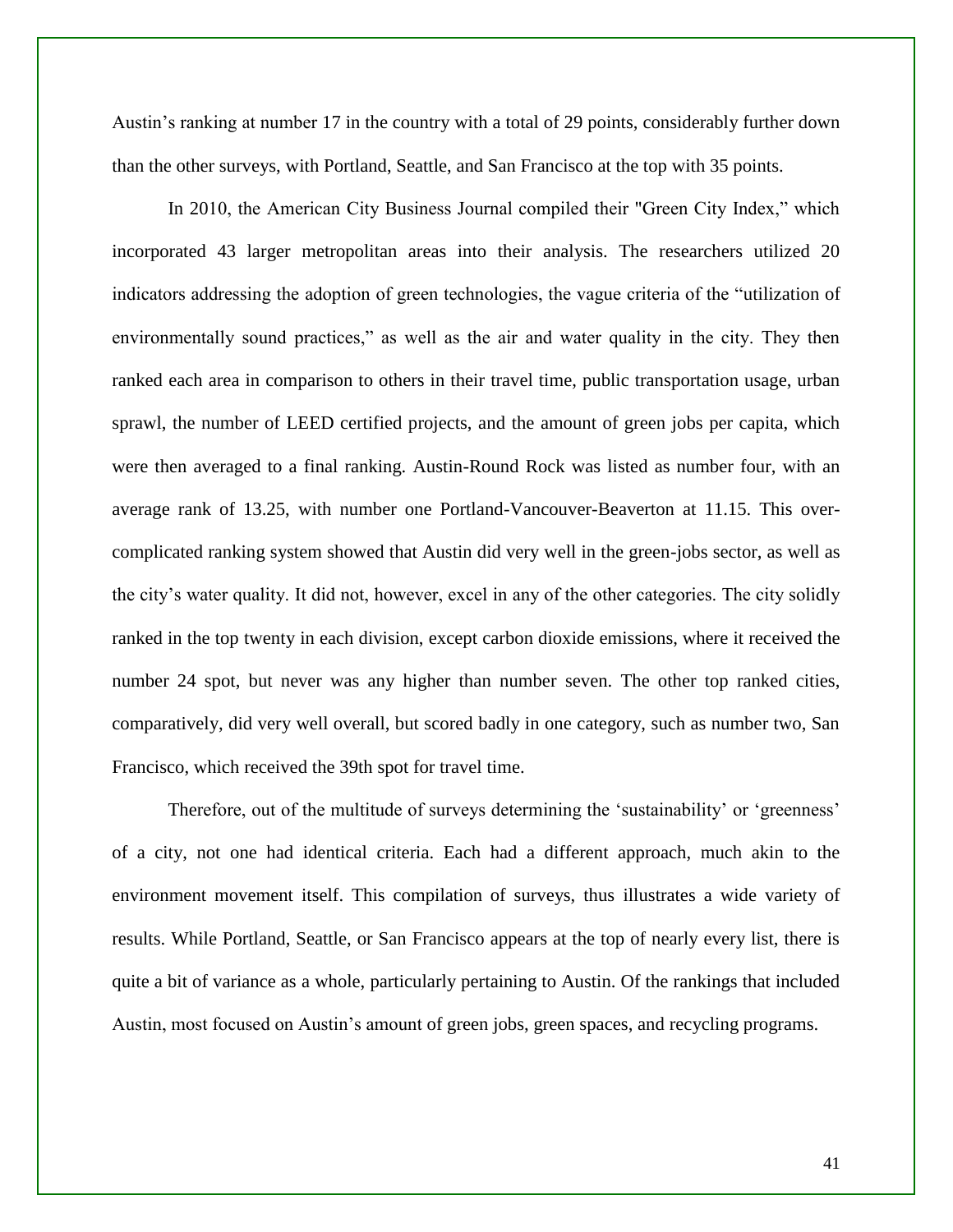#### *3.4 Listing and describing current environmental issues in Austin*

In the previous sections, the various examples of publicized "green rankings" and the historical environmental protection, action, and advocacy information of Austin presents how it's widely recognized reputation as environmentally friendly has come to be. These past sections detail several of the numerous environmentally conscious efforts and the extensive history of environmental protection of Austin that supports its claim of being a 'green city.' However, there are still many sustainability issues that remain unresolved within the city of Austin in which are even – in some cases – completely unaddressed while more publicized and acknowledged issues take the forefront in a vast majority of media attention and public concern. Although many of these issues still exist within Austin, and are very important to address, we have chosen four major sustainability issues to exemplify the issues that still exist within a so-called 'green city'. Additionally, we expand upon what exactly these issues are, why these issues are detrimental to urban sustainability, and the primary attitude change or actions that are taking place within Austin as it moves into the future along with these ongoing and problematic sustainability issues.

The traffic congestion that Austinites experience on a daily basis reflects how an increasing population has exceeded the limits of the existing infrastructure and resulted in inefficiency and undesirable environmental impacts. According to a study done by Texas A&M in 2011, Austin ranked number three in the nation as the city with the highest traffic congestion. For the third straight year, Austin has also been listed as the fastest growing city in the United States by Forbes magazine, which helps to explain why the infrastructure is so inadequate for its population at this point in time. Consequently, there are community organizations, such as Austin Citizens for Personal Rapid Transit, who are making strides to improve the daily traffic problems in Austin by advertising the need to lessen the demand of transportation, promoting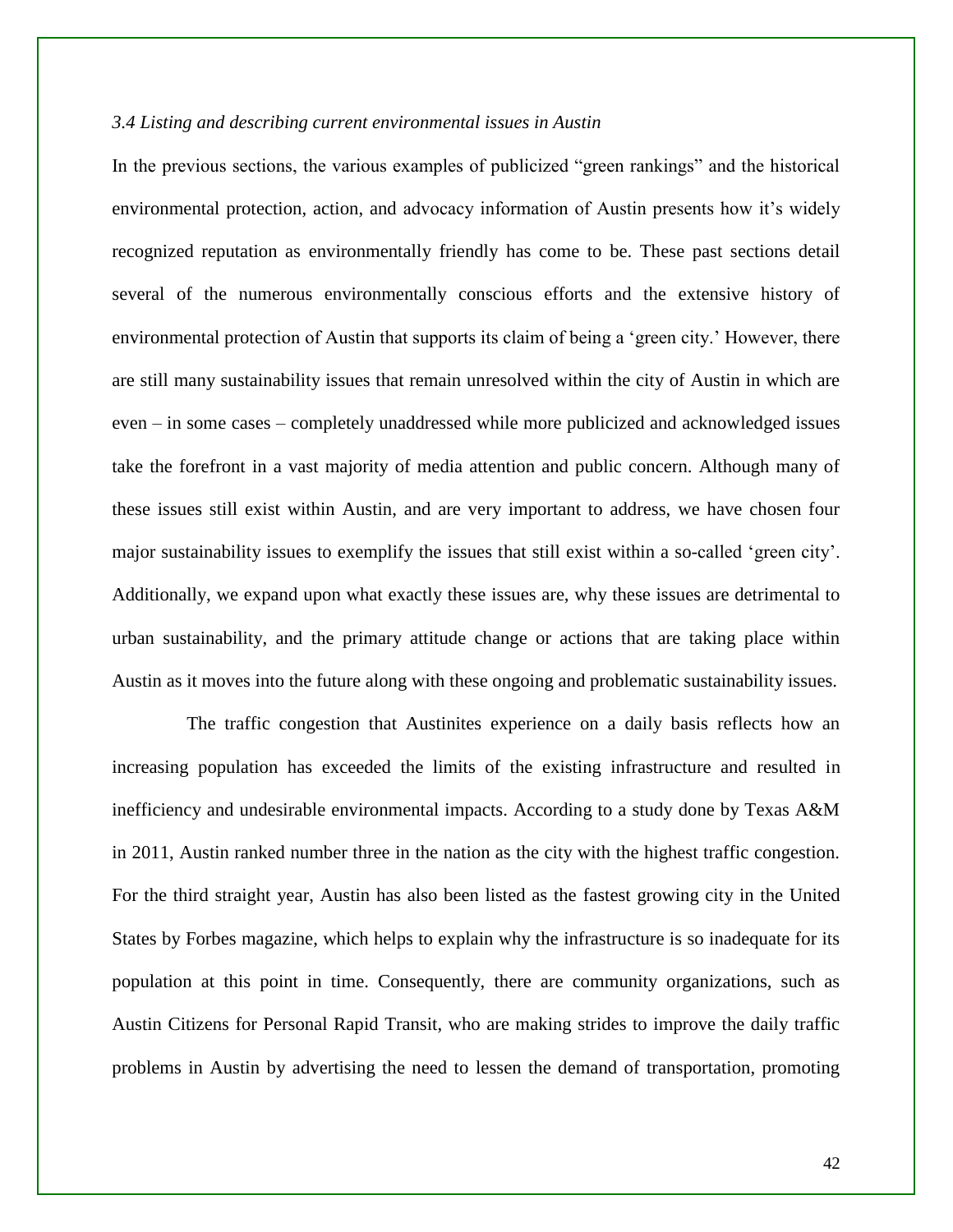carpooling and the use of public transit systems, and improving the infrastructure capacity to prevent traffic backup. Traffic congestion, as well as urban sprawl, is incredibly environmentally degrading as they severely affect livability in Austin. Thus, they serve as a contradiction to Austin's self-branded title as an 'environmental' city.

Additionally, the city signed off on a ten-year agreement with Formula One (F1) racing on June 29, 2011. This racing event is not only the most sophisticated race in the world with competitions held throughout numerous countries, but is also one of the most environmentally harmful international sporting events. Over 117,000 fans attended the first-ever purpose built F1 track in Austin, which was a nearly sold out event, with attendees traveling from the US, Europe, and South America (Wall Street Journal 2012). Formula One is inherently far from being a sustainable sporting event due to the excessive travel distances that participants, sponsors and fans make throughout a season. According to F1, each team travels over 100,000 miles a year between races and practices and uses about 200,000 liters (52834.4 gallons) per season during practice tests and races. With the growing need to preserve dwindling oil reservoirs, advocacy groups criticize the sport for its high consumption habits. Others, such as the Honda Motor Company chief executive, Takeo Fukui, responded to the issue by stating, "we might save some fuel if we're going to stop formula racing, but people don't live thinking about the environment only. You need to enjoy your life" (CNN 2008). It was only after construction of the track was underway that Formula One decided to hire Edgar Farrera to determine the environmental impact of the race. Critics suggest that the deal the city made before hiring Farrera was doomed to fail because many of the standards were not environmentally driven (Whittaker 2012).

Austin's efforts to improve its overall sustainability are reflected not only in the need to reduce or improve the efficiency of vehicles being driving around Austin, but also in issues that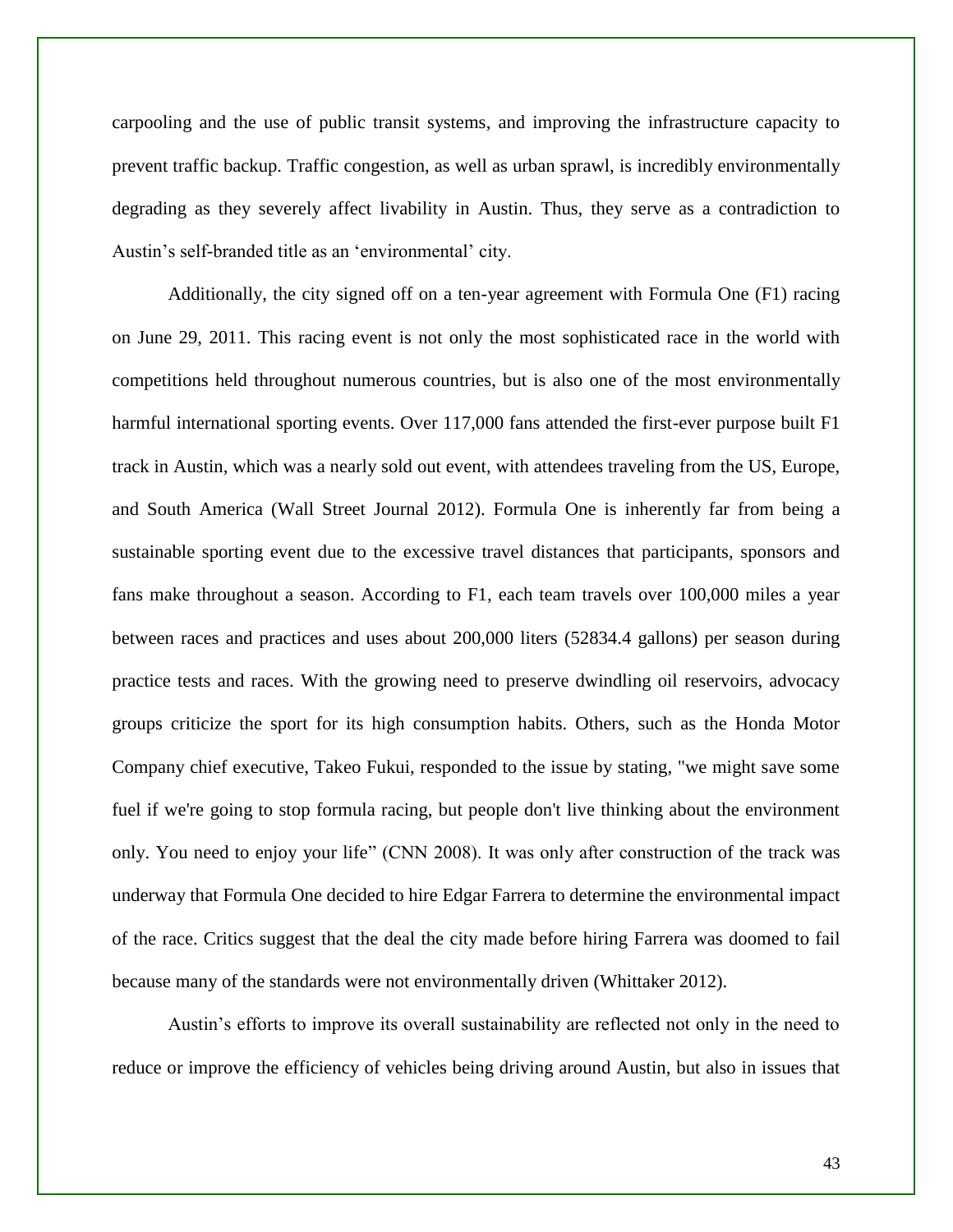arise due to the lack of convenient modes of transportation for minority or low-income populations to access healthy food. For example, the United States Department of Agriculture (USDA) has revealed the presence of food deserts, areas where residents are more than a mile away from stores that sell healthy foods, in Austin Texas (City of Austin 2012). To combat the lack of nearby supermarkets or stores selling fresh produce and meat in East Austin and to divert neighborhood residents from frequently consuming processed foods or fast food, the Sustainable Food Center (SFC) established a central farmers' market in East Austin's Saltillo Plaza in 2003. However, the decision to close the market went into effect in 2005, as the costs of the market outweighed the benefits. As an alternative to better address East Austin residents, establishing several smaller markets near Women, Infants, and Children (WIC) clinics was found to be effective (Whitacre, Tsai & Mulligan 2009, 51-53). On March 20, 2012, the fourth SFC yearround farmers' market, the SFC Farmers' Market East, had its grand opening. It is the first farmers' market in Texas to include the Double Dollar Incentive Program (DDIP), which doubles the amount of money Supplemental Nutrition Assistance Program (SNAP) and WIC beneficiaries may use at the market (Goddard 2012).

Community dialogues to combat Austin's food deserts are also occurring among Austinites. For example, on February 20, 2013, a community workshop titled "Food Deserts + East Austin: What Can Be Done To Help?" took place in order to educate the public on food desert issues, primarily those in the 79702 area code (Eventbrite 2013). Since the spring of 2009, a Sustainable Food Policy Board has also been elected to advise both the Travis County Commissioners' Court and the Austin City Council on how to provide nutritious, local, safe, and sustainable food to all residents of the Austin area in order to strengthen the local food system and economy (City of Austin 2013c). As Council Member Mike Martinez said: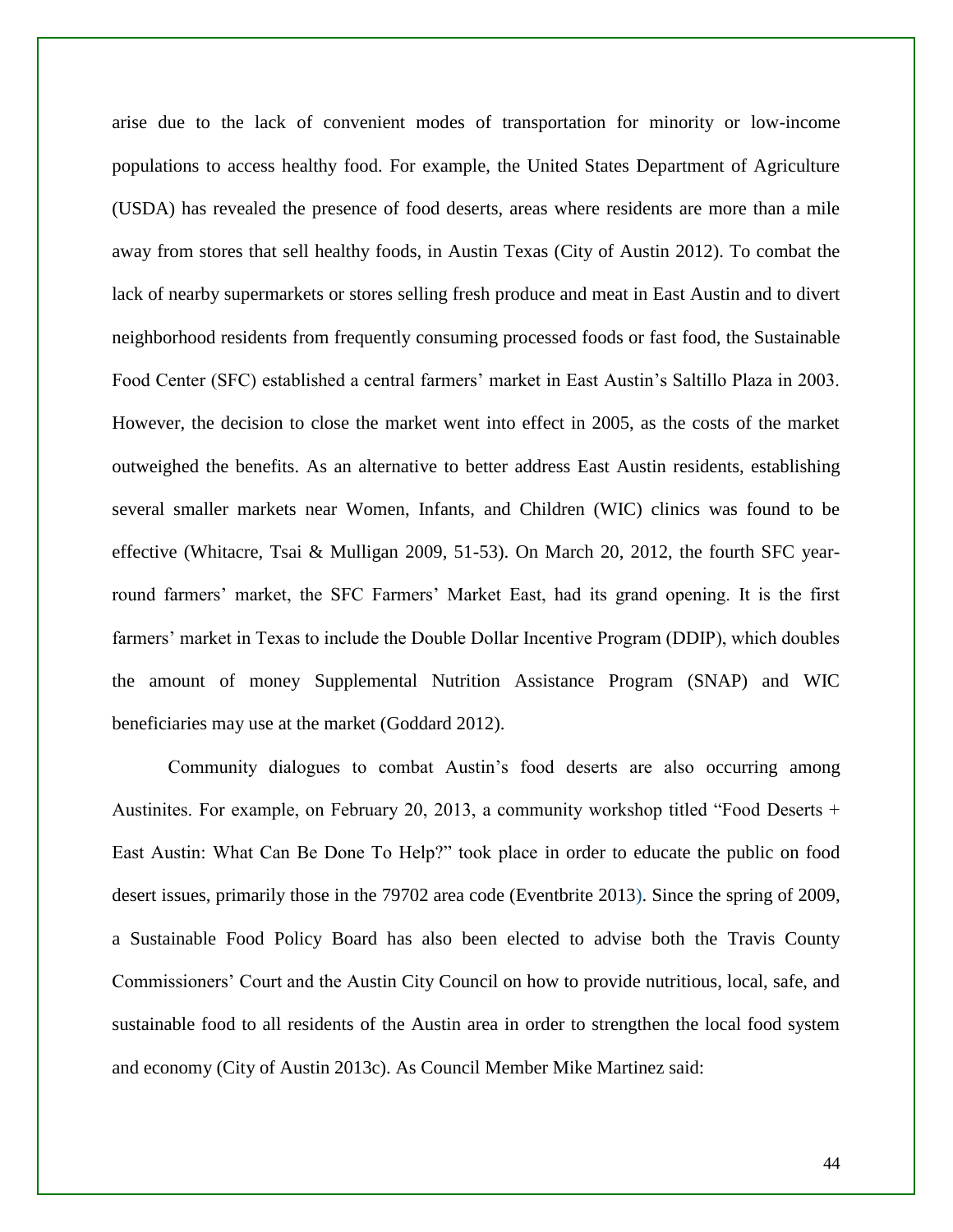We want to see more locally grown and produced products in our grocery stores, restaurants and schools and the Board is meant to bring together the community and figure out how the City and County can play an active role in making this happen. This benefits our community nutritionally, environmentally and economically. (Edible Austin 2013)

Issues on food deserts and the lack of accessible, sustainable food sources for low-income residents, such as those found in Austin, have also identified problems with how a food desert is identified. To determine where food deserts are located, the USDA only takes into account the accessibility of large supermarkets, making over two million dollars annually, to members of the community. This ultimately excludes family grocers, farmers' markets, and neighborhood bodegas, which might be providing better healthy food options than some of the large supermarkets (Franklin 2009; Klimas 2012).

Another large problem within the city of Austin is the environmental justice issue of gentrification, specifically with respect to the sustainable redevelopment of Austin's East Side. According to Pearsall and Pierce (2010, 370), environmental justice "is often characterized as a struggle against distributional inequity regarding environmental amenities (i.e. parks) or disamenities (i.e. incinerators) and efforts to increase the access of all populations to environmental decision-making processes."

Gentrification is one form of an environmental justice issue. This is defined as the restoration and cleanup of brownfield sites and run down urban areas by middle-class or affluent people, which often results in an influx of these higher-income residents into these areas and the displacement of the original, low-income residents who lived there. In this light, the sustainability efforts to help improve and eliminate food deserts within the lower-income and minority dominated East Austin can often serve as an instigating component to the gentrification process of the residents of this area.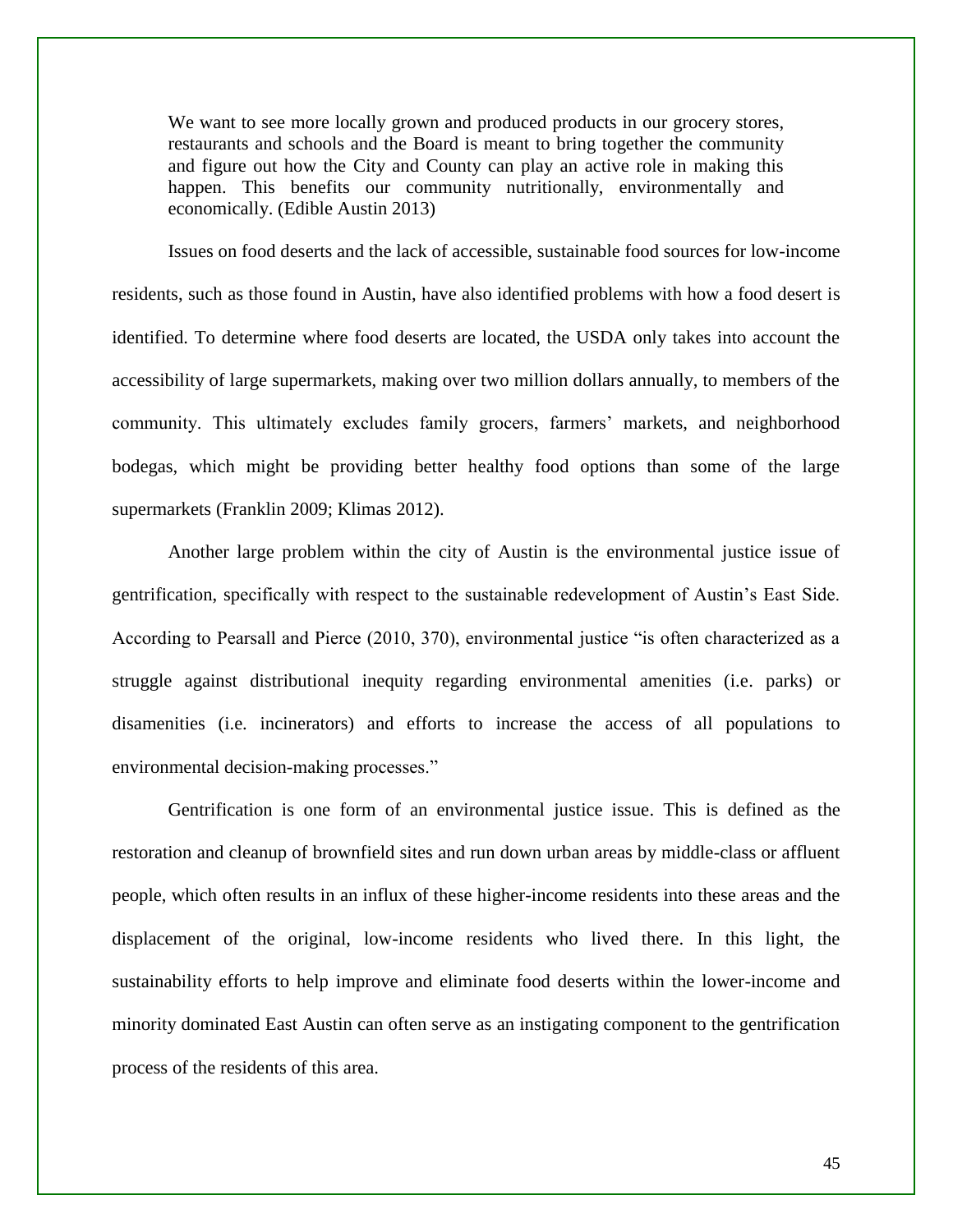Although highly unnoticed and unacknowledged, historically Austin has developed into a very racially segregated city with respect to their social, economic, and spatial positions due to the decisions made by the City Council. The Smart Growth Initiative of 1998, a prominent example of large-scale urban sustainability efforts, was involved in addressing food desert issues within east Austin. The Smart Growth initiative was "based on the three pillars of economic prosperity, ecology preservation and social equality" and worked towards limiting development in west Austin – primarily the Edwards Aquifer area – to preserve its more natural areas while also stimulating sustainable growth and development of the urban eastern Austin area that in close proximity to the current urban center (Tretter 2012, 303). However, even though the sustainable development and growth goals are positively constructed, negative environmental justice consequences resulted. Skop argues that the Smart Growth Initiative took up "the guise of stimulating urban renewal and economic development, [yet] the plan in fact serves to undermine local residents and reinforce their racializations" (2009, 119). The Smart Growth Initiative's sustainable redevelopment and rezoning of east Austin and the following influx of new, upperincome, young, and highly educated white "transplants" – who are attracted to the area for the affordable homes and their "character," the diverse urban culture, and the geographical close proximity to the downtown – increases the quality of life and thereby raises the cost of living in the area. This pushes the existing, lower-income and lower-educated minorities out of their homes and out of these areas of east Austin – in which they have inhabited throughout much of Austin's history – because they can no longer afford the living expenses or do not feel at home in such a setting any longer. As a result, since 1980, one of east Austin's minority populations – the African American population – has dropped over 25 percent while the white population has increased by 30 percent (Skop 2009, 121-122).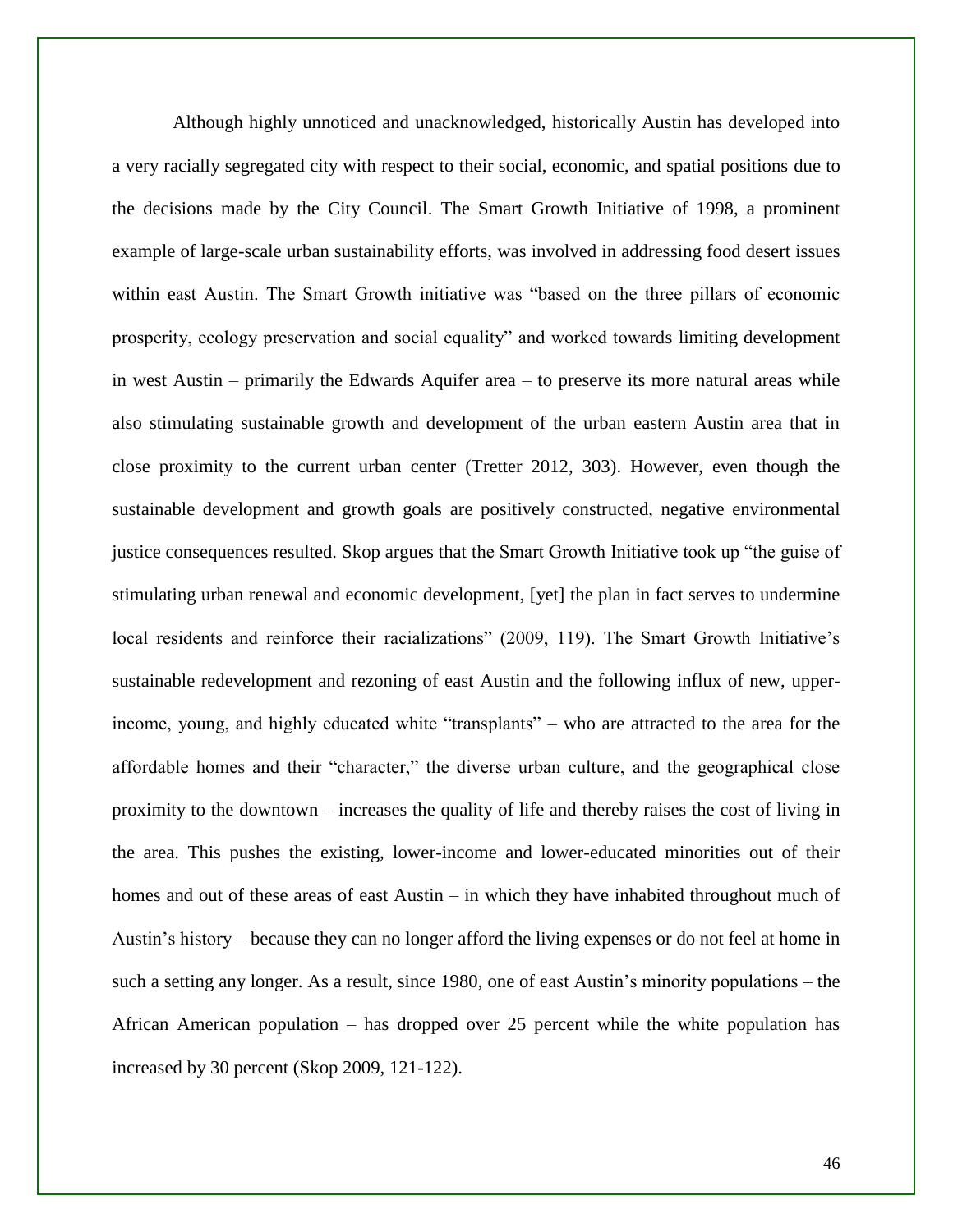This environmental justice issue of gentrification is definitely becoming a major concern when developing urban sustainability programs, plans, and policies; however, it is often still forced to take the backseat on the 'three pillars sustainability short-bus' with economic and environmental growth and development frequently prioritized over the social equality aspects involved. PODER – which has been mentioned earlier in this paper – is an interracial organization that works to protect their communities of lower socioeconomic status from the negative consequences of sustainability efforts. Their most successful achievements that have given them widespread acknowledgement is their work against the establishment of locally unwanted land uses (LULU) usually in the form of disamenities, waste treatment plants, and incinerators, and have been a major player in fighting the gentrification of east Austin. In this gentrification issue, "PODER argued that the city was being reorganized using environmental principles that excluded communities of color" which was obviously justified (Tretter 2012, 306). PODER has been an extremely important, influential, and helpful non-profit organization in their ability to provide a voice for the minorities and lower-income members of their community who would otherwise have very little say in the making of local decisions and implementations of public policy. Their work for environmental justice has been quite successful due to their effective use of educating the public and promoting activism. Their work against gentrification of east Austin and LULUs have helped promote environmental justice issues as much more crucial to consider when working towards urban sustainability. PODER has helped to foster the belief in many that a healthy and all-encompassing approach towards urban sustainability must always take into consideration the social and equitable aspects of environmental justice. These aspects as they affect the city of Austin will be addressed and eventually analyzed in the following section and future research project. It is essential to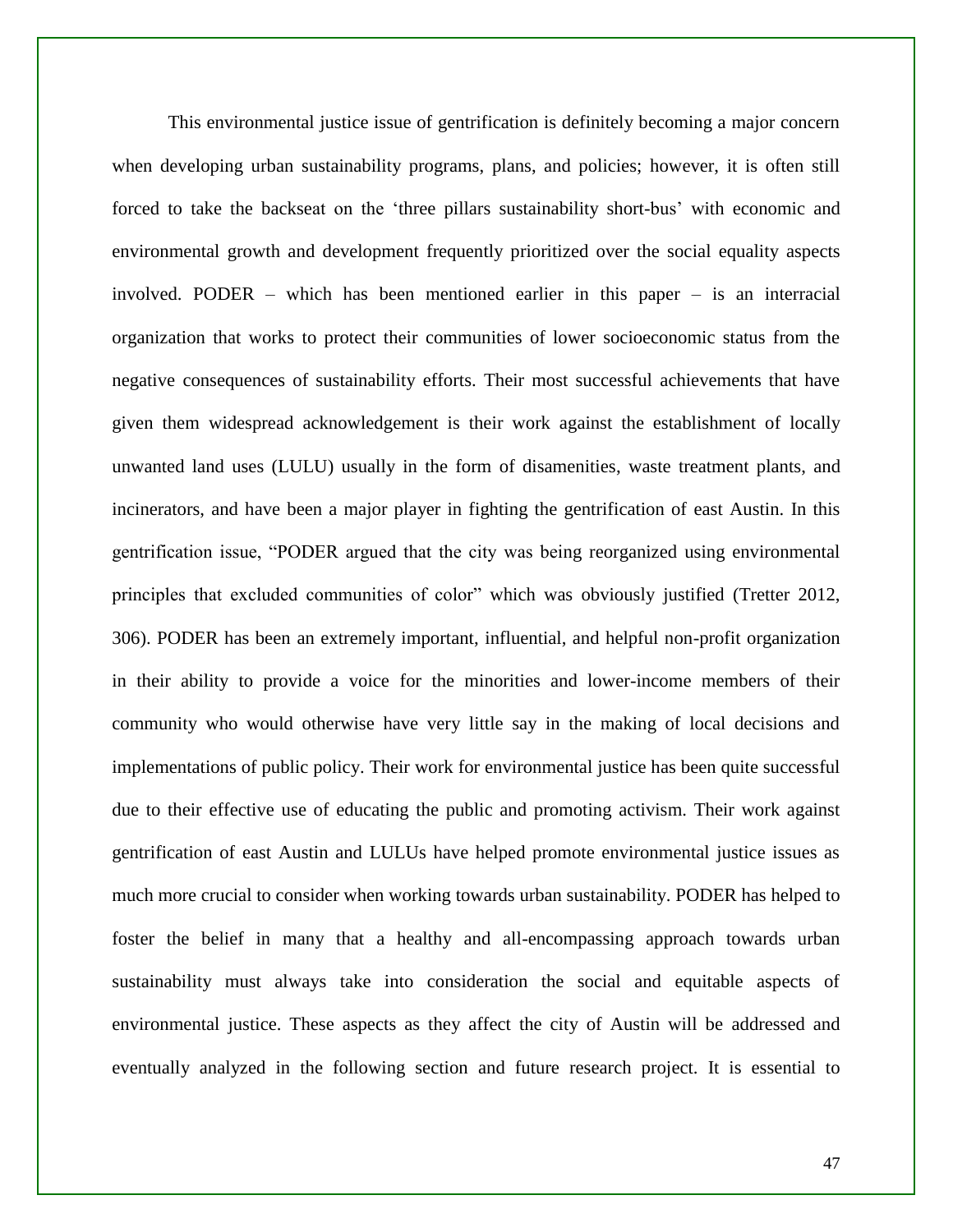understand what Austinites prioritize in terms of sustainability, and how they line up with the current environmental issues outlined in this section.

#### **4. Methods and Justification**

We are approaching this project with the intent to create a platform for Austinites to share feedback and offer their perspectives on sustainability within their city. Our study will focus on reaching out to Austin's citizens and asking them to complete this sentence: "A Sustainable Austin is …"

#### *4.1 "A Sustainable Austin is..." Methods*

In order to create this platform, we will be distributing 500 business cards and flyer at strategic locations throughout Austin. The distributed materials, as seen in the appendix, will include an explanation of the project, as well as contact information about where to send in their responses. As we pass out these materials, we will be available to document responses in the field by recording or writing down answers if the participant prefers that approach over digitally responding. They will additionally have the opportunity to physically write down their answers, rather than relying on our transcriptions. As a way of ensuring ethical research, we submitted our project to the Southwestern Institutional Review Board (IRB), and received approval on March  $6^{\text{th}}$ , 2013.

We will utilize social media sources, including Facebook, Twitter, Instagram, Email, and YouTube, to spread awareness of our project to the people of Austin. We will also be contacting local organizations, nonprofits, and businesses to encourage participation in the project. Participants are encouraged to provide demographic classifiers, such as their home location or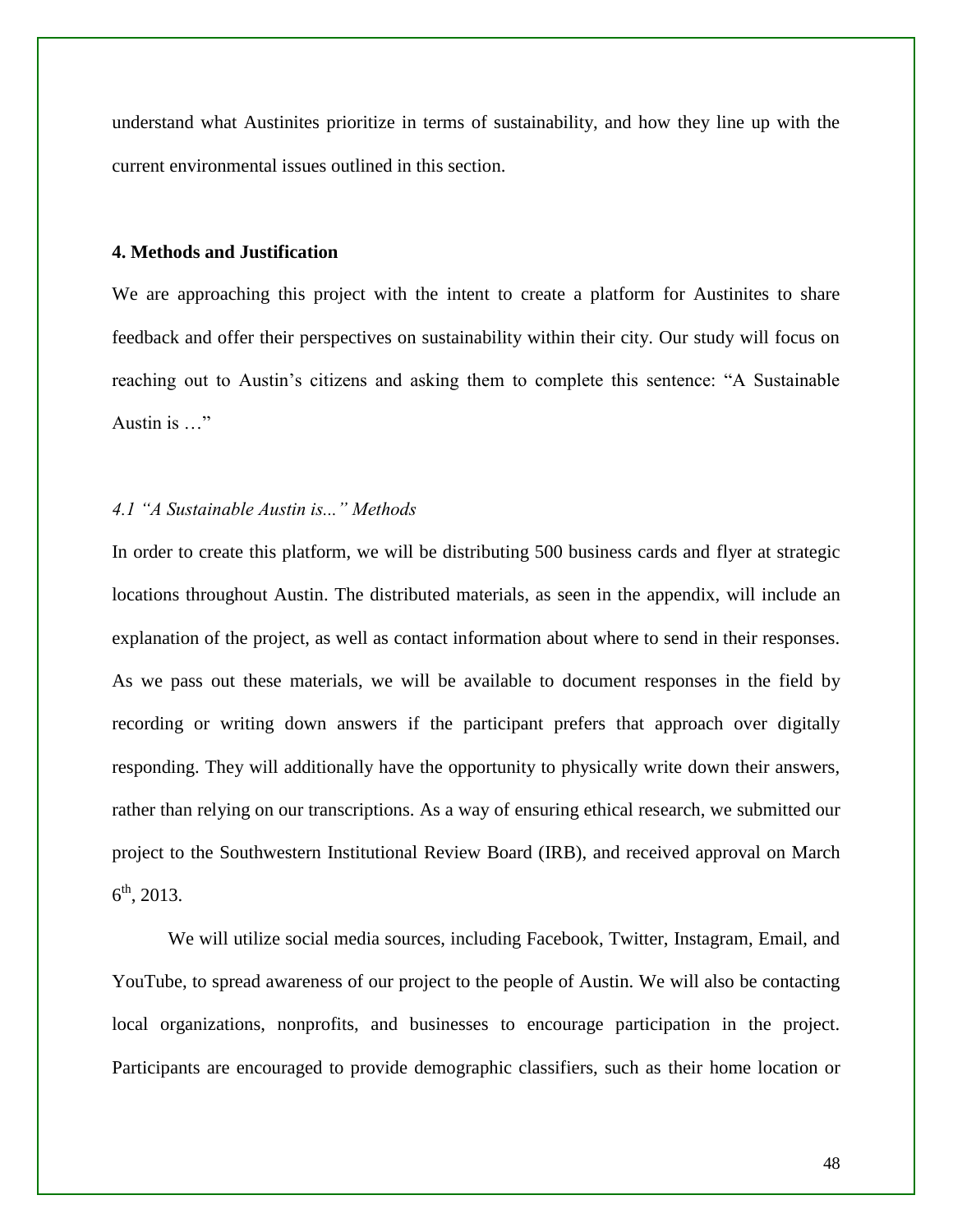occupation, but are also given the option to retain anonymity. In order to solicit a response from a wide diversity of perspectives and viewpoints, we will focus on gaining participants through theoretical sampling. In the process of undergoing theoretical sampling we shall develop, collect, code and analyze our data from the participants and then decide what further data to collect and where to find it, in order to develop a theory about the citizens understanding of Austin as sustainable (Seale 2006, 83). This will free us from the confines of having to produce representative samples for the duration of the research. Thereby, in this freedom, it allows us to sample stimulating settings where the participants will be more obliged to provide quality feedback (Seale 2006, 84). To achieve aspects of purposeful, random, and snowball sampling, we will target specific locations throughout the city that are more likely to contain a random variety of individuals. Through the utilization of social media and contact with local community leaders, we hope to attain a snowball effect in results where word of mouth builds interest in the project.

We have created a website to showcase representative responses to the general public. We anticipate receiving a redundancy of responses, which could be potentially developed into a report summarizing the project. This report would then be distributed among city officials, community leaders and organizations. We hope to not only bring issues of sustainability into the public sphere, but to additionally give voice to the people of Austin regarding how they define a 'Sustainable Austin,' as well as what issues and concerns they prioritize in regards to sustainability in the urban context.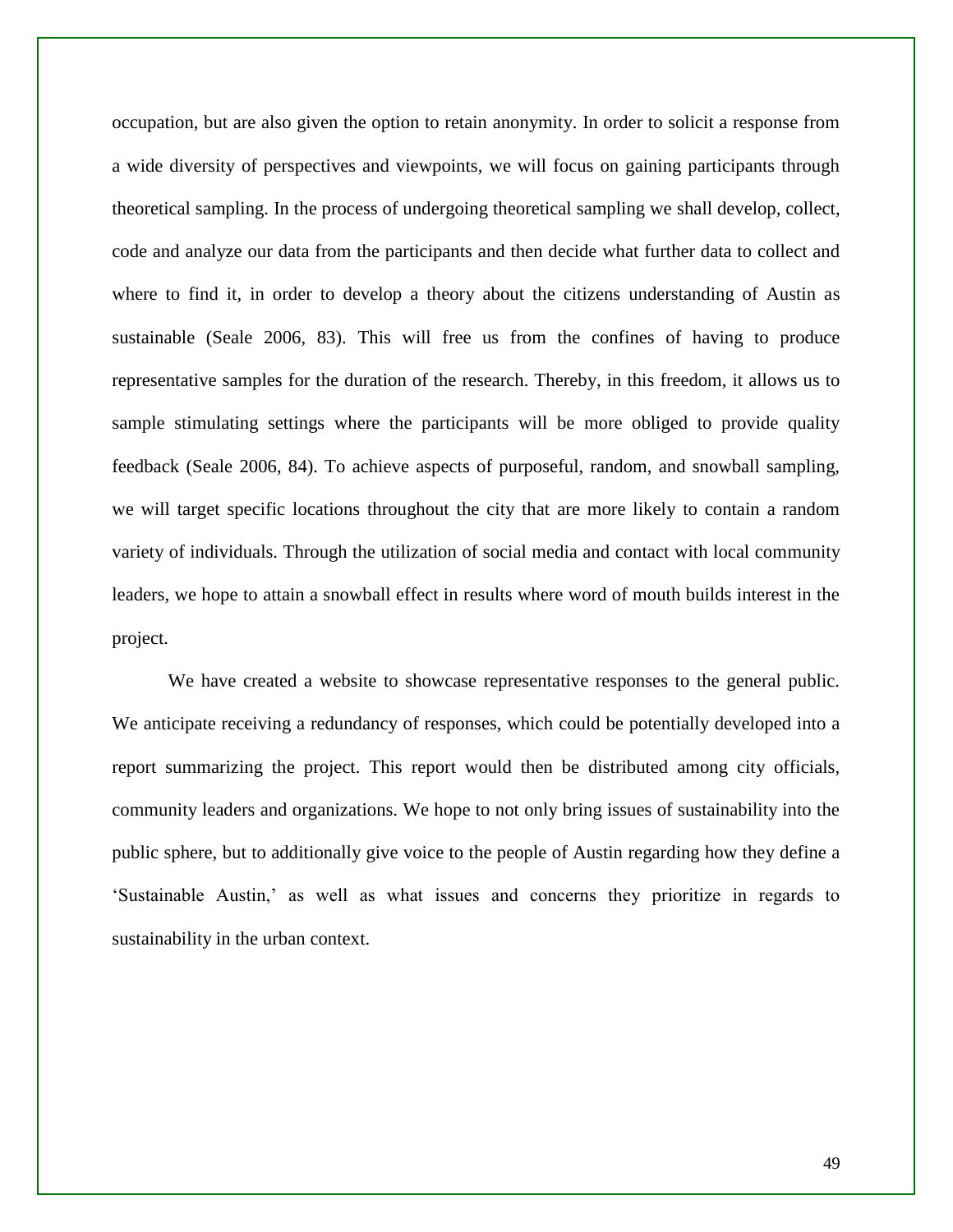#### *4.2 Justification: Why are we studying what we are studying? Why Austin?*

The priorities of sustainable development vary from city to city and its success is largely attributed to citizen involvement and support. For our specific study, we will make this feedback available to all Austinites, including community leaders, once we have analyzed participant responses to allow for a better understanding of sustainability in Austin and the common goals Austinites have in mind for the sustainable future of their city.

We are focusing on Austin because of its leadership as a sustainable city in Texas, as well as throughout the United States. Austin is well known for having an active citizenry that is focused on the environment as well as social justice movements which, as we have stated previously, is essential to the success of a sustainable city. The City of Austin has also dedicated much land to parks and open green space including Lake Travis, Zilker Park, and Barton Springs, and is on its way to becoming a leader in renewable energy. Due to these sustainability measures, Austin has been recognized in national sustainable studies and has gained a reputation as a progressive, sustainable, and creative city both nationally and abroad.

#### *4.3 Scope*

The scope for this project focuses on residents from a variety of demographics within the Austin city limits. We will attempt to diversify responses by recruiting from well-known public landmarks and districts in Austin, as well as public areas that have high representations of lower income and minority populations throughout the city. Due to the online capabilities of the website and to ensure the most reliable information is portrayed, we will go through responses on a case-by-case basis and add them to the website on our discretion. The website will help better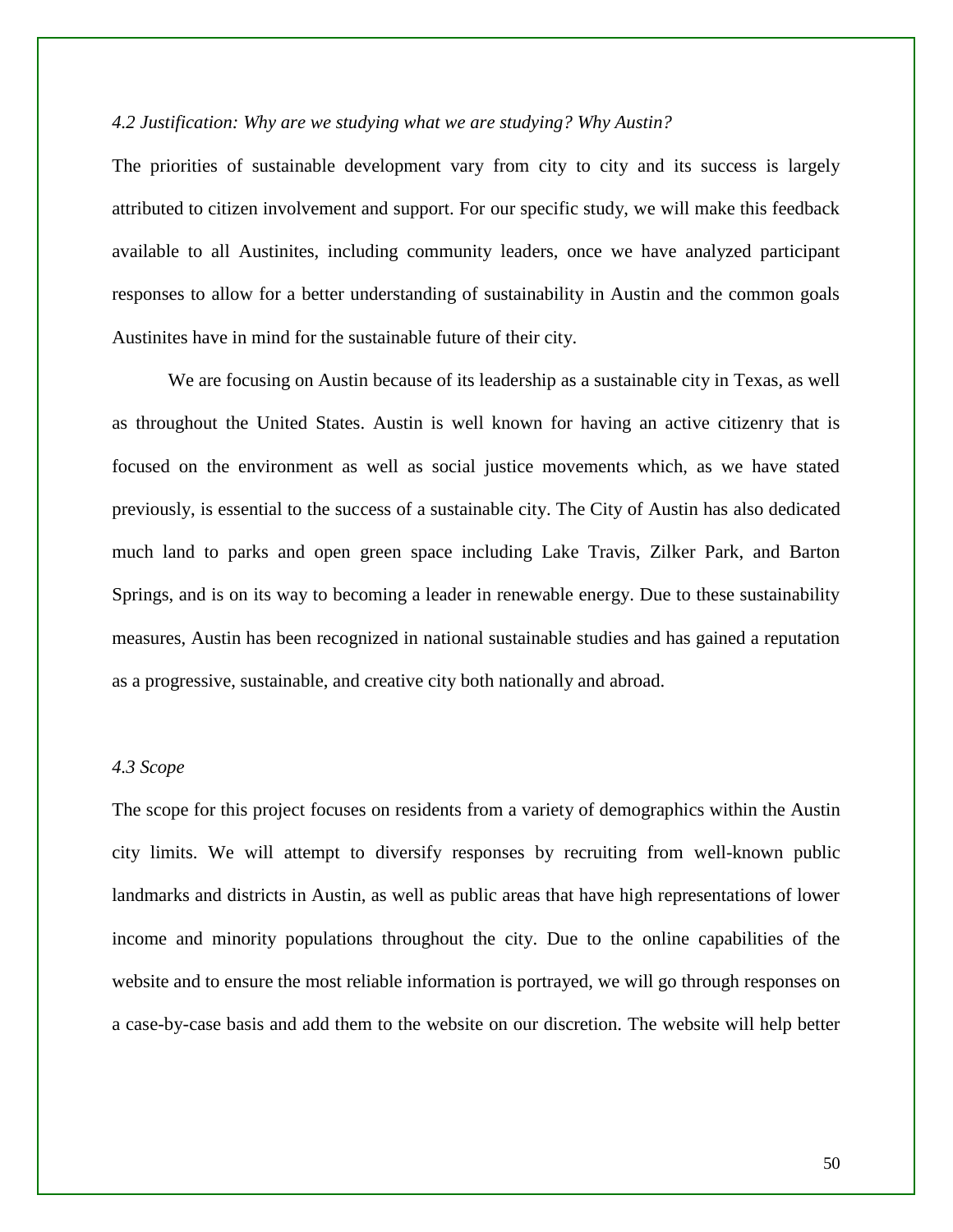distribute this information to organizations, legislators, and businesses, as well as a larger population of Austin in general.

The scope will prioritize gaining the opinions of community leaders and key experts that can help bring attention to our project. We hope that this will help give our study weight and accountability in the public realm to ensure its use to the city of Austin.

#### *4.4 Limitations*

As we begin our study, it is essential to recognize and take note of its inherent limitations. The majority of these limitations are due to our research methods and our broad and open-ended survey question. Because we are primarily relying on participant responses to business cards and flyers distributed in public locations, as well as the effectiveness of social media outlets, one of our main limitations is the unknown number of responses we may receive. We hope to receive 200 responses from the 500 business cards that will be handed out, but will plan on posting additional flyers in Austin businesses to supplement the response rate. The number of responses will ultimately be determined by the number of Austinites willing to answer our question.

Because of the unknown number of responses we will receive, it may prove difficult to maintain a well-proportioned response rate across demographic lines. Although we will try to solicit responses from residents of all demographic backgrounds, our sample results may possibly be skewed if more responses come from one population over others. However, because of the anonymity clause, the demography of respondents may not be fully reliable. The quality and content of responses will be the most important to our end analysis.

An additional limitation of our study is the inability to know what types of responses we may receive. We may encounter problems involving "the writing skills of respondents, the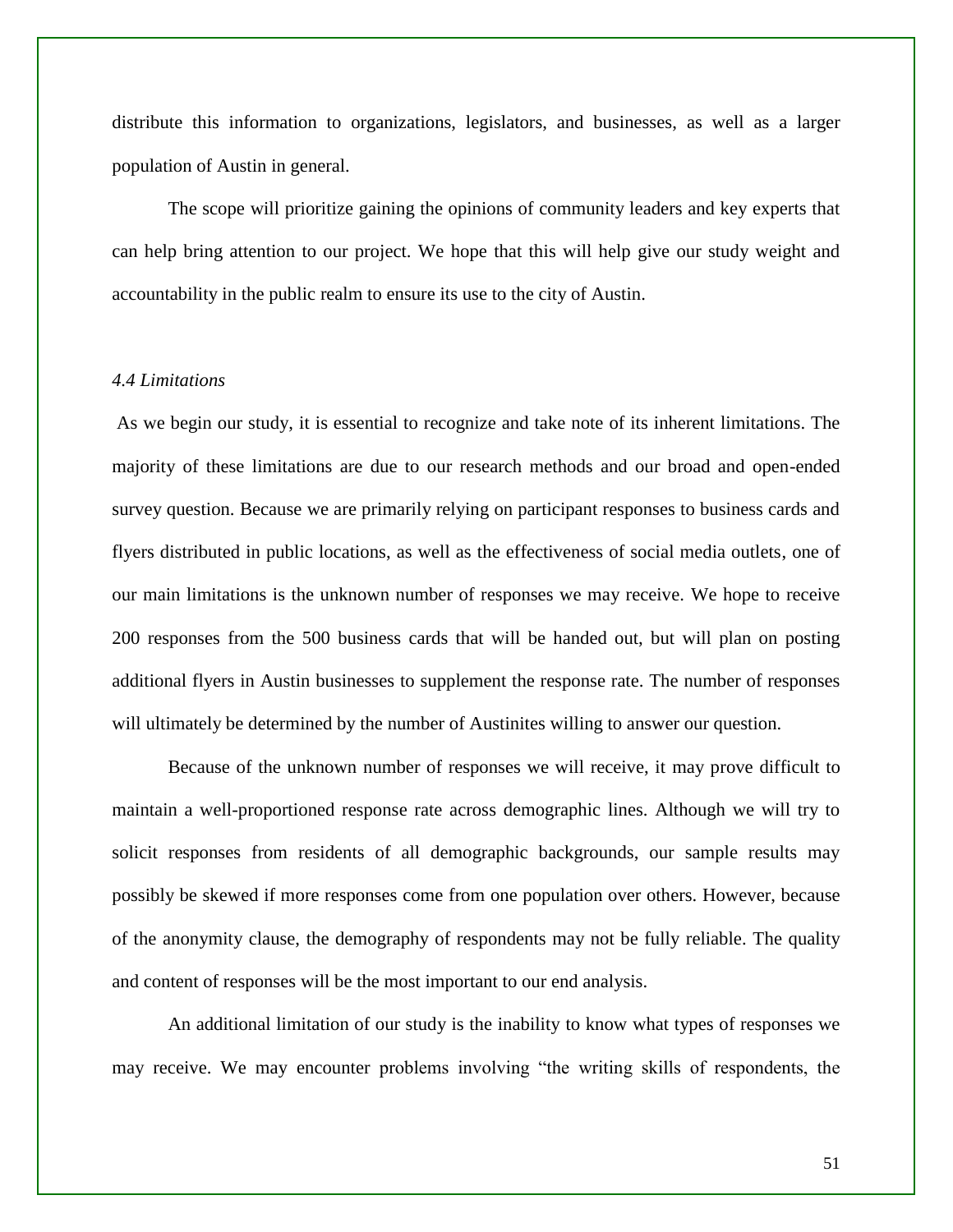impossibility of probing or extending responses, and the effort required of the person completing the questionnaire" (Patton 2002, 21). Participants may write as much as a full essay to answer our question or they may decide that one sentence will suffice. Additionally, they are not limited to a written answer. Participants may also respond through a song or video. This high degree of creativity allowed in answering our survey will hopefully cause more Austinites to respond, but it also makes their answers that much more difficult to analyze.

With respect to the responses that we receive from the participants in our study, we must also include the possibility, or even likelihood, for the presence of bias within the responses. Since our research will produce a majority of self-reported data which can rarely be verified, many sources of bias may show up within our data. Examples of some of these biases that we may face when conducting our research are described by the University of Southern California library in the following way (2013):

- Selective memory = remember or not remembering specific events or experiences that had occurred in the past.
- $Telescoping = recalling$  past events that had occurred at a certain time as having occurred at another point in time.
- Attribution  $=$  act of attributing positive events/outcomes to one's own agency but attributing negative events and outcomes to external forces.
- $Exaggeration = act of displaying outcomes or events as more significant than what the$ data suggests in actuality.

Other possible limitations include the lack of prior research on the topic, specifically concerning the public view of sustainability within Austin. In our scope we included the need to reach minority groups as well as popular areas in Austin, but there are still certain limitations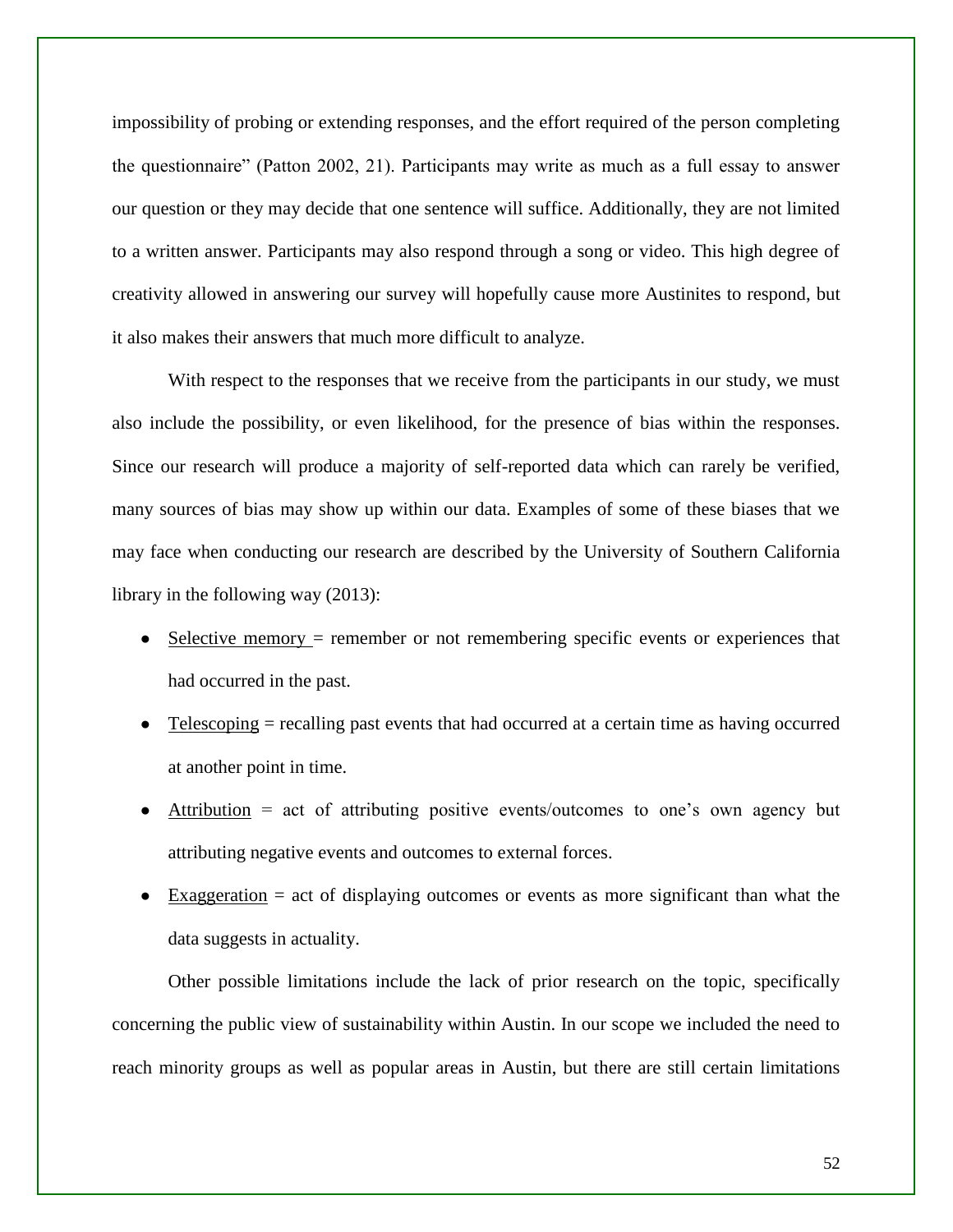related to the access of certain demographic groups and organizations for our survey, as well as our heavy reliance on technology. While we have the ability to communicate in Spanish, we may still run across some instances where another language barrier hinders our ability to gain a response.

Although we are targeting Austinites, we cannot prevent others outside of Austin, or unaffiliated with Austin, from responding to our question. This could be considered a positive feature as well as a challenge. The fact that respondents can answer anonymously means that there could skew in our raw data obtained from the website. Lastly, our time limitations only allow for so much data collection and analysis of that data. Future studies that may be similar to this one should consider a longer time frame for sampling as well as a sampling method that would allow for a more balanced response.

#### *4.5 Timeline*

- March 6: Submit proposal for Student Work Symposium
- March 8: Begin Fieldwork in Austin and give access to the website to the public.
- March 15: Continue fieldwork by passing out information and promoting the project with social media.
- March 22: Austin for Fieldwork
- March 29: Austin for Fieldwork
- April 5: Prep for Student Works Symposium (early data analysis and coding)
- April 6 or 7: Fieldwork in Austin
- April 9: Student Works Symposium
- April 12: Fieldwork in Austin
- April 19: Data Analysis, coding, writing up results for each section
- April 26: Data Analysis, Coding, writing up results for each section
- May 3: Finalizing the results/reports for each section
- May 6-May 10: Publish the responses on the Website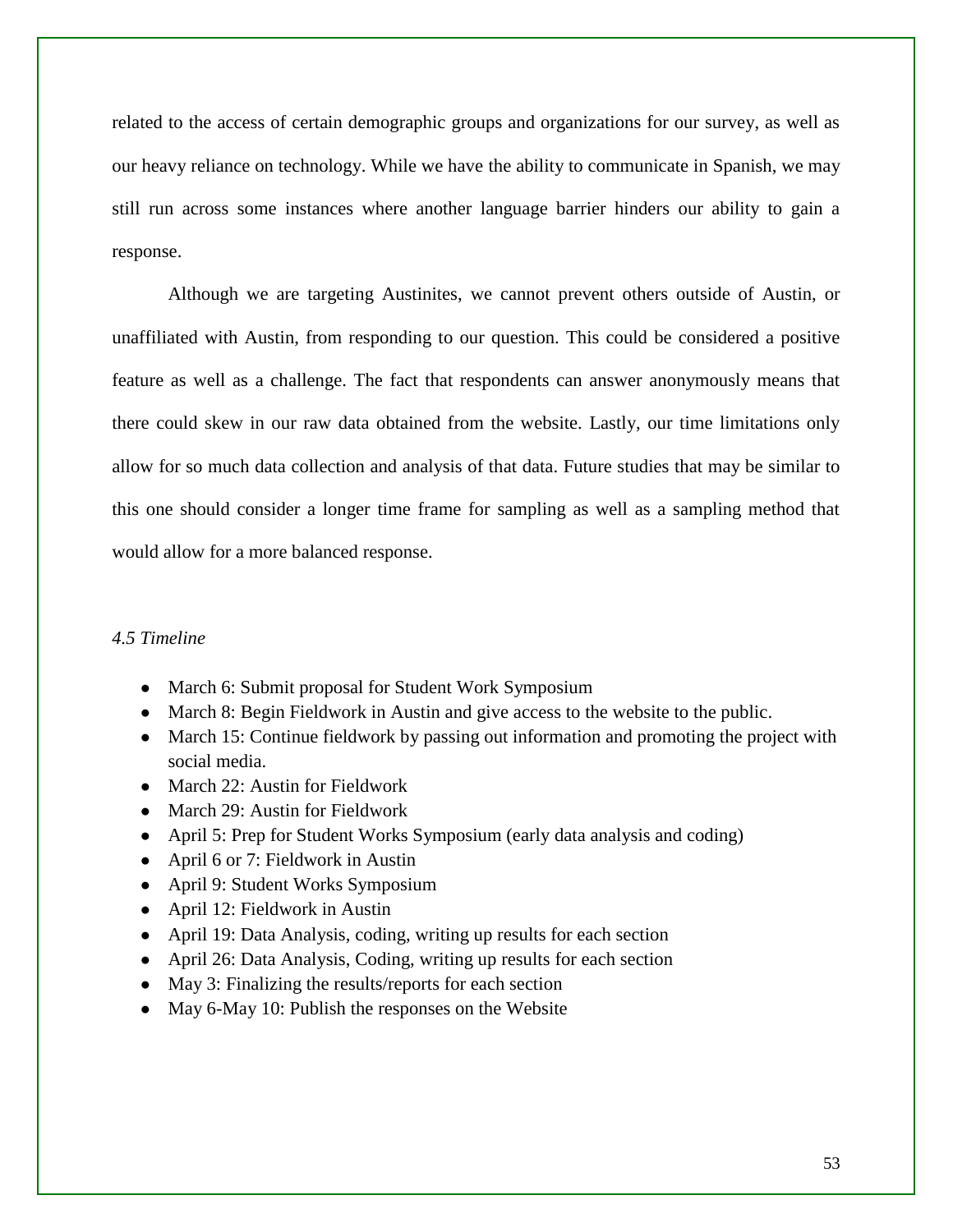#### Works Cited

- 365ThingsAustin. (21 February, 2013). "Texas Forever." Retrieved from instragram.com/365thingsaustin/
- American Council for an Energy Efficient Economy [ACEEE]. (2012). Transportation Sector: Vehicles and System Efficiency. Retrieved from http://aceee.org/portal/transportation
- Alberti, M. (1996). Measuring urban sustainability. *Environmental Impact Assessment Review*. Vol. 16, 381-424.
- Agyeman, J. (2005). WHERE JUSTICE AND SUSTAINABILITY MEET. *Environment*, 47(6), 10. Retrieved from [http://web.ebscohost.com/ehost/detail?vid=6&sid=2f7df95f-30d5-](http://web.ebscohost.com/ehost/detail?vid=6&sid=2f7df95f-30d5-4328-bf44-aafa39b97d6c%40sessionmgr112&hid=108&bdata=JmxvZ2luLmFzcCZzaXRlPWVob3N0LWxpdmUmc2NvcGU9c2l0ZQ%3d%3d#db=f5h&AN=17587877) [4328-bf44](http://web.ebscohost.com/ehost/detail?vid=6&sid=2f7df95f-30d5-4328-bf44-aafa39b97d6c%40sessionmgr112&hid=108&bdata=JmxvZ2luLmFzcCZzaXRlPWVob3N0LWxpdmUmc2NvcGU9c2l0ZQ%3d%3d#db=f5h&AN=17587877) [aafa39b97d6c%40sessionmgr112&hid=108&bdata=JmxvZ2luLmFzcCZzaXRlPWVob3](http://web.ebscohost.com/ehost/detail?vid=6&sid=2f7df95f-30d5-4328-bf44-aafa39b97d6c%40sessionmgr112&hid=108&bdata=JmxvZ2luLmFzcCZzaXRlPWVob3N0LWxpdmUmc2NvcGU9c2l0ZQ%3d%3d#db=f5h&AN=17587877) [N0LWxpdmUmc2NvcGU9c2l0ZQ%3d%3d#db=f5h&AN=17587877.](http://web.ebscohost.com/ehost/detail?vid=6&sid=2f7df95f-30d5-4328-bf44-aafa39b97d6c%40sessionmgr112&hid=108&bdata=JmxvZ2luLmFzcCZzaXRlPWVob3N0LWxpdmUmc2NvcGU9c2l0ZQ%3d%3d#db=f5h&AN=17587877)
- Amado, M. P., Santos, C. V., and V. G. Silva. (2010). Public Participation in Sustainable Urban Planning. *International Journal of Social Sciences, 5*(2), 102-108.
- An Urbanizing World: Global Report on Human Settlements 1996, Cities as Solutions in an Urbanizing World. Oxford: Oxford University Press, 1996. Print.
- Andersson, E., Barthel, S., & Ahrné, K. (2007). Measuring social–ecological dynamics behind the generation of ecosystem services. *Ecological Applications, 17*(5), 1267–1278.
- Austin Citizens for Personal Rapid Transit. (2013) *The Austin Transportation Challenge.*  Retrieved from <http://www.acprt.org/austintransportchallenge.cfm>
- Baime, AJ. (November 18, 2012) "Formula One Races Just Fine with Hamilton" *Wall Street Journal*. Retreived from http://online.wsj.com/article/SB10001424127887324307204578127520479932156.html
- Benton-Short, L., & Short, J. R. (2008). *Cities and nature*. Abingdon, Oxon: Taylor & Francis. Retrieved from: http://books.google.com/books?id=m5C0- 6nURD8C&printsec=frontcover&source=gbs\_ge\_summary\_r&cad=0#v=onepage&q&f= false

Biello, D. (2008). How Green is my city? *Scientific American Earth, 36*, 68-73.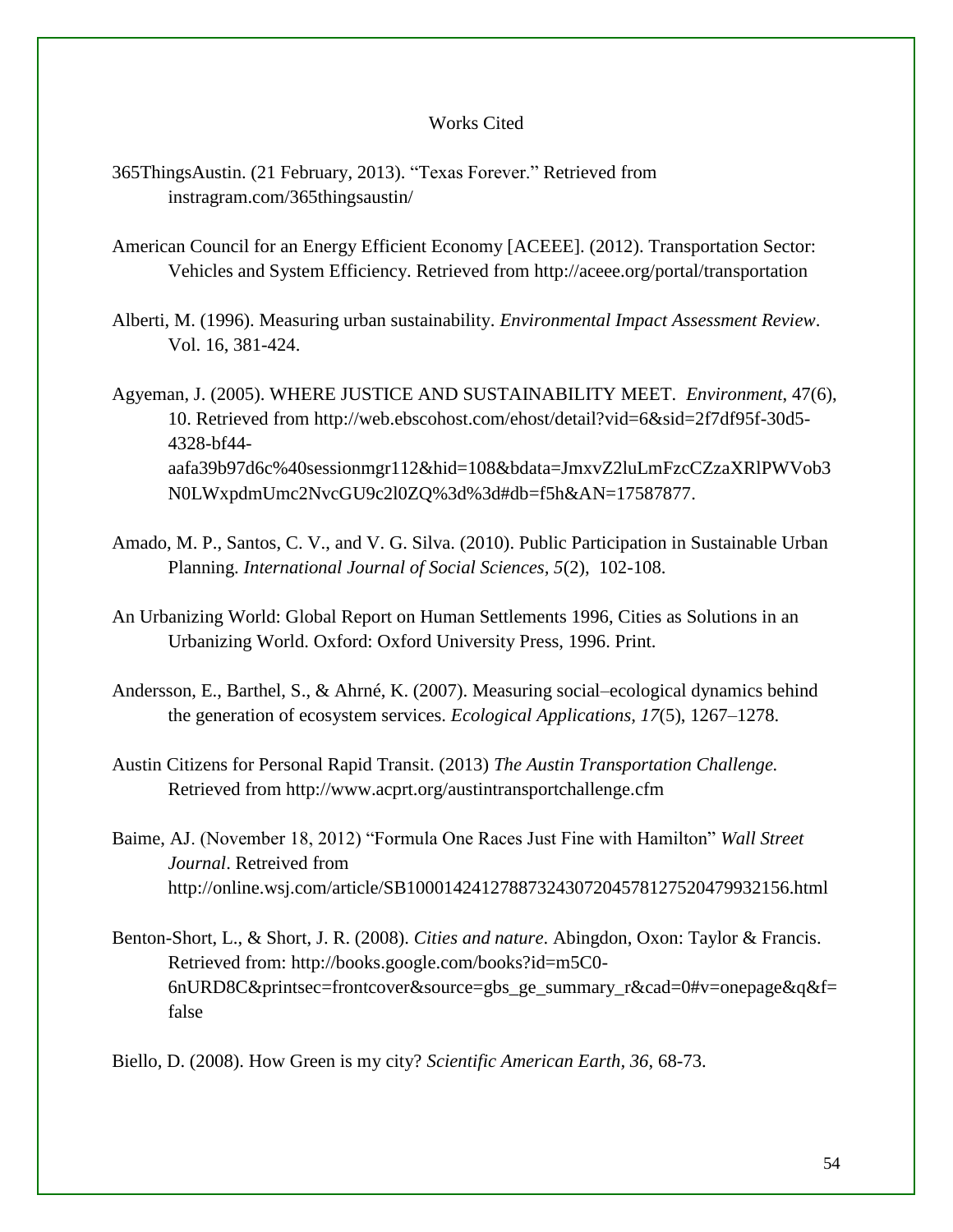- Birch, E.L. and Wachter, S.M. (2008). *Growing Greener Cities: Urban Sustainability in the Twenty-First Century*. Philadelphia: University of Pennsylvania Press.
- Boone, C.G. & Modarres, A. (2006). *City and Environment.* Philadelphia: Temple University Press.
- Buckingham, S. & Krueger, R. (2012). Towards a 'Consensual' Urban Politics? Creative Planning, Urban Sustainability and Regional Development. *International Journal of Urban and Regional Research, 36*(3), 486-503. DOI:10.1111/j.1468-2427.2011.01073.x
- Budd, W., Lovrich, N. Jr., Pierce, J. C., Chamberlain, B. (2008). Cultural Sources of variations in US urban sustainability attributes. *Elsvier, 25*, 257-267.
- Business Courier. Green Cities. *Business Courier.* 21 February 2013. Retrieved fro[m](http://www.bizjournals.com/cincinnati/datacenter/green_cities.htm) [http://www.bizjournals.com/cincinnati/datacenter/green\\_cities.htm.](http://www.bizjournals.com/cincinnati/datacenter/green_cities.htm)
- Bruns, Adam. (July 2011). Ecosystems. *Site Selection.* Retrieved from <http://www.siteselection.com/issues/2011/jul/green-guide-rankings.cfm>
- Carstens, L. (2010). Defining, Inspiring and Implementing Sustainability. *National Civic Review,*  11-16. DOI: 10.1002/ncr.20024.
- Castillo, R. & Chung, N. C. (2004). The Value of Sustainability. *Center for Integrative Facility Engineering, 1*-22.
- Chiesura, Anna. (2004). The role of urban parks for the sustainable city*. Landscape and Urban Planning, 68*(1), 129-138. doi:10.1016/j.landurbplan.2003.08.003
- City of Austin. (2012). Eliminate Food Deserts. Retrieved fro[m](http://speakupaustin.org/ideas/eliminate-food-deserts) <http://speakupaustin.org/ideas/eliminate-food-deserts>
- City of Austin. (2013 February 21). *Demographics*. Retrieved from http://austintexas.gov/demographics
- City of Austin. (2013). *Local Area Traffic Management*. Retrieved from http://austintexas.gov/department/local-area-traffic-management
- City of Austin. (2013). Sustainable Food Policy Board. Retrieved from http://austintexas.gov/sustainability/food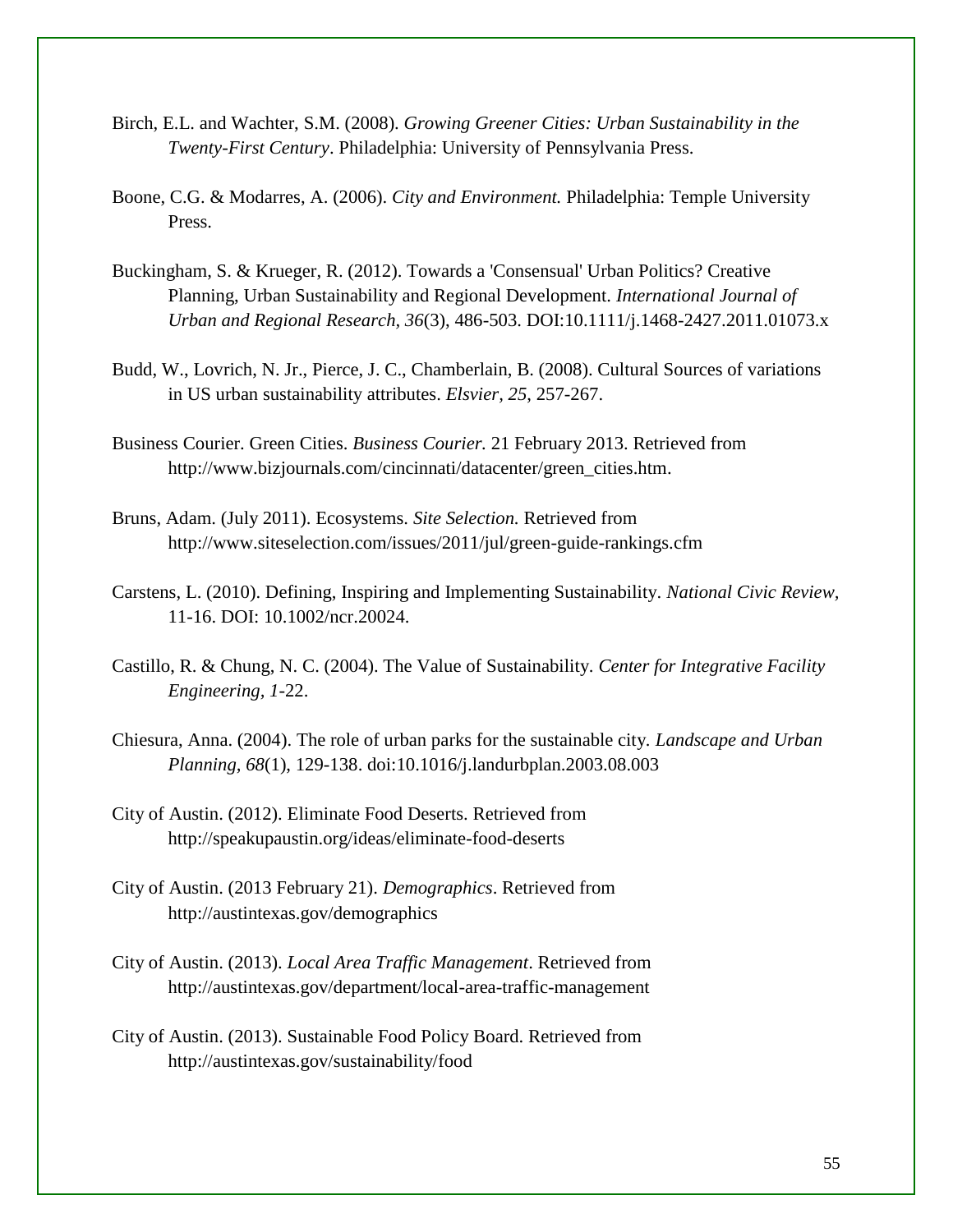- City of Austin. (2013 February 21). *Top Ten Demographic Trends in Austin, Texas.* Retrieved from, http://austintexas.gov/page/top-ten-demographic-trends-austin-texas
- City of Austin. (2013). *Transportation: Project Connect.* Retrieved from [http://austintexas.gov/news/regional-leaders-support-central-texas-transportation-vision.](http://austintexas.gov/news/regional-leaders-support-central-texas-transportation-vision)
- City of Portland, OR. (2012). Portland's Comprehensive Plan: City wide Urban Design Policy Updates. Retrieved from, http://www.portlandoregon.gov/bps/article/408686
- Cronon, William. (1995). "The Trouble with Wilderness," in *Uncommon Ground*: *Rethinking the Human Place in Nature*, Cronon, William, ed. New York: W. W. Norton & Co.: *69-90.*
- Daily, B.F., Huang, S. (2001). Achieving sustainability through attention to human resource factors in environmental management. *International Journal of Operations & Production Management. 21* (12), 1539-1552.
- Darlow, A. (1996). Cultural Policy and Urban Sustainability: making a missing link?. *Planning Practice & Research*, *11*(3), 291-302. doi:10.1080/02697459616861
- Donahue, Meg. (2005, July/August). The 20 greenest spots in the country. *Vegetarian Times*, 66- 76.
- Edible Austin. (2013). Sustainable Food Policy Board. Retrieved fro[m](http://www.edibleaustin.com/content/sustainable-food-policy-board-resources-178) <http://www.edibleaustin.com/content/sustainable-food-policy-board-resources-178>
- Eventbrite. (2013). Community Workshop: Food Deserts + East Austin: What Can Be Done To Help?. Retrieved from http://fooddesertseastaustin.eventbrite.com/
- Fitzgerald, J. (2010). *Emerald Cities: Urban Sustainability and Economic Development*. New York: Oxford University Press.
- Florida, R. L. (2002). *The rise of the creative class: and how it's transforming work, leisure, community and everyday life*. New York, NY: Basic Books.
- Florida, R. L. (2008). *Who's your city?: how the creative economy is making where to live the most important decision of your life.* New York: Basic Books.
- Franklin, W. (2011) The USDA's Food Deserts? More Like A Mirage. Retrieved from http://www.willisms.com/archives/2011/07/the\_usdas\_food.html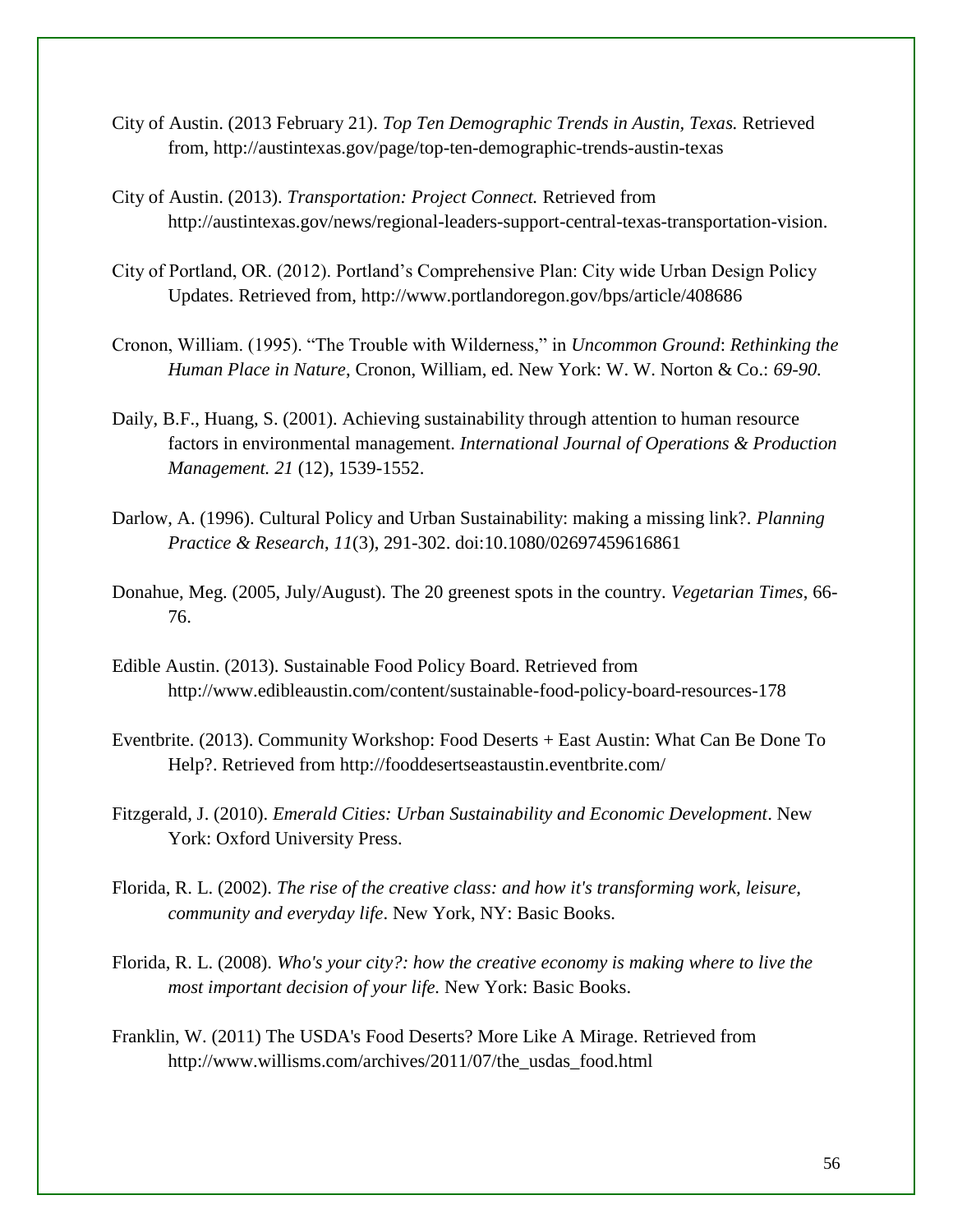- Fuchs, E. R. (2012) Governing the Twenty-First Century City. *Journal of International Affairs, 65*(2), 43-56.
- Fumega, J. (2010). Urban sustainability and the emergence of new (old) concepts: Analysis of the sustainable communities concept through the component of transportation. *Journal Of US-China Public Administration, 7*(9), 53-67.

Gillespie, E. (2008). Stemming the Tide of 'Greenwash.' *Consumer Policy Review 18*(3): 29-83.

- Girard, L. (2011). Multidimensional evaluation process to manage creative, resilient and sustainable city. *Aestimum*, *59*, 123-139.
- Goddard, L. (2012). New Farmers' Market in East Austin Will Make it Easy and Affordable to Eat Fresh and Local. Retrieved fro[m](http://www.hungerisunacceptable.com/blog/2012/03/16/new-farmers-market-in-east-austin-will-make-it-easy-and-affordable-to-eat-fresh-and-local/) [http://www.hungerisunacceptable.com/blog/2012/03/16/new-farmers-market-in-east](http://www.hungerisunacceptable.com/blog/2012/03/16/new-farmers-market-in-east-austin-will-make-it-easy-and-affordable-to-eat-fresh-and-local/)[austin-will-make-it-easy-and-affordable-to-eat-fresh-and-local/](http://www.hungerisunacceptable.com/blog/2012/03/16/new-farmers-market-in-east-austin-will-make-it-easy-and-affordable-to-eat-fresh-and-local/)
- Graham, Neale (September 18, 2008) "Green Agenda to Fuel F1" *CNN World Sport*. Retreived from http://edition.cnn.com/2008/SPORT/09/18/fuel.future/index.html
- Grimm, N.B., Faeth, S.H., Golubiewski, N.E., Redman, C.L., Wu, J., Bai X., Briggs, J.M. (2008). Global Change and the Ecology of Cities. *Science 319*: 756-760.
- Hall, M. (2013, February). An Ode to Mount Bonnell. *Texas Monthly.* Retrieved from http://www.texasmonthly.com/story/ode-mount-bonnell
- City of Austin, Texas. (2013 February 21). *Demographics: Top Ten Demographic Trends in Austin, Texas.* Retrieved from, http://austintexas.gov/page/top-ten-demographic-trendsaustin-texas
- Hardoy, J. E., Mitlin, D., Satterthwaite, D., & Hardoy, J. E. (2001). *Environmental problems in an urbanizing world: Finding solutions for cities in Africa, Asia, and Latin America.* Sterling, VA: Earthscan Publications.
- Holian, Matthew, Matthew Kahn. (2013). "The Rise of the Low Carbon Consumer City" http://www.sjsu.edu/faculty/matthew.holian/pdf/low\_carbon\_consumer\_city.pdf.
- Jenks, M., Burton, E., & Williams, K. (1996). The Compact city: A sustainable urban form?. London: E & FN Spon.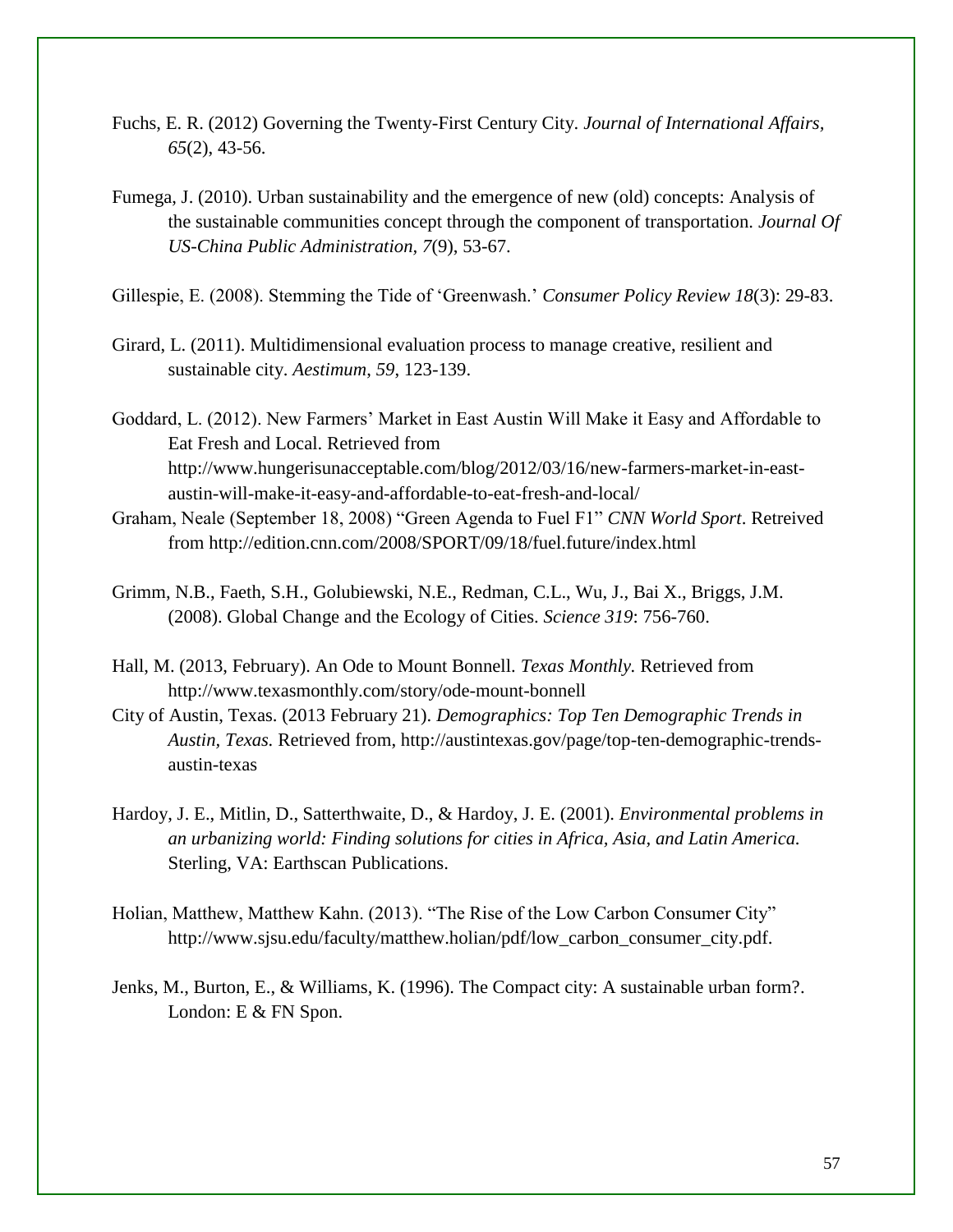- Jepson Jr., E. J., & Edwards, M. M. (2010). How Possible is Sustainable Urban Development? An Analysis of Planners' Perceptions about New Urbanism, Smart Growth and the Ecological City*. Planning Practice & Research, 25*(4), 417-437.
- Kahn, M. (2006). *Green Cities*. The Brookings Institution.
- King, M. (2012, August 3). The Battle for Barton Springs. *The Austin Chronicle.* Retrieved fro[m](http://www.austinchronicle.com/news/2012-08-03/the-battle-for-barton-springs-a-brief-timeline) [http://www.austinchronicle.com/news/2012-08-03/the-battle-for-barton-springs-a-brief](http://www.austinchronicle.com/news/2012-08-03/the-battle-for-barton-springs-a-brief-timeline)[timeline](http://www.austinchronicle.com/news/2012-08-03/the-battle-for-barton-springs-a-brief-timeline)
- Klimas, L. (2012). 'Food Swamp': Studies Reveal Urban 'Food Deserts' Not So Parched For Health Food Access. Retrieved from http://www.theblaze.com/stories/2012/04/20/foodswamp-studies-reveal-urban-food-deserts-not-so-parched-for-health-food-access/
- Lancaster, R. (2010). The Uncertain Quest for Urban Sustainability: The Micro-Local Experiment. *International Journal Of Interdisciplinary Social Sciences, 5*(6), 127-137.
- Lorr, M. J. (2012). Defining Urban Sustainability in the Context of North American Cities. *Nature & Culture, 7*(1), 16-30. doi:10.3167/nc.2012.070102
- Low, N., Gleeson, B., Radovic, D. (2005). *The Green City: Sustainable Homes, Sustainable Suburbs*. New York: Routledge.
- Maclaren, V. W. (1996). Urban sustainability reporting*. Journal Of The American Planning Association, 62*(2), 184.
- Mapes, J., and Jennifer Wolch. (2011). 'Living Green': The Promise and Pitfalls of New Sustainable Communities*. Journal of Urban Design, 16*(1), 105-126.
- McPherson, E.G. (1994) Cooling Urban Heat Islands with Sustainable Landscapes in Platt, R.H., Rowntree, R.A., eds. The Ecological City: Preserving and Restoring Urban Biodiversity. Amherst: University of Massachusetts Press (151-171).
- McVoy, A. D. (1945). A History of City Planning in Portland, Oregon. *Oregon Historical Quarterly, 46*(1), 3-21.
- Miller, J. R. (2005). Biodiversity conservation and the extinction of experience. *Trends in Ecology & Evolution, 20*(8), 430-434. dio:10.1016/j.tree.2005.05.013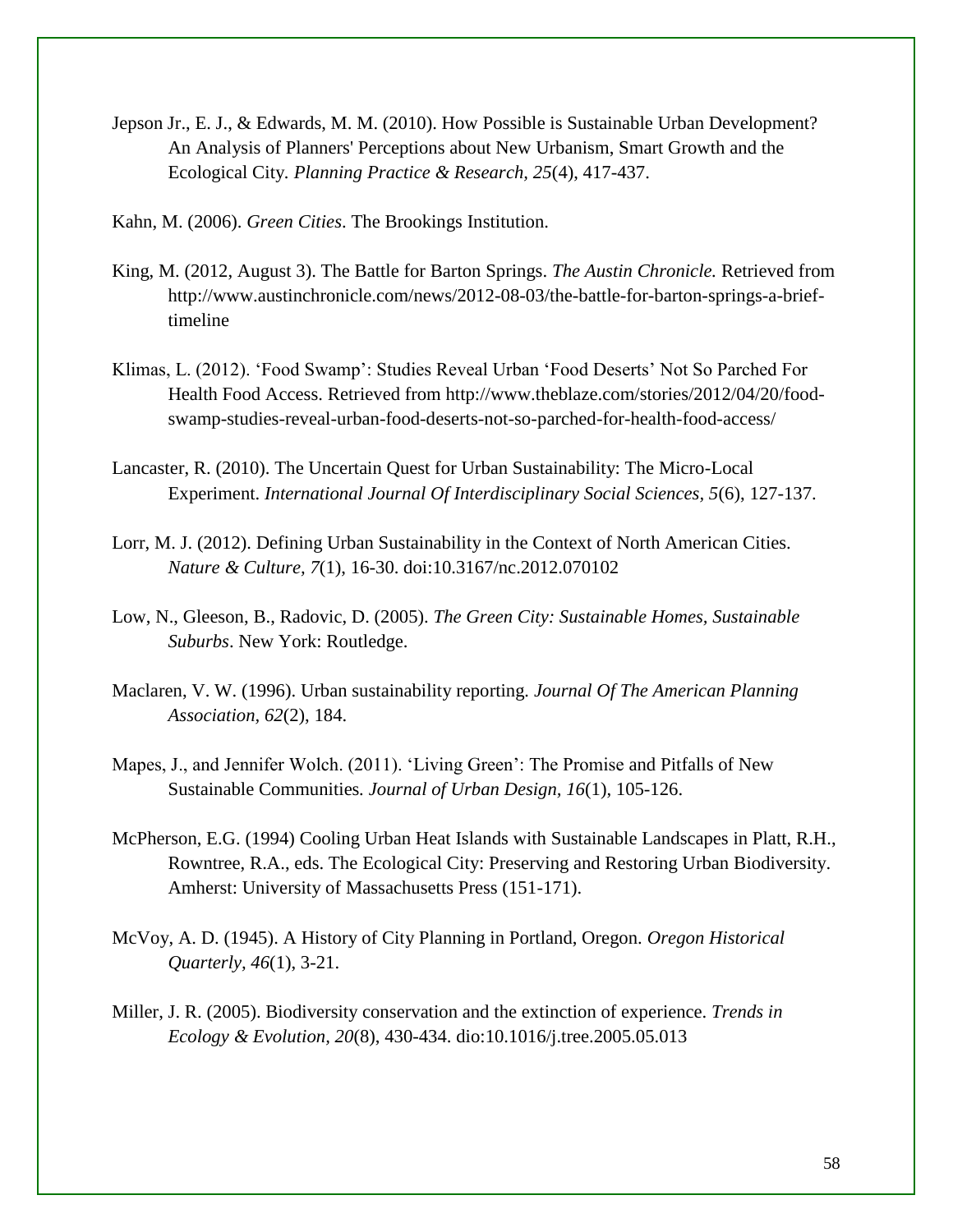- Molnar, C., Thor, R., Heller, B., and Solecki, W. (2011) Using Higher Education-Community Partnerships to Promote Urban Sustainability. *Environment, 53*(1), 18-28.
- Molotch, Harvey. (1976). "The City as a Growth Machine: Toward a Political Economy of Place." *The American Journal of Sociology,* 82 (2), 209-332.
- Mother Nature Network. Top 10 Green U.S. Cities. *Mother Nature Network.* 20 February 2013. http://www.mnn.com/lifestyle/eco-tourism/photos/top-10-green-us-cities/the-greennessof-a-city
- Newman, P., Beatley, T., Boyer, H. (2009). *Resilient Cities: Responding to Peak Oil and Climate Change*. Washington D.C.: Island Press.
- Newman, P. (2010). Sustainable cities of the future: the behavior change driver*. Sustainable Development Law & Policy, 11*(1), 7-10.
- Patton, M. Q. (2002). *Qualitative research and evaluation methods*. Sage Publications, Inc. University of Southern California Library Guide (2013). *Organizing Your Social Sciences Research Paper.* Last updated March 1, 2013. http://libguides.usc.edu/content.php?pid=83009&sid=616083
- Pearsall, H. & Pierce, J. (2010). Urban sustainability and environmental justice: evaluating the linkages in public planning/policy discourse. *Local Environment*, *15*(6), 569-580. doi:10.1080/13549839.2010.487528
- Peterson, K. (2011, February). *The human benefits of green building*. Retrieved fro[m](http://landscapeandurbanism.blogspot.com/2011/02/guest-post-human-benefits-of-green.html) [http://landscapeandurbanism.blogspot.com/2011/02/guest-post-human-benefits-of](http://landscapeandurbanism.blogspot.com/2011/02/guest-post-human-benefits-of-green.html)[green.html](http://landscapeandurbanism.blogspot.com/2011/02/guest-post-human-benefits-of-green.html)
- PODER. PODER History. *PODER: People Organized in Defense of Earth and Her Resources: A grassroots effort redefining environmental, economic, and social justice issues*. 19 February 2013. http://www.poder-texas.org
- Portney, K. E.& Cuttler, Z. (2010). The local nonprofit sector and the pursuit of sustainability in American cities: a preliminary exploration. *Local Environment, 15*(4): 323-339. DOI: 10.1080/13549831003677704.
- Roseland, M. (2005) *Toward Sustainable Communities: Resources for Citizens and their Governments*. Gabriola Island, BC, Cananda: New Society Publishers.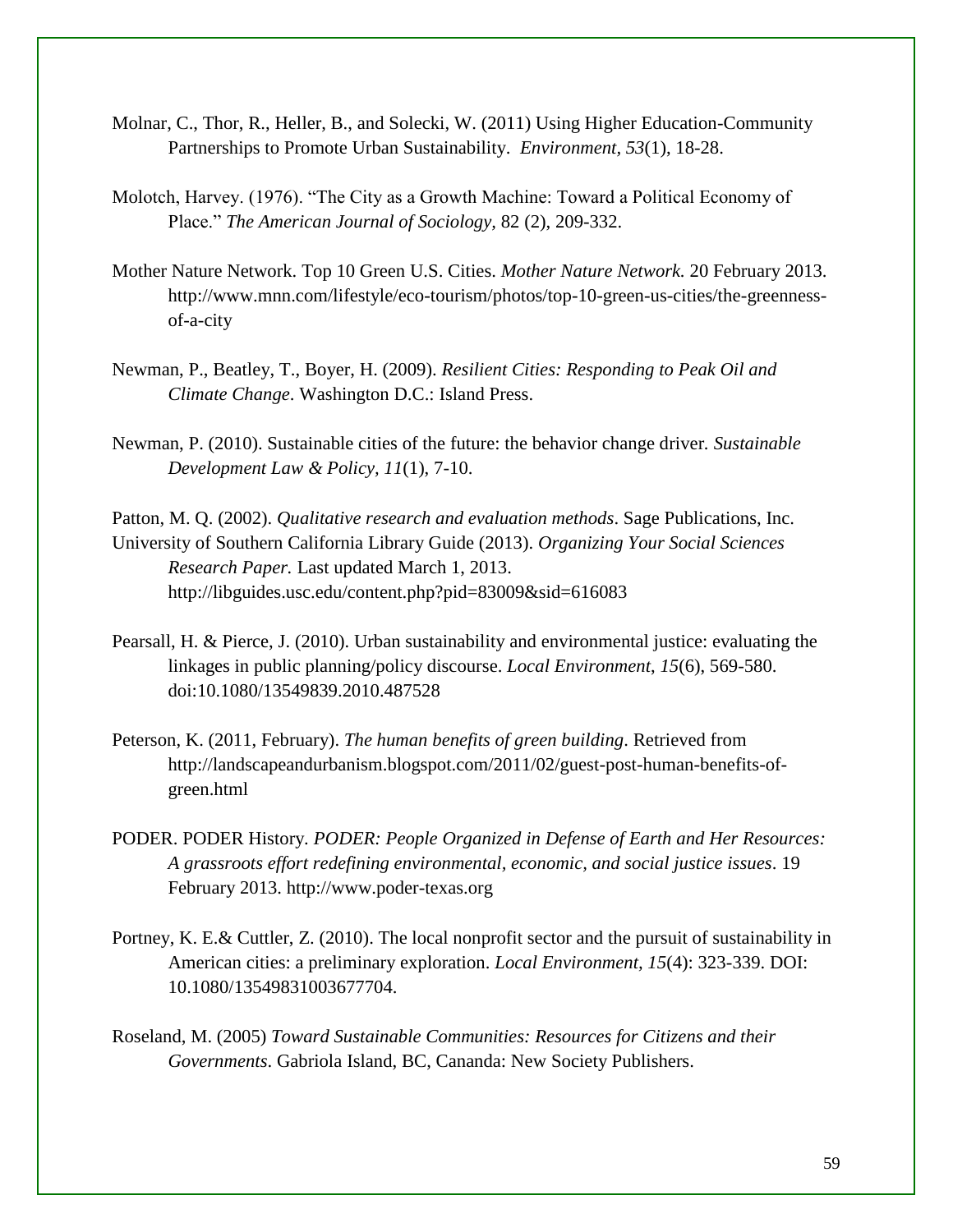- Salvatore, M., Pozzi, F., Ataman, E., Huddleston, B. & Bloise, M. (2005) *Mapping global urban and rural population distributions.* Retrieved from http://www.fao.org/docrep/009/a0310e/A0310E05.htm
- Savage, C. Urban Sustainability and Development. 1-5. Accessed fro[m](http://cepa.maxwell.syr.edu/pages/210/Savage%20Urban%20Sustainability%20and%20Development.pdf) [http://cepa.maxwell.syr.edu/pages/210/Savage%20Urban%20Sustainability%20and%20](http://cepa.maxwell.syr.edu/pages/210/Savage%20Urban%20Sustainability%20and%20Development.pdf) [Development.pdf](http://cepa.maxwell.syr.edu/pages/210/Savage%20Urban%20Sustainability%20and%20Development.pdf)
- Save Our Springs Alliance. About Save Our Springs Alliance. *Save Our Springs Alliance.* 19 February 2013. http://www.sosalliance.org/community/about-save-our-springs
- Seale, C. (2006). *Qualitative research practice*. London, England: Sage Publications Ltd.
- Shen, L., Ochoa, J. J., Shah, M. N., & Zhang, X. (2011). The application of urban sustainability indicators – A comparison between various practices. *Habitat International*, 35(1), 17-29. doi:10.1016/j.habitatint.2010.03.006
- Siemens. US and Canada Green City Index. *Siemens.* 20 February 2013. http://www.siemens.com/entry/cc/features/greencityindex\_international/all/en/pdf/report\_ northamerica\_en.pdf
- Skop, E. (2009). A City Divided. (online book scan) Retrieved fro[m](https://lms.southwestern.edu/file.php/4377/Emily_Skop-_A_city_Divided.pdf) [https://lms.southwestern.edu/file.php/4377/Emily\\_Skop-\\_A\\_city\\_Divided.pdf.](https://lms.southwestern.edu/file.php/4377/Emily_Skop-_A_city_Divided.pdf)

Sperling's Best Places. Best Green Cities. *Country Home Magazine.* 21 February 2013. http://www.bestplaces.net/docs/studies/greencities.aspx

Spong, J. (2013, February). All Grown Up. *Texas Monthly.* Retrieved from http://www.texasmonthly.com/story/all-grown-0

Street-Savvy. (2011). *Scientific American, 305*(3), 38-40.

- Sustainable Cities Collective. (2012, December). *3 Cities That Are Going Green*. Retrieved from http://sustainablecitiescollective.com/103081/3-cities-are-going-green
- Sustainable Cities Institute. (2012). *Urban Forest: Mental, physical, and social health benefits.*  Retrieved from http://www.sustainablecitiesinstitute.org/view/page.basic/report/feature.report/ Report\_Urb\_For\_Men\_Phy\_Health\_Ben;jsessionid=3D69AB1E8E5F2B3C8105F6FD50 39B7D2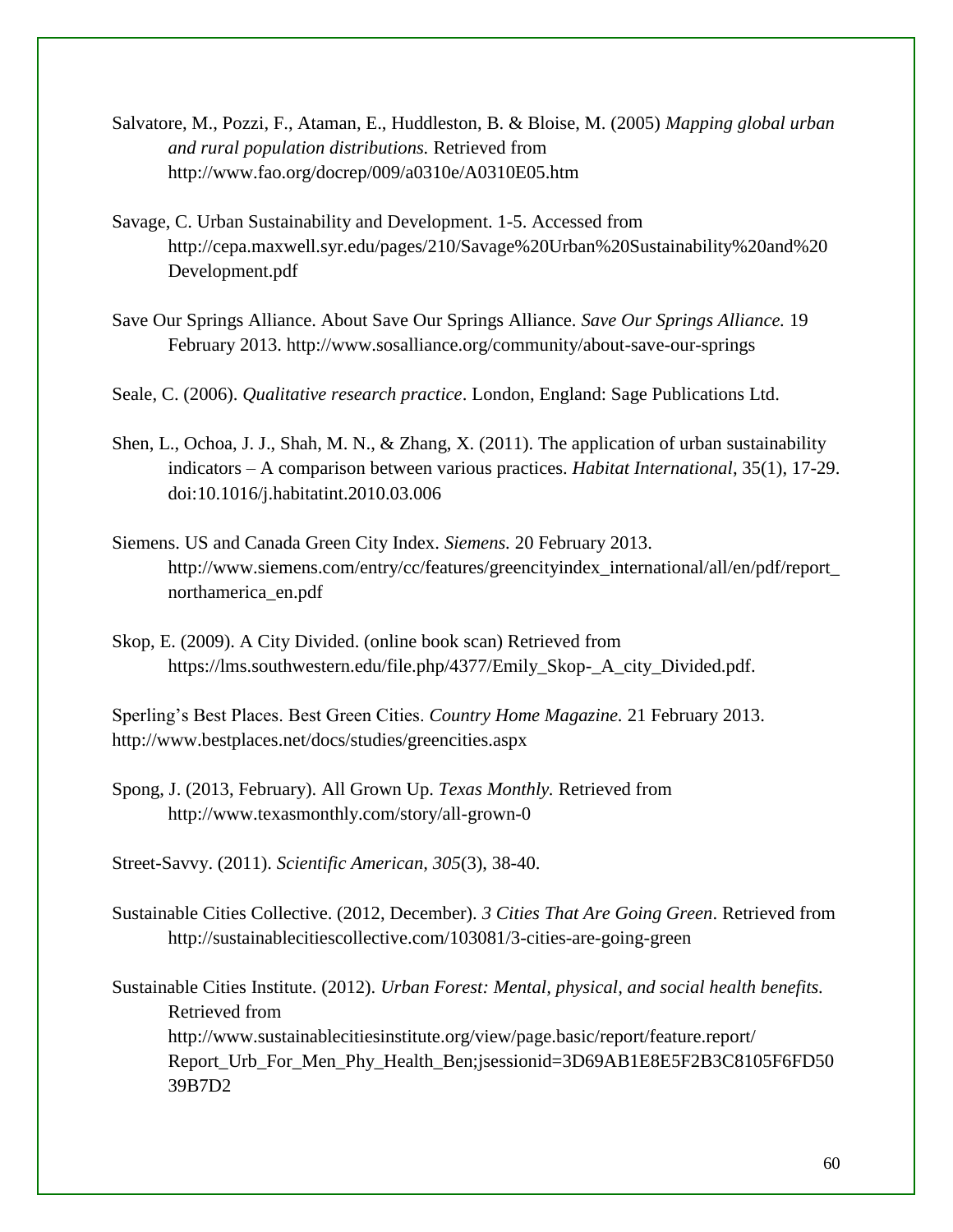- Steele, W. (2011). Strategy-making for Sustainability: An Institutional Learning Approach to Transformative Planning Practice. *Planning Theory & Practice, 12*(2): 205-221. DOI:10.1080/14649357.2011.580158.
- Svoboda, Elizabeth. America's 50 Greenest Cities. *Popular Science.* 20 February 2013.. http://www.popsci.com/environment/article/2008-02/americas-50-greenest-cities?page=1
- Swearingen, Jr., William Scott. (2010). *Environmental City: People, Place, Politics, and the Meaning of Modern Austin.* Austin, TX: University of Texas Press.
- Tanguay, G.A., Rajaonson, J., Lefebver, J.F., Lanoie, P. (2010). Measuring the sustainability of cities: An analysis of the use of local indicators. *Ecological Indicators.10* (2), 407-18.
- The Austin Statesman. (Nov. 18th, 2012). "On F1's Big Day, An Austin Success." Retrieved from http://www.statesman.com/news/news/local-govt-politics/on-f1s-big-day-an-austinsuccess/nS9WR/
- The Huffington Post. Greenest U.S. Cities Ranked by Corporate Knights. *Huffington Post.* 19 February 2013. Retrieved from http://www.huffingtonpost.com/2012/06/19/greenest-uscities-list\_n\_1608355.html
- Tretter, E. M. (2013). Contesting Sustainability: ' SMART Growth' and the Redevelopment of Austin's Eastside. *International Journal Of Urban & Regional Research, 37*(1), 297-310. doi:10.1111/j.1468-2427.2012.01166.x
- TXP, Inc. (2012). *The Economic Impact of the Creative Sector in Austin - 2012 Update*. Retrieved from, http://austintexas.gov/sites/default/files/files/creative\_sector\_impact2012.pdf
- United Nations Environmental Program (2012). Sustainable, Resource Efficient Cities: Making it Happen! 1-68. ISBN: 978-92-807-3270-2.
- United States Census Bureau. (2010). *2010 Census Urban and Rural Classification and Urban Area Criteria.* Retrieved from [http://www.census.gov/geo/reference/urban-rural-](http://www.census.gov/geo/reference/urban-rural-2010.html)[2010.html](http://www.census.gov/geo/reference/urban-rural-2010.html)
- United States Census Bureau. (2010). *State and County Quickfacts: Austin (city), TX.* Retrieved from, <http://quickfacts.census.gov/qfd/states/48/4805000.html>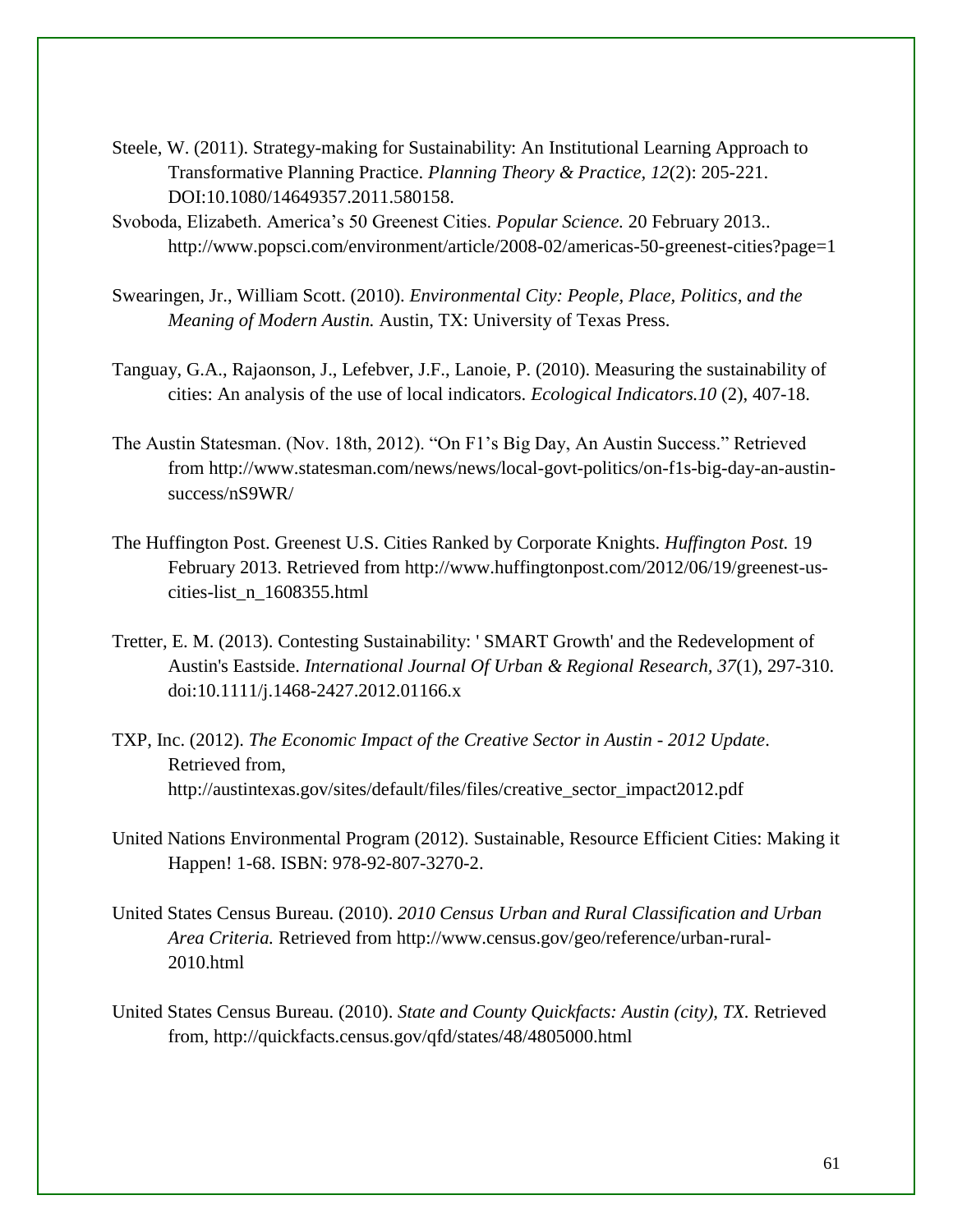- United States Department of Labor. (2012). *The Bureau of Labor Statistics: Economy at a glance; Austin-Round Rock-San Marcos, TX.* Retrieved from, http://www.bls.gov/eag/eag.tx\_austin\_msa.htm
- United States Environmental Protection Agency. (2011, December). *Municipal Solid Waste Generation, Recycling, and Disposal in the United States: Facts and Figures for 2010*. Retrieved from http://www.epa.gov/osw/nonhaz/municipal/pubs/msw\_2010\_rev\_factsheet.pdf
- United States Environmental Protection Agency. *Ground Level Ozone.* Retrieved from http://www.epa.gov/airquality/ozonepollution/
- United States Environmental Protection Agency. *Reducing Urban Heat Islands: Compendium of Strategies Urban Heat Island Basics.* Retrieved from http://www.epa.gov/heatisld/resources/pdf/BasicsCompendium.pdf
- Van den Berg, A. E., Hartig, T., & Staats, H. (2007). Preference for Nature in Urbanized Societies: Stress, Restoration, and the Pursuit of Sustainability. *Journal Of Social Issues, 63*(1), 79-96. doi:10.1111/j.1540-4560.2007.00497.x
- Sustainable Cities Network. University of Melbourne (2007-2013*).* Retrieved from http://www.sustainablecitiesnet.com/
- Willard, B. (2012). *The sustainability advantage*. [PowerPoint Slides]. Retrieved from[:](http://www.promocan.com/Files/nat_con_12_sustainability.pdf) [http://www.promocan.com/Files/nat\\_con\\_12\\_sustainability.pdf](http://www.promocan.com/Files/nat_con_12_sustainability.pdf)
- Whitacre, P., Tsai, P., & Mulligan, J. (2009). Farmers Markets in Low-Income Communities. In The Public Health Effects Of Food Deserts: Workshop Summary. Retrieved fro[m](http://www.nap.edu/openbook.php?record_id=12623&page=51) [http://www.nap.edu/openbook.php?record\\_id=12623&page=51](http://www.nap.edu/openbook.php?record_id=12623&page=51)
- Whittaker, Richard. "Fans Declare F1 a Success" *The Austin Chronicle*. (Nov. 23, 2012). Retrieved from [h](http://www.austinchronicle.com/news/2012-11-23/fans-praise-f1-a-success/)ttp://www.austinchronicle.com/news/2012-11-23/fans-praise-f1-asuccess/
- Whittaker, Richard. "Green or Greenwash? Formula One Tests the City's Standards for Sustainable Projects." *Formula One Tests the City's Standards for Sustainable Projects*.
- Whitehead, M. (2003). (Re)Analysing the Sustainable City: Nature, Urbanisation and the Regulation of Socio-environmental Relations in the UK. *Urban Studies (Routledge),40*(7), 1183.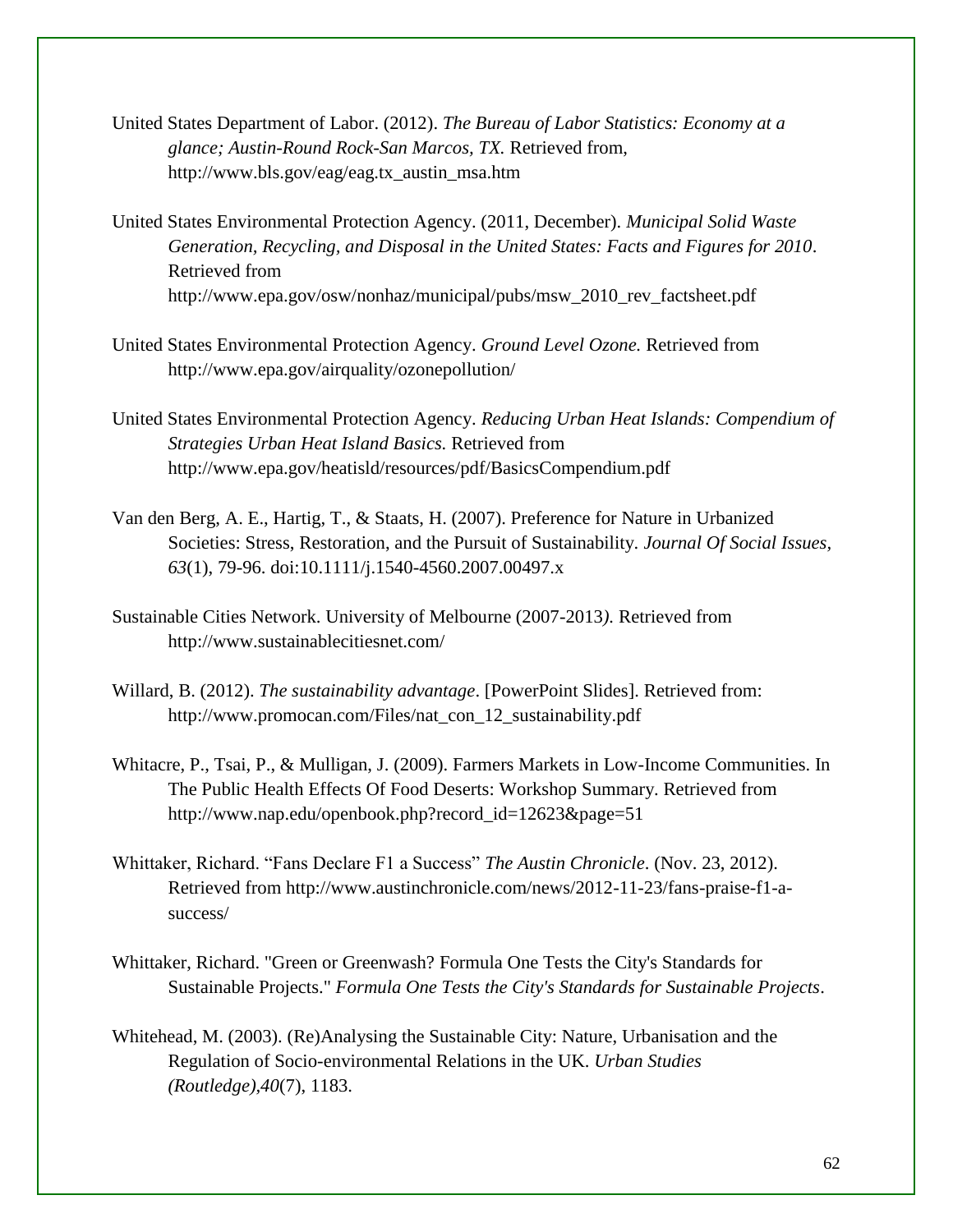- Whitford, A. B., & Wong , K. (2009). Political and social foundations for environmental sustainability. *Political Research Quarterly*, *62*(1), 190-204.
- World Bank. (2012). *World Development Indicators and Global Development Finance.*  Retrieved from https://www.google.com/publicdata/explore?ds=d5bncppjof8f9\_ &met\_y=sp\_pop\_totl&tdim=true&dl=en&hl=en&q=population%20of%20the%20world
- World Watch Institute (2007). State of the World 2007: Our Urban Future. Retrieved Feb 25 2012: [h](http://www.worldwatch.org/taxonomy/term/467)ttp://www.worldwatch.org/taxonomy/term/467
- Yli-Viikari, A. (2009). Confusing messages of sustainability indicators. *Local Environment: Agrifood Research Finland (MTT), 14* (10), 891-903.
- Zavattaro, S.M. (2010). Municipalities as public relations and marketing firms. *Administrative Theory & Praxis. 32* (2): 191-211.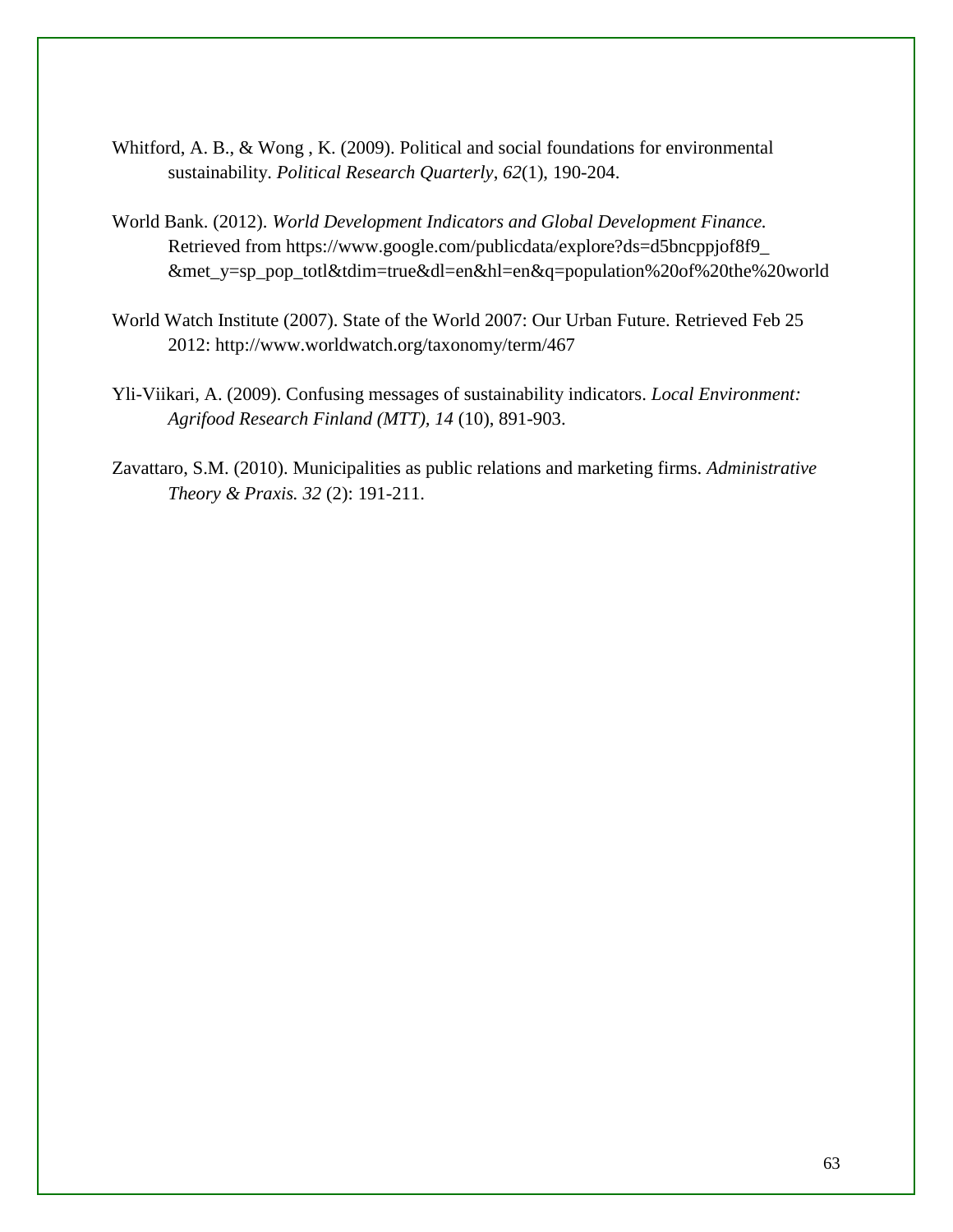#### Appendix: Distributed Materials

#### English Business Card

"A Sustainable Austin is…" How would you finish that sentence? You can answer with a single word or a thousand. You can send images, poems, videos, songs, etc. If you are not living in Austin, tell us where you are living. Tell us everything about yourself, or if you like, choose to remain anonymous and we will clear your response of any identifying features. asustainableaustin@gmail.com

We believe that a community only works when its people speak. We want to hear your voice. Send your responses to: asustainableaustin@gmail.com For details, please visit our website at: http://asustainableaustin.blogspot.com/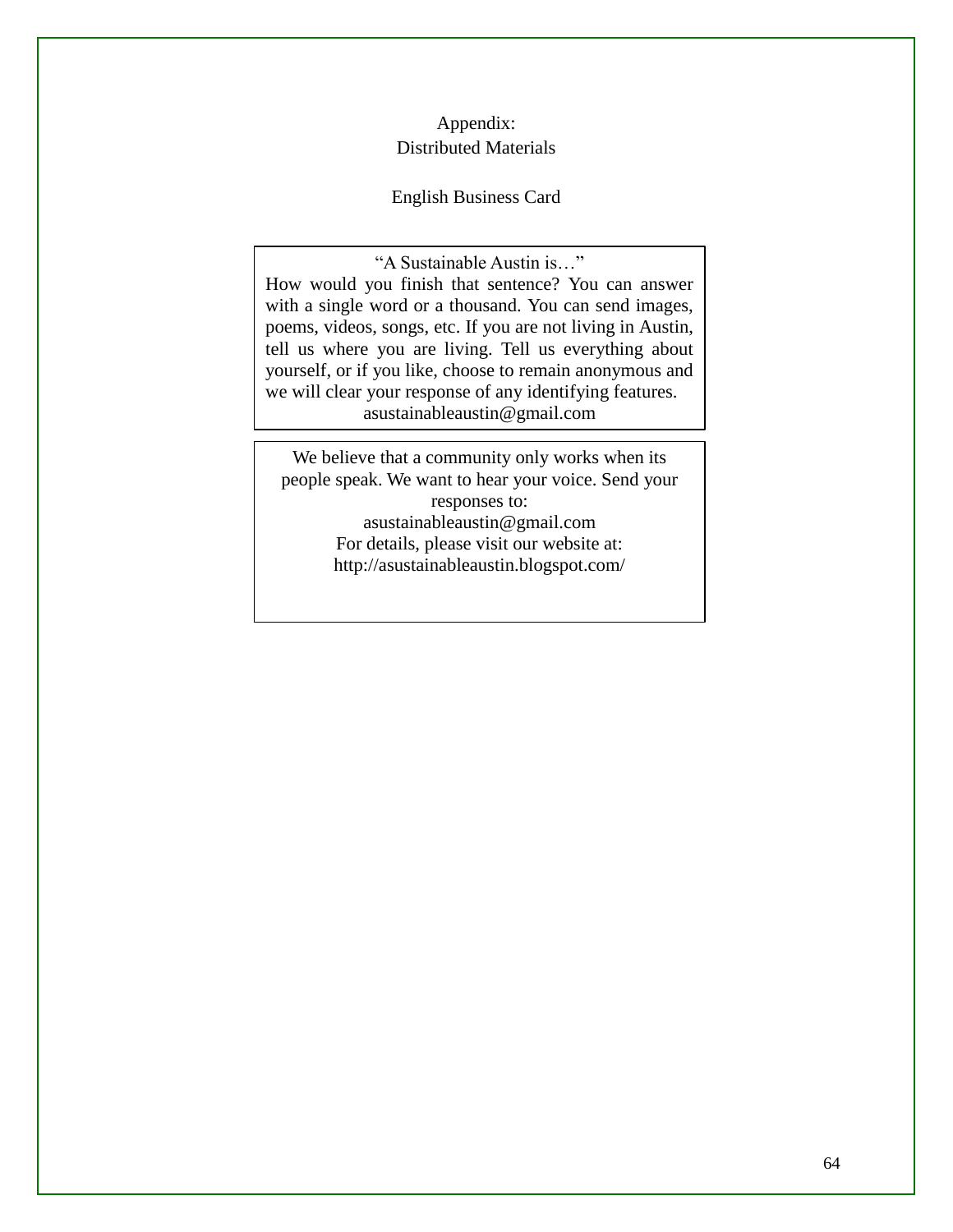Appendix

English Flyer

# **A Sustainable** Austin is...

How would you finish that sentence? You can answer with a single word or a thousand. You can send images, poems, videos, songs, etc. If you are not living in Austin, tell us where you are living. Tell us everything about yourself, or if you like, choose to remain anonymous and we will clear your response of any identifying features.

> For details, please visit our website at: http://asustainableaustin.blogspot.com/

| a su stainableau stin@gmail.com<br><u>ldaninabl</u><br>pe opie's<br>people's<br>We believe that a community only toorks tolientits<br>٢<br>believe that a community only works when its<br>vaices are<br>vaices are<br>eaustin@gnail.com<br>heart<br>heard.<br>Send your responses to:<br>Send your responses<br>ã | a su stainableau stin@gmail.com<br>asustainableaustin@gnail.com<br>people's voices are<br>pe opie's<br>We believe that a community only works valuatits<br>We believe that a community only works when its<br>vaices are<br>heard.<br>heart<br>Send your responses<br>Send your responses to:<br>ğ | asustainableaustin@gnail.com<br>asu stainableau stin@gnail.com<br>people's voices are<br>We believe that a community only works when its<br>٢<br>pe ople's<br>believe that a community only toorks tolientits<br>vaices are<br>heard.<br>heard.<br>Send your responses to:<br>Send your responses<br>ã | a su stainableau stin@gmail.com<br>a su stainableau stin@gmail.com<br>pe opie's<br>people's<br>We believe that a community only works valuatits<br>We believe that a community only works when its<br>vaices are<br>vaices are<br>hearth<br>heard.<br>Send your responses to:<br>Send<br>your responses<br>đ | asustainableaustin@gnail.com<br>a su stainableau stin@gmail.com<br>people's voices are heard.<br>pe opie's<br>We believe that a community only toorks tolientits<br>We believe that a community only works when its<br>vaices are<br>heard.<br>Send your responses to:<br>Send<br>your responses to: |
|--------------------------------------------------------------------------------------------------------------------------------------------------------------------------------------------------------------------------------------------------------------------------------------------------------------------|----------------------------------------------------------------------------------------------------------------------------------------------------------------------------------------------------------------------------------------------------------------------------------------------------|--------------------------------------------------------------------------------------------------------------------------------------------------------------------------------------------------------------------------------------------------------------------------------------------------------|--------------------------------------------------------------------------------------------------------------------------------------------------------------------------------------------------------------------------------------------------------------------------------------------------------------|------------------------------------------------------------------------------------------------------------------------------------------------------------------------------------------------------------------------------------------------------------------------------------------------------|
|--------------------------------------------------------------------------------------------------------------------------------------------------------------------------------------------------------------------------------------------------------------------------------------------------------------------|----------------------------------------------------------------------------------------------------------------------------------------------------------------------------------------------------------------------------------------------------------------------------------------------------|--------------------------------------------------------------------------------------------------------------------------------------------------------------------------------------------------------------------------------------------------------------------------------------------------------|--------------------------------------------------------------------------------------------------------------------------------------------------------------------------------------------------------------------------------------------------------------------------------------------------------------|------------------------------------------------------------------------------------------------------------------------------------------------------------------------------------------------------------------------------------------------------------------------------------------------------|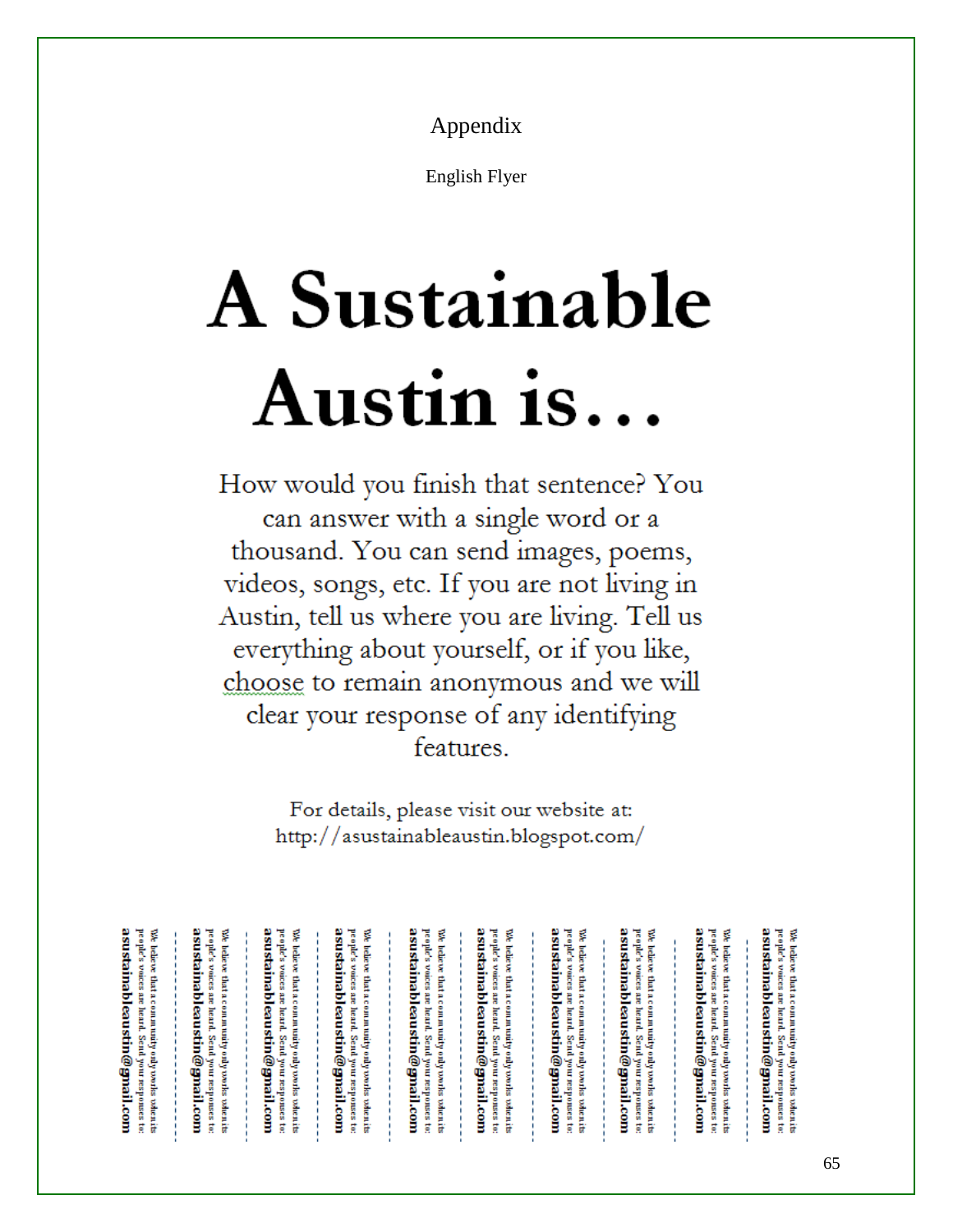#### Appendix Spanish Business Card

"Un Austin Sostenible es..."

Como terminarías tu esa frase? Tu puedes responder con una sola palabra o con mil. Tu puedes mandar imágenes, poemas, vídeos, canciónes, etc. Si tu no estas viviendo en Austin, dí nos donde estas viviendo. Dí nos todo sobre ti, o si tu gustas, decide permanecer en el anonimato y nosotros borraremos tu respuesta de cualquier rasgo de identificación. asustainableaustin@gmail.com

Nosotros creemos que una comunidad sólo trabaja cuando su gente habla. Nosotros queremos oír tu voz. Envía tus respuestas a: asustainableaustin@gmail.com Para detalles, por favor visita nuestro sitio web en: http://asustainableaustin.blogspot.com/